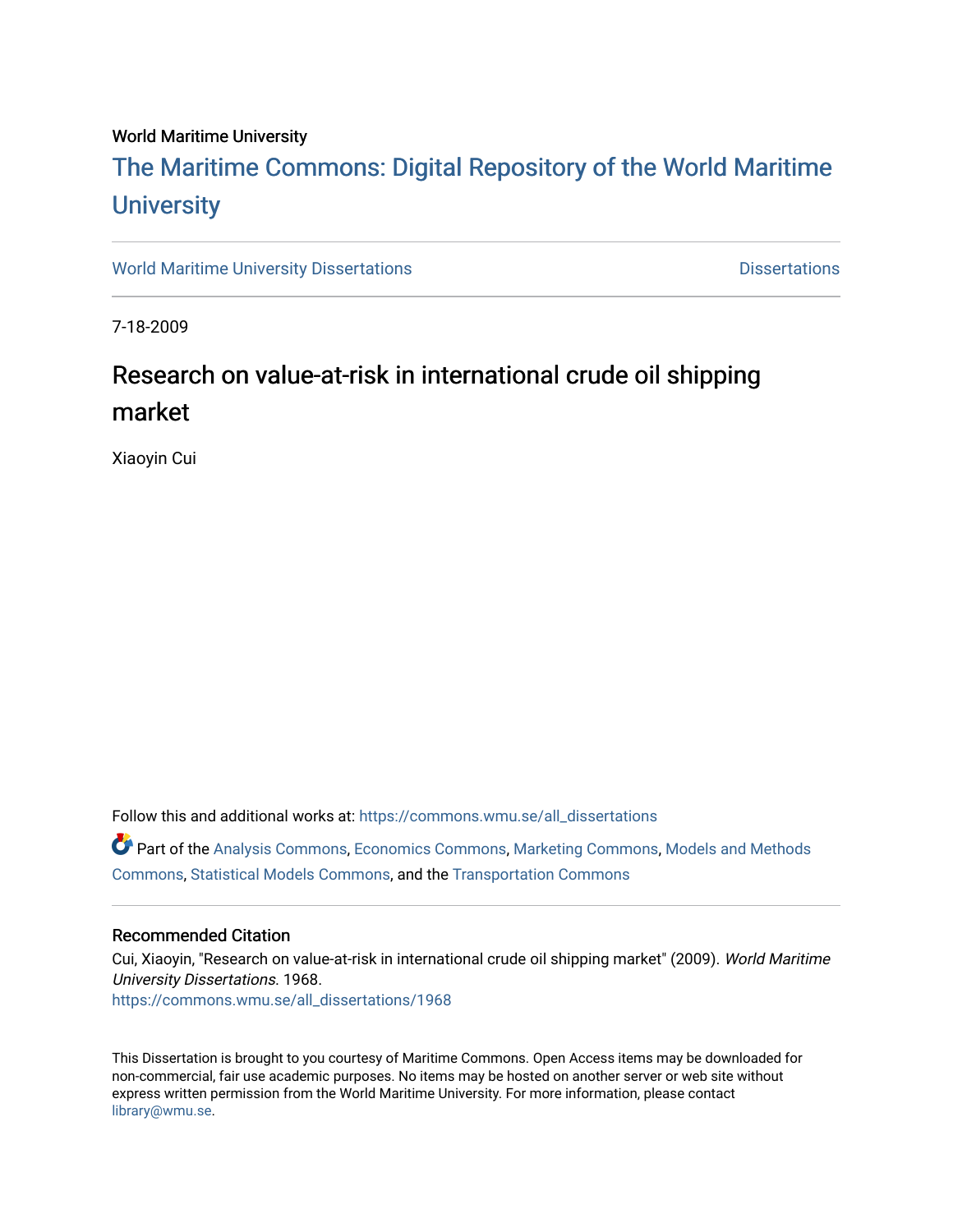

# WORLD MARITIME UNITERSITY

Shanghai, China

ITL – 2009

# Research on Value-at-Risk in International Crude Oil Shipping Market

By

Cui Xiaoyin China

A research paper submitted to the World Maritime University in partial

Fulfillment of the requirements for the award of the degree of

# MASTER OF SCIENCE

In INTERNATIONAL TRANSPORT AND LOGISTICS

Copyright Cui Xiaoyin, 2009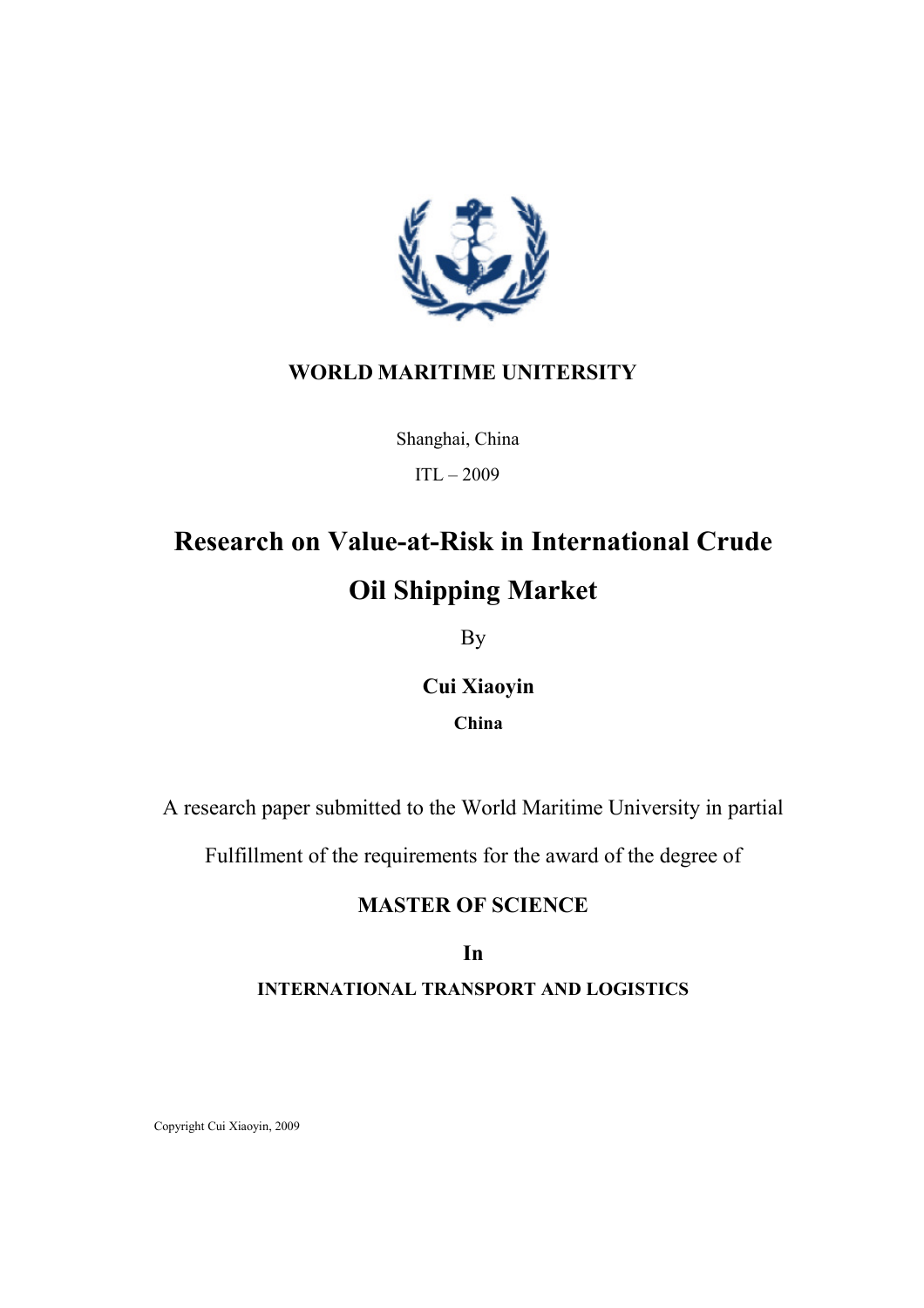# DECLARATION

I certify that all the material in this dissertation that is not my own work has been identified, and that no material is included for which a degree has previously been conferred on me.

The contents of this dissertation reflect my own personal views, and are not necessarily endorsed by the University.

 $(Signature):$ 

(Date):\_\_\_\_\_\_\_\_\_\_\_\_\_

Supervised by

Professor Wang Xuefeng

Shanghai Maritime University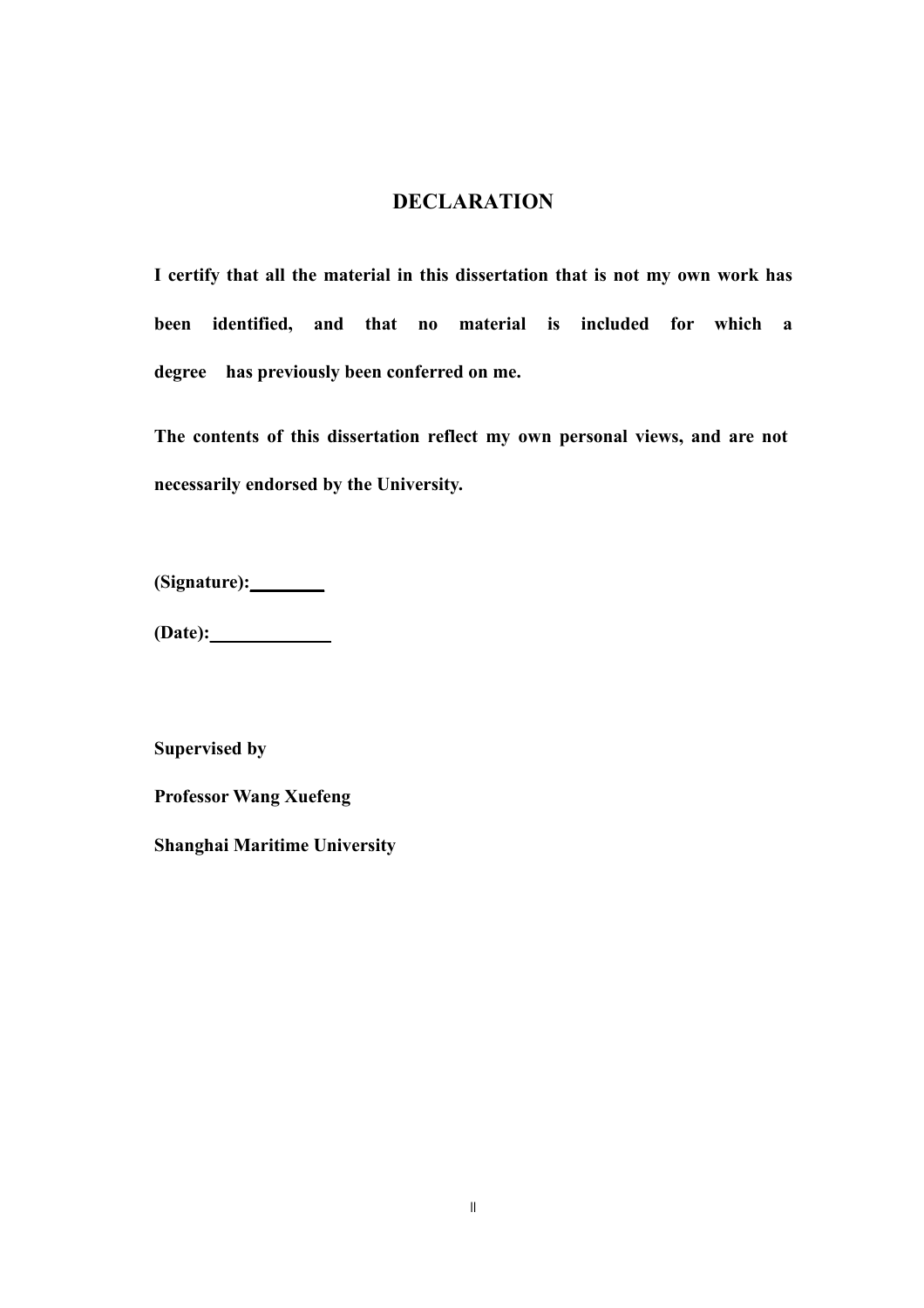## ACKNOWLEDGEMENT

First, I am very thankful to the World Maritime University and Shanghai Maritime University for the chance to study international transportation and logistics, without this program, I will never access to shipping.

Second, I am want to give my wholehearted appreciation to my supervisor Professor Wang Xuefeng, who kindly gives me lots of guidance, support and encouragement during the whole process of my paper work. I am also benefit a lot for the future from his attitude towards details and structure to academic, which is not easy to be learned in book.

Third, I am thankful to Ms. Zhou Yingchun, Ms. Huang Ying, Ms. Hu Fangfang and all the others who working in the administration office. They give so much help both in study and in daily life. And thanks to all the professors who gave us excellent class and share the profound knowledge.

Finally, I would like to show my indebtedness to my beloved parents, who offered me full support and always encourage me during the whole studies in Shanghai.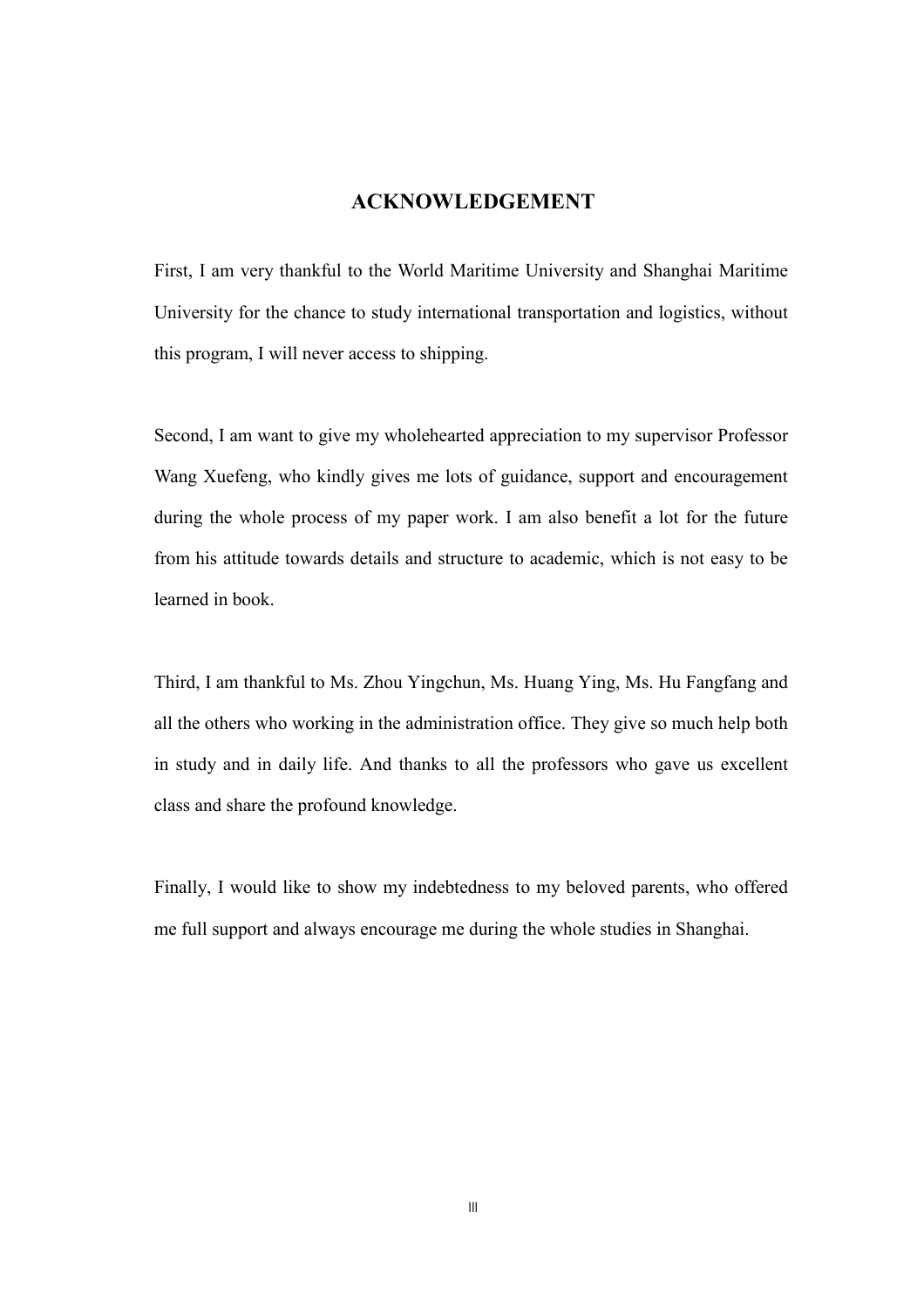# ABSTRACT

# Title of Dissertation: Research on Value-at-Risk in International Crude Oil Shipping Market

### Degree: Master of Science in International Transport and Logistics

Abstract: The method of Value-at-Risk is an important risk management tool that was developing from 90's, which is currently widely used in the market risk management. VaR method can give the maximum potential loss of a certain financial asset or a portfolio within a given level of confidence. By calculating the VaR of Baltic Freight Index, this thesis try to evaluate the risks existing in the international crude oil transport market, and the Baltic Dirty Tanker Index of the used samples, and apply the logarithm (daily return rate) of this index into the study, rate of return applied to the study, so as to calculate the VaR value.

Because of the peak fat-tail Phenomenon and the cluster fluctuations, as well as the strong autoregressive conditional heteroscedasticity in the distribution of the daily return rate sequence, this thesis, based on the generalized error distribution (GED: General Error Distribution), makes use of the exponential autoregressive conditional heteroskedasticity model to fit the variance, and uses this variance to calculate the VaR value.

Since 2002, the shipping market is very prosperous, with the freight index reaching new highs for many times, while at the same time, the fluctuation of freight index experienced ups and downs. This thesis selected the price index from 2002 to 2008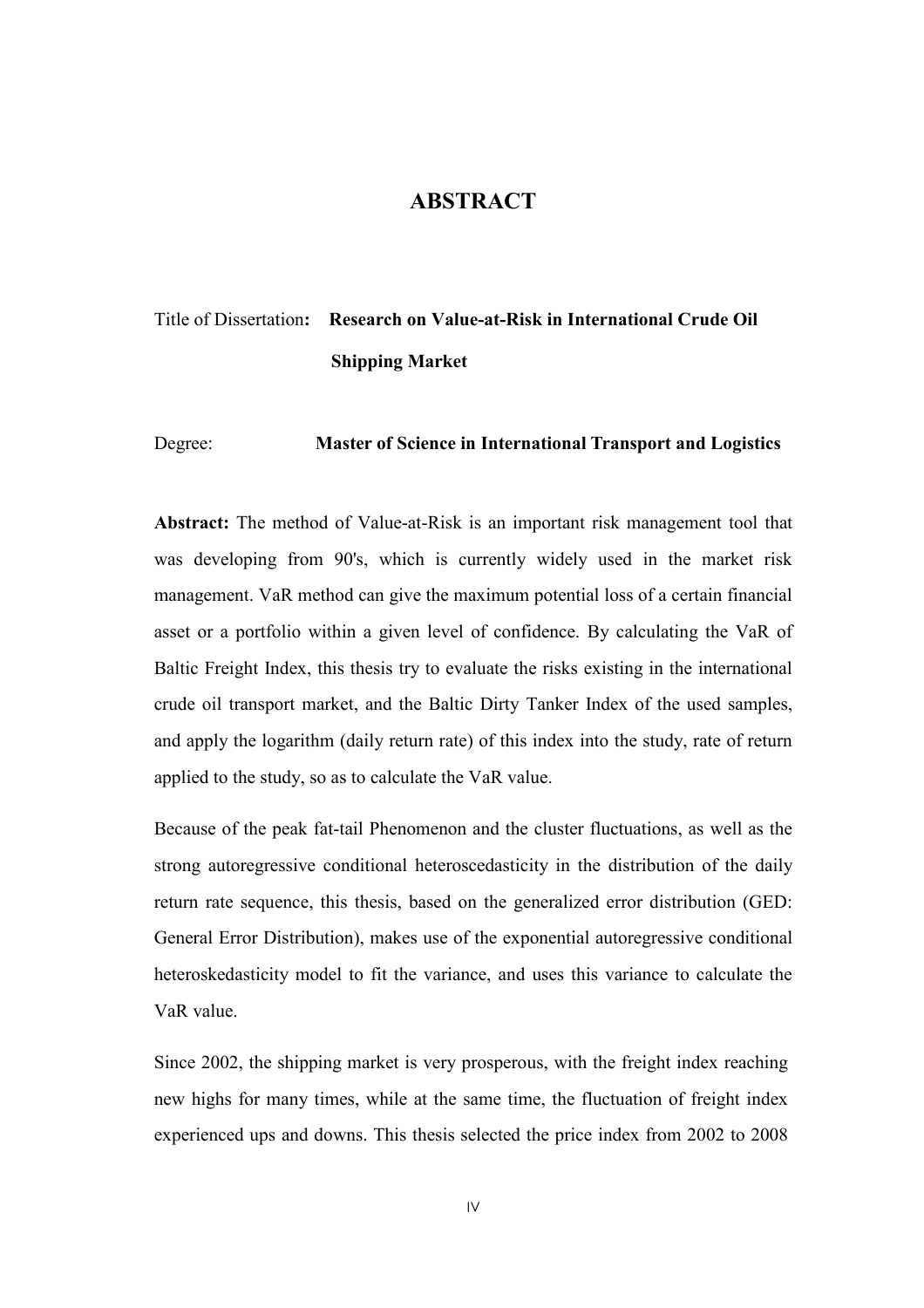as samples, and analyzed and calculated the freight risks in the shipping market. The calculation of VaR provides a quantitative risk, based on which, the international crude oil shipping operators and investors can make their own business strategies and investment strategies, which can better avoid risks and improve profits.

KEYWORDS: Risk value, Baltic Dirty Tanker Index, Transportation of crude oil, Conditional Heteroscedasticity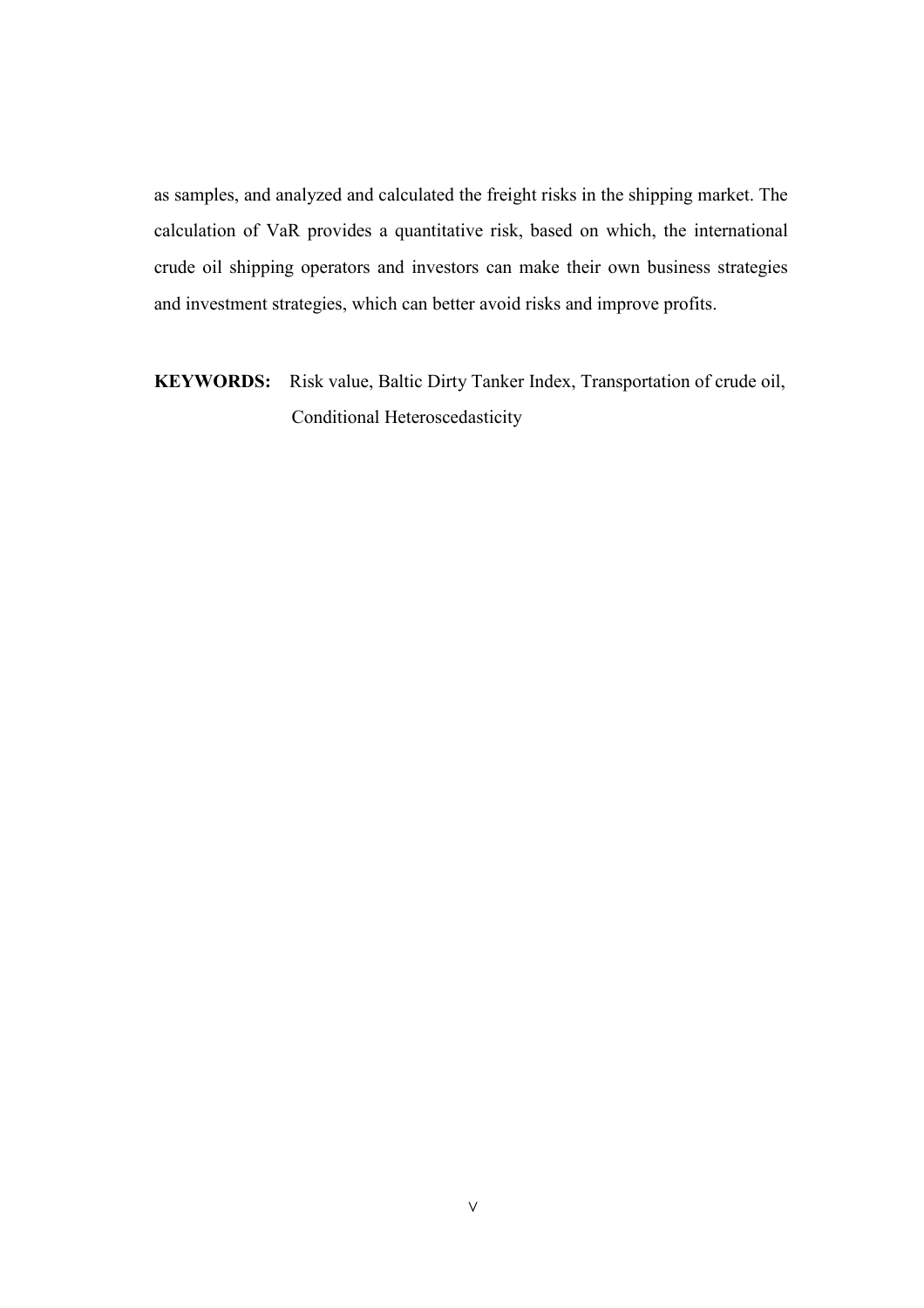# **Table of Content**

| <b>Chapter 2 Introduction of the Crude Oil Transport Market 8</b>        |  |
|--------------------------------------------------------------------------|--|
|                                                                          |  |
|                                                                          |  |
| 2.3 Analysis on the international crude oil shipping market capacity  13 |  |
|                                                                          |  |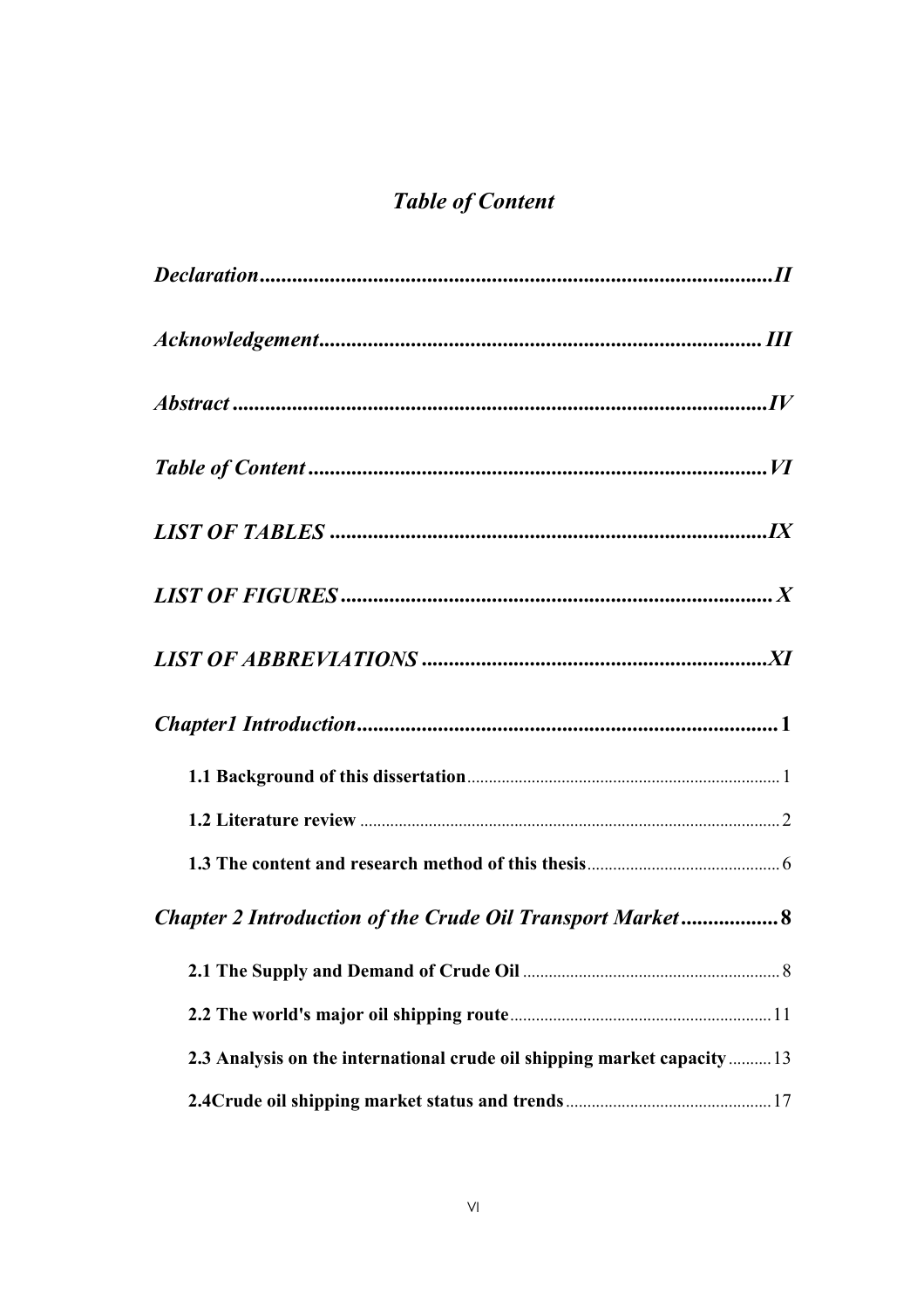| Chapter 3 Price of crude oil shipping market research20                              |  |
|--------------------------------------------------------------------------------------|--|
|                                                                                      |  |
|                                                                                      |  |
|                                                                                      |  |
| 3.1.3 The influence of international trade over the freight of crude oil  21         |  |
| 3.1.4 The influence of seasonality and random factors on the freight of crude oil 21 |  |
|                                                                                      |  |
|                                                                                      |  |
|                                                                                      |  |
|                                                                                      |  |
|                                                                                      |  |
|                                                                                      |  |
|                                                                                      |  |
|                                                                                      |  |
|                                                                                      |  |
|                                                                                      |  |
|                                                                                      |  |
|                                                                                      |  |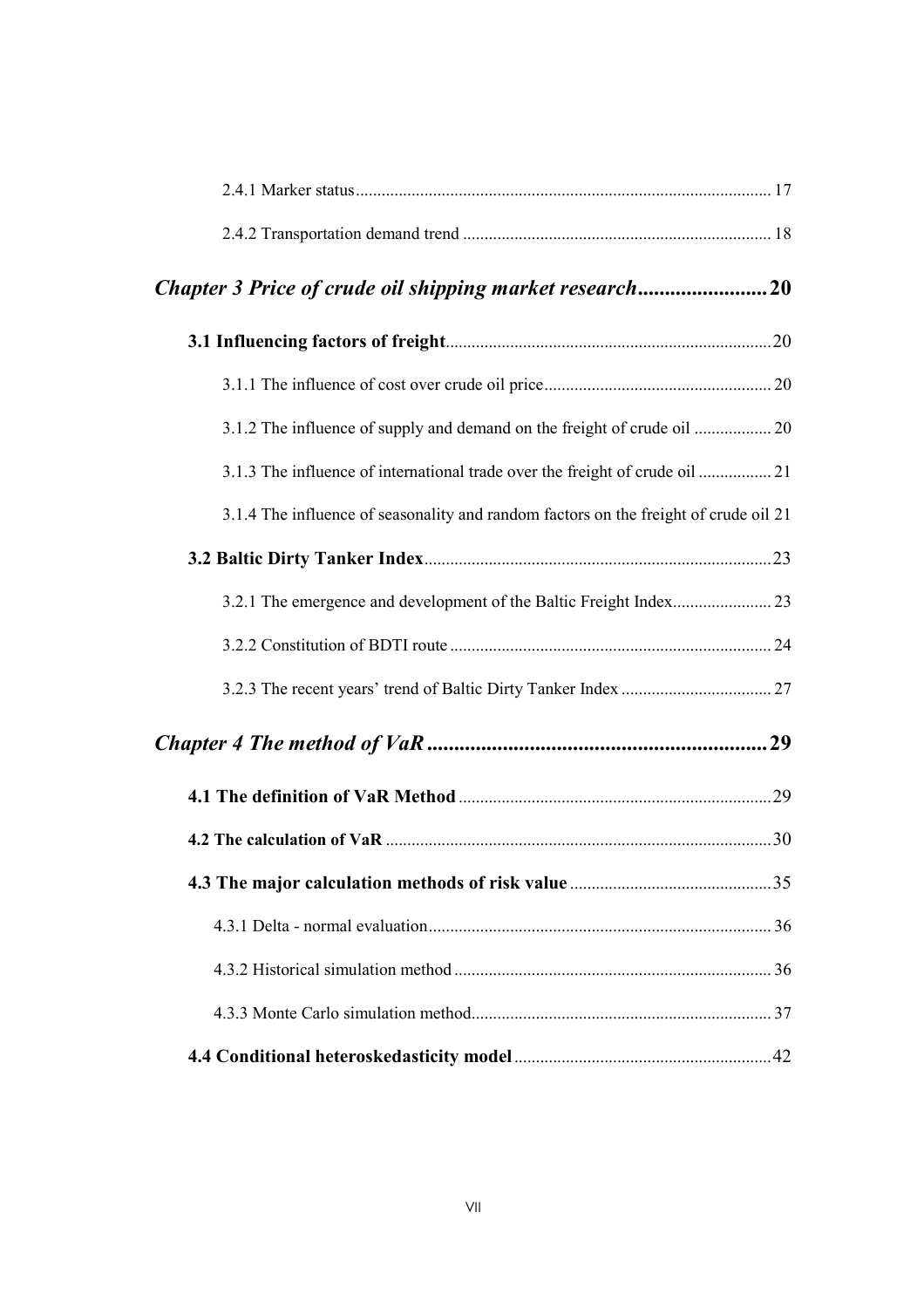| 5.2 The statistical characteristics of the sequence of the daily yield rate of |  |
|--------------------------------------------------------------------------------|--|
|                                                                                |  |
|                                                                                |  |
|                                                                                |  |
|                                                                                |  |
|                                                                                |  |
| 5.3 The estimation of parameter of EGARCH model based on the GED               |  |
|                                                                                |  |
|                                                                                |  |
| 5.5 With regard to posteriori tests on the results of VaR calculation  67      |  |
|                                                                                |  |
| 5.7 The Application of VaR calculation results in the formulating business     |  |
|                                                                                |  |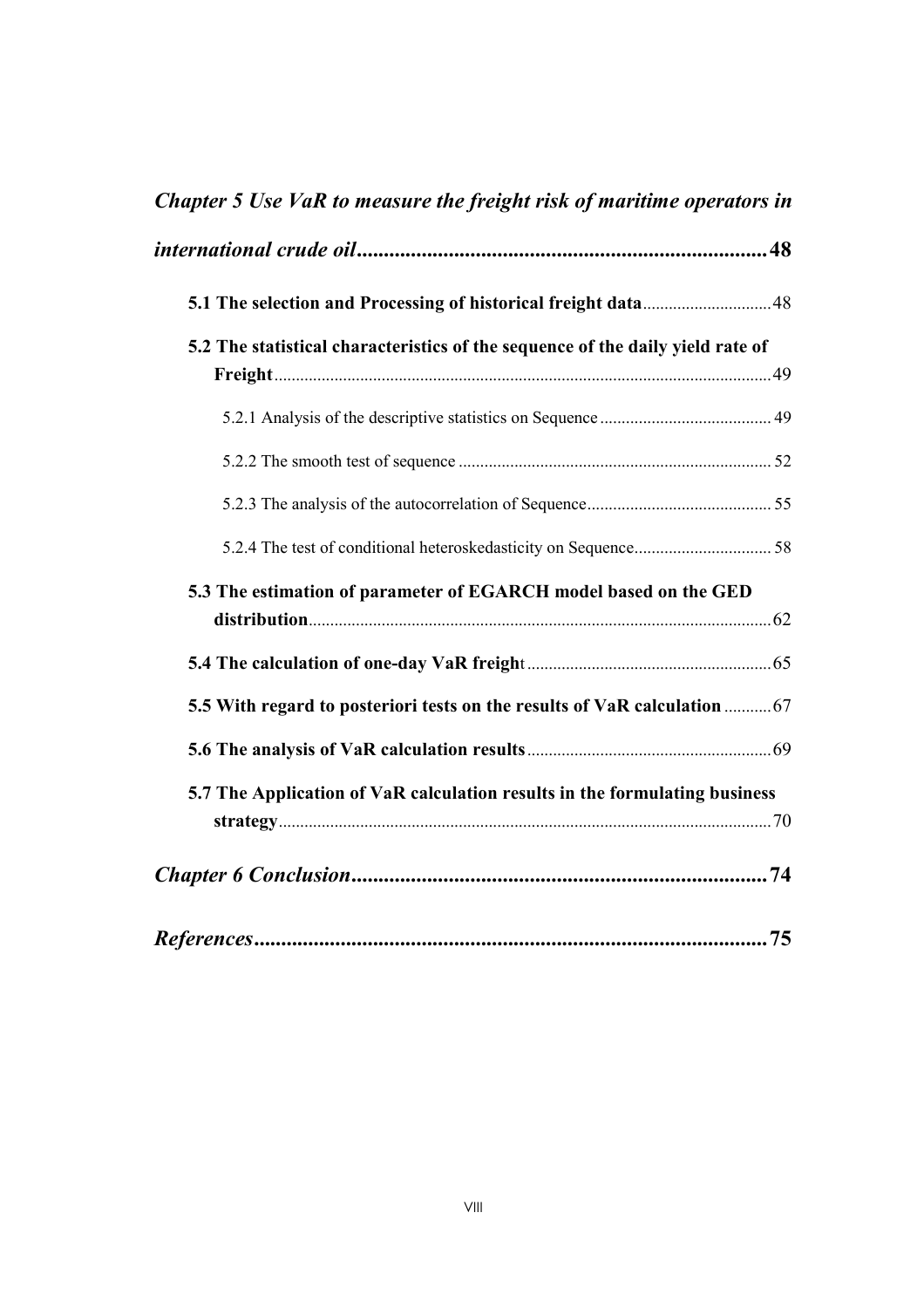# LIST OF TABLES

Table 2.1 World's Number Distribution of Oil Tankers

Table 2.2 World Oil Tanker Owner's DWT Rankings

Table 3.1 Constitution of BDTI routes

Table 5.1 on the ADF test of RBDTI

Table 5.2 Test of autocorrelation on RBDTI sequence

Table 5.3 The results of the test on two RF sequence ARCH LM

Table 5.4 Estimate of RF1model parameters

Table 5.5 GED distributions corresponds to the sub-median whose confidence level is 99% and 95%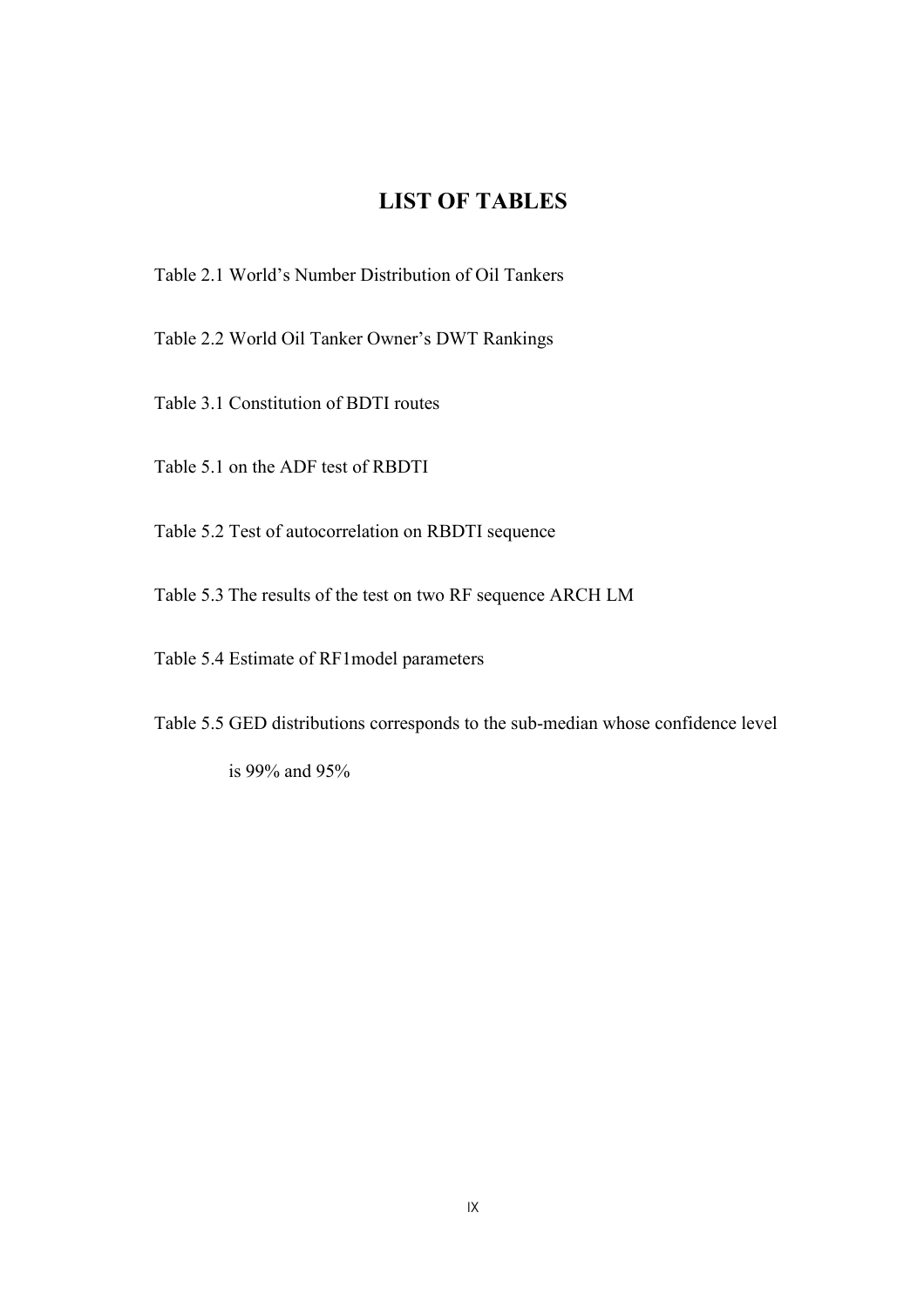# LIST OF FIGURES

Figure 3.1 Line graph of Baltic Dirty Tanker Index

Figure 5.1 Descriptive statistics scattergram of RBDTI

Figure 5.2 Absolute value of RBDTI compared with the 95%threshold value of VaR

Figure 5.3 Statistics feature of one-day freight VaR value of the sample at first stage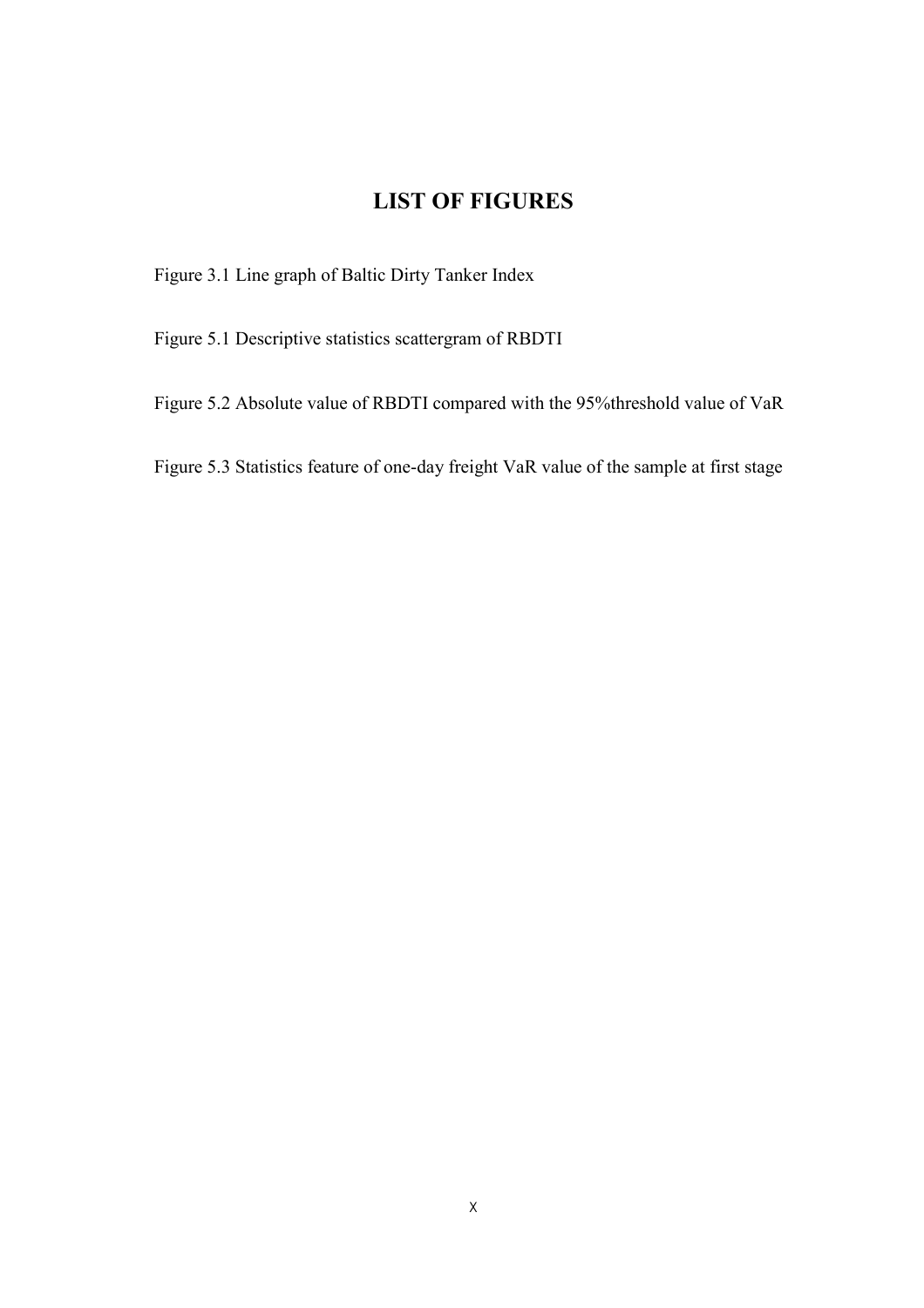# LIST OF ABBREVIATIONS

- VAR Value at Risk
- BFI Baltic Freight Index
- BDTI Baltic Dirty Tanker Index
- VLCC Very large crude oil carrier
- ULCC Ultra large crude oil carrier
- DWT Deadweight ton
- OECD Organization for Economic Cooperation and Development
- USD United States Dollar
- GBM Geometric Brownian motion
- ARCH Autoregressive conditional heteroskedasticity
- GARCH Generalized autoregressive conditional heteroskedasticity
- EGARCH Exponential autoregressive conditional heteroskedasticity
- GED Generalized error distribution
- ADF Augmented Dickey-Fuller test
- PAC Partial autocorrelation coefficient
- COA Contact of Affreightment
- FFA Forward Freight Agreements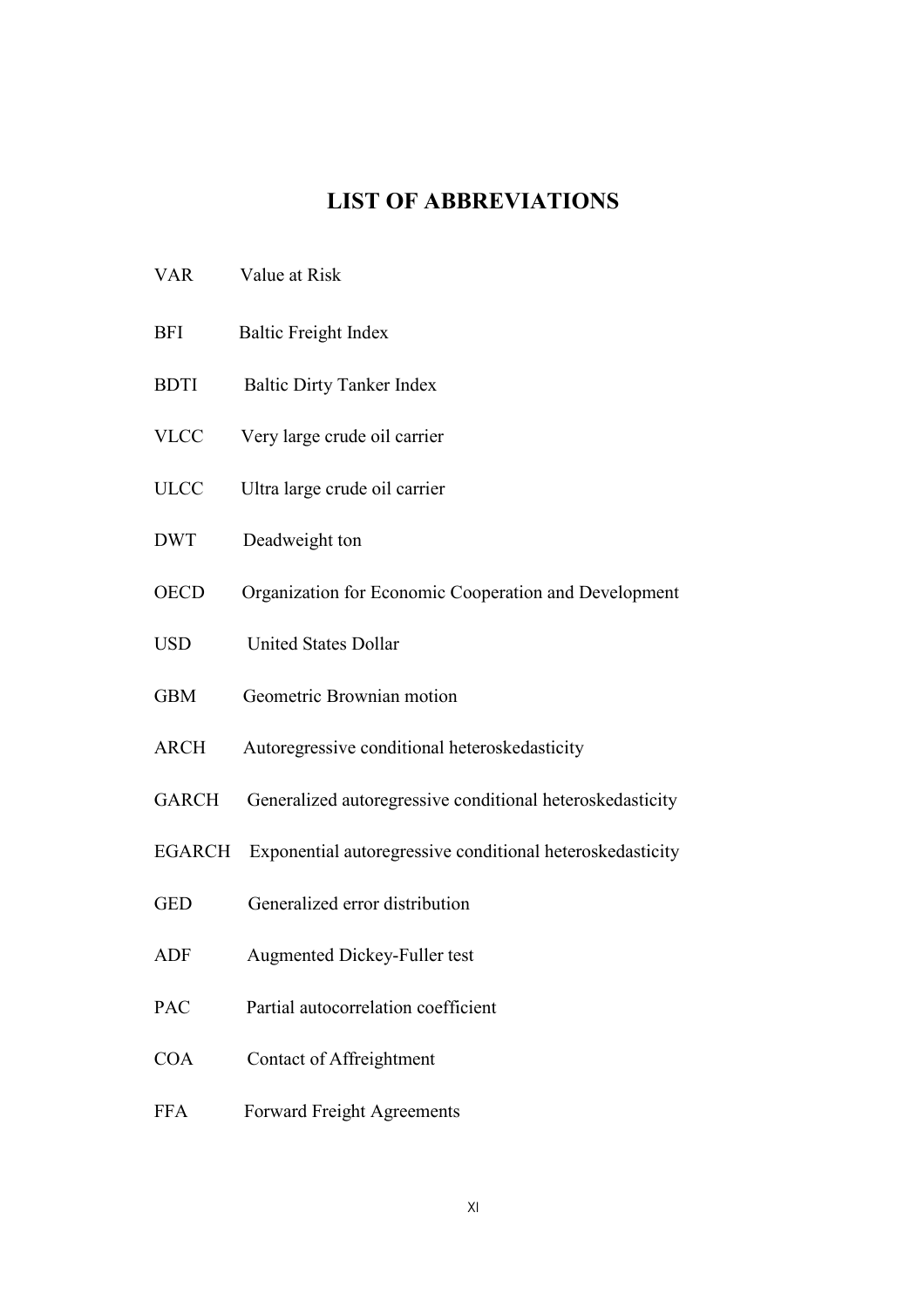# Chapter1 Introduction

### 1.1 Background of this dissertation

With the development of the world economy and international trade, the volume of world transportation has been growing continuously, which promotes the continuous growth and improvement of the international shipping market. In the systems of world trade and transportation, the shipping transportation accounts for a share of 90% of the total market which plays a significant role for the global economy. The transportation market of international crude oil is a market full of risk, at the same time; it is also an important component in the international shipping market. The factors influencing the transportation market of international crude oil not only include the situation of world trade , the shipbuilding market situation and the dismantling market as well as the ship repairing market conditions, but also include political and legal environment, science and the natural environment. The comprehensive effect of these factors is demonstrated by the price fluctuations of the shipping market, and the freight fluctuations will result in uncertainties for the business of the owner or charterer, which is probably to dispose the owner or charterer at a disadvantage status, even brought about great risk to them.

Since the year 2000, great changes have happened in the transportation market of international crude oil environment. The oil-related products which are carried in the crude oil transportation market provide an energy guarantee for economic development, whose importance is evident. With the rapid development of the global economy in recent years, the countries around the world, especially the developing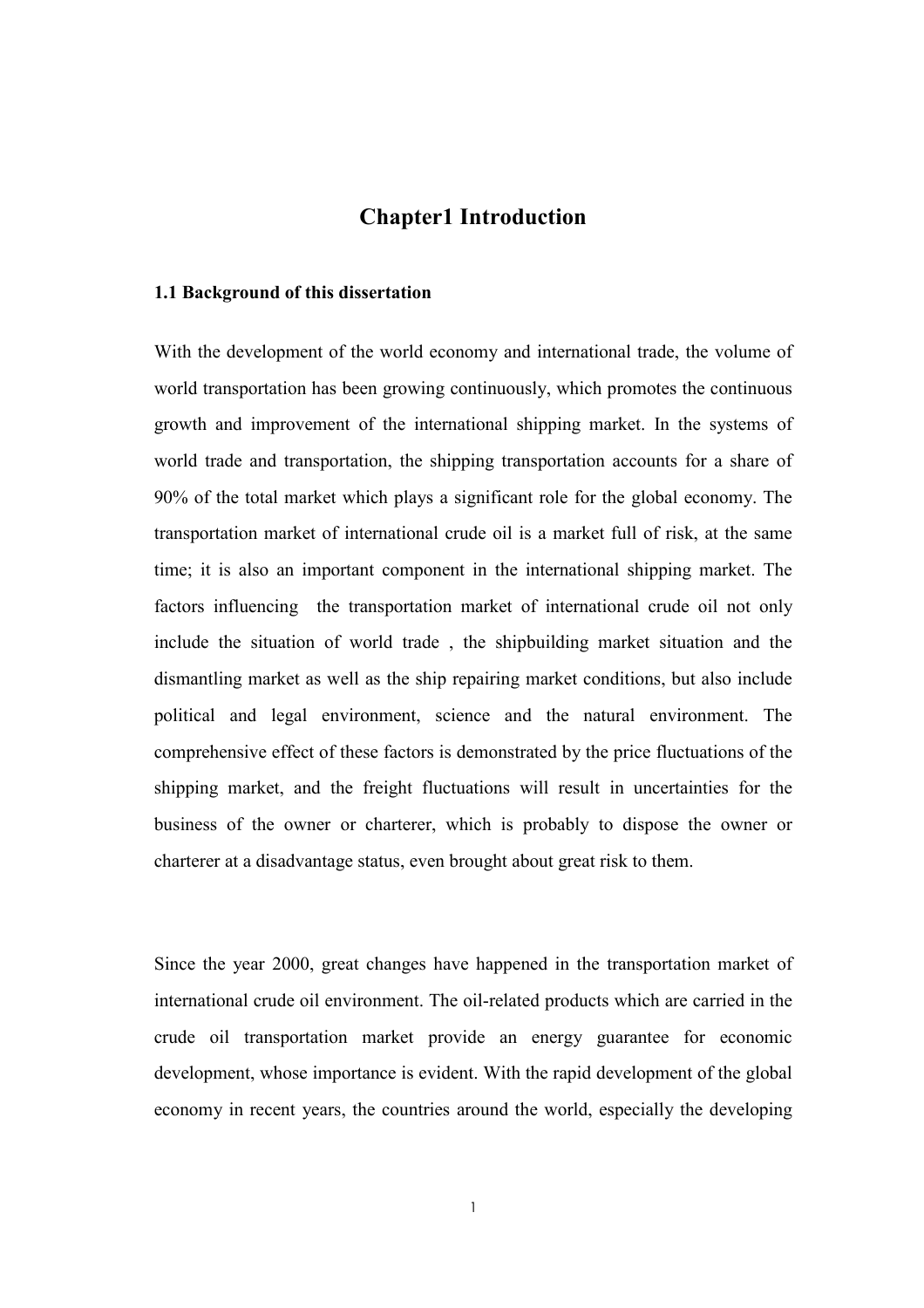countries, have been fiercely escalating the competition for oil resources, which give rise to the prosperity of the crude oil transport market. After the experience of the downturn trend of the late 20th century, the oil transport market started to get recovered compared with the year 2003, but is still turbulent tremendously. In addition, due to the sensitivity of the issue of oil, trend of freight is hard to find its law, so as to bring huge risk and opportunities to the market operators and investors. How to measure risk as well as the use of risk are the key factors for the charterers, owners and the investors to avoid risks and earn market benefits. This thesis will apply the method of Value-at-Risk to the measurement of risks arising from the fluctuations of the Baltic International Crude oil Freight Index in order to measure the risks in the international crude oil transportation market.

Baltic Crude oil Freight Index, as a comparison between a Standard value and the freight numerical value in a period of time, is the "barometer" of the crude oil transportation market, reflecting the trend of fluctuations of the crude oil transportation prices, which further reveals the supply and demand status in its market and related markets. This thesis will, by analyzing the characteristics of freight index fluctuations and based on the fluctuations characteristics of the samples, make a modeling and calculate the value at risk of the daily benefit for freight index within the samples.

## 1.2 Literature review

The concept of value at risk (VaR) was first proposed by the Group of 30 countries (group of 30) in July 1993 in its study "practices and principles of the derivatives ",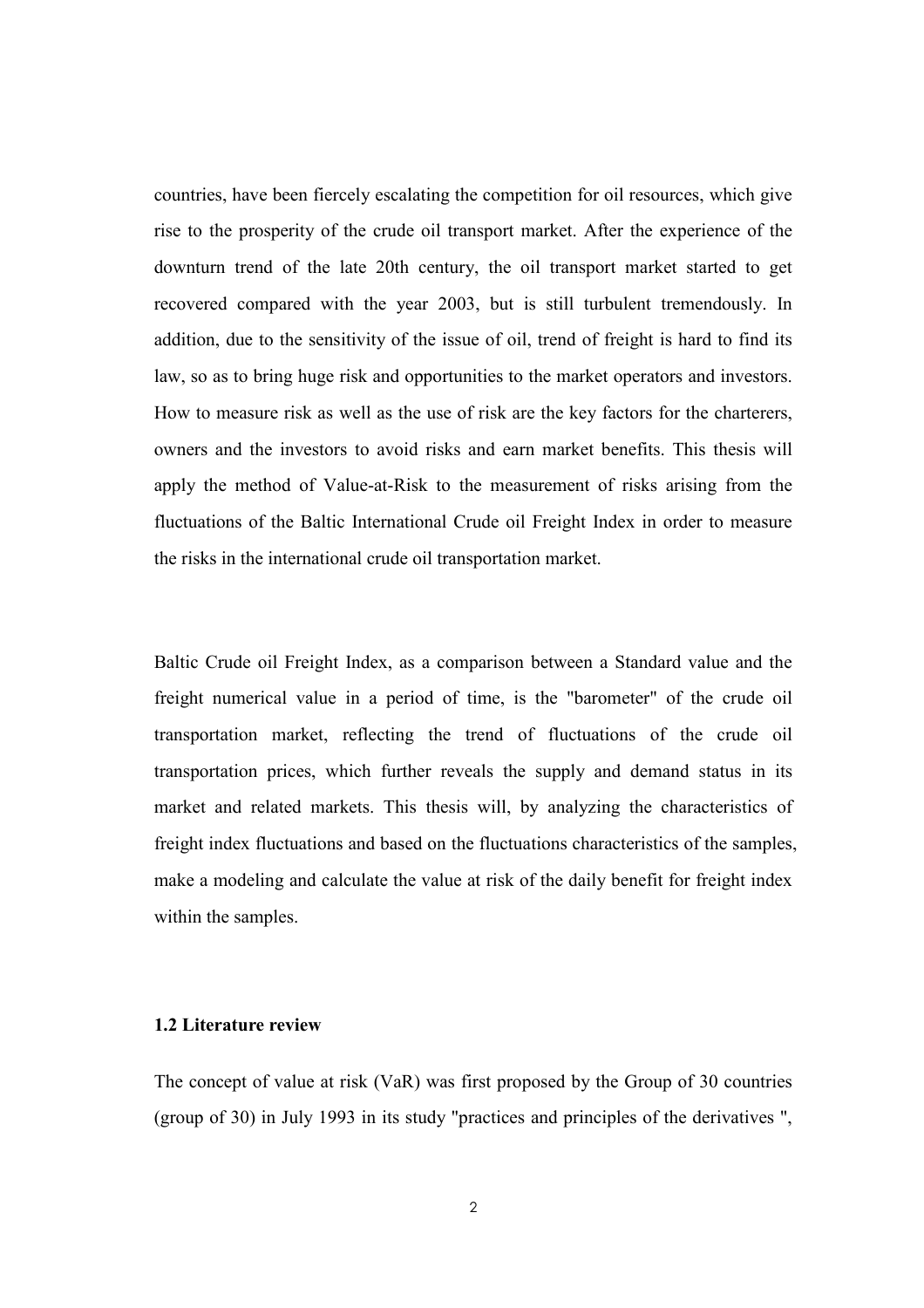in December 1994, JP • Morgan published its developed measurement models on risks - risk metric, in April 1995, The Basel Committee on Banking Supervision agreed with the request that the banks with conditions are allowed to measure market risks on the capital based on the internal VaR model. Hereafter, the VaR method is widely used in financial risk management, thus, the study on the calculation method and application with regard to VaR has flourished by leaps and bounds.

At present, the application of VaR is not merely limited to the initial measurement of financial market risks, but also being gradually applied in credit risks, liquidity risks, cash flow risks and operation risks. The VaR management models and its scientific, practical, accurate and comprehensive features to measure property portfolio risks are not only generally welcomed by the international finance industry, but also attract the a variety of scholars from the disciplines and areas of finance, measurement economy, mathematical statistics. Especially since the year 1999, on the bases of basic VaR management models such as the traditional historical simulation model and the variance- covariance model, the Monte Carlo simulation models, a variety of new risks management models are emerging in endlessly, and its applications keeps expanding, which promotes the development and innovation of the theory regarding VaR management.

Hendrics (1996) conducted a comparative empirical study on the parameter method, historical simulation method, as well as the Monte Carlo simulation method. Jorion. P (1997) described VaR as a measurement on the normal market fluctuations, and chances of loss for the value bigger than VaR are slim. KevinDowd (1998) pointed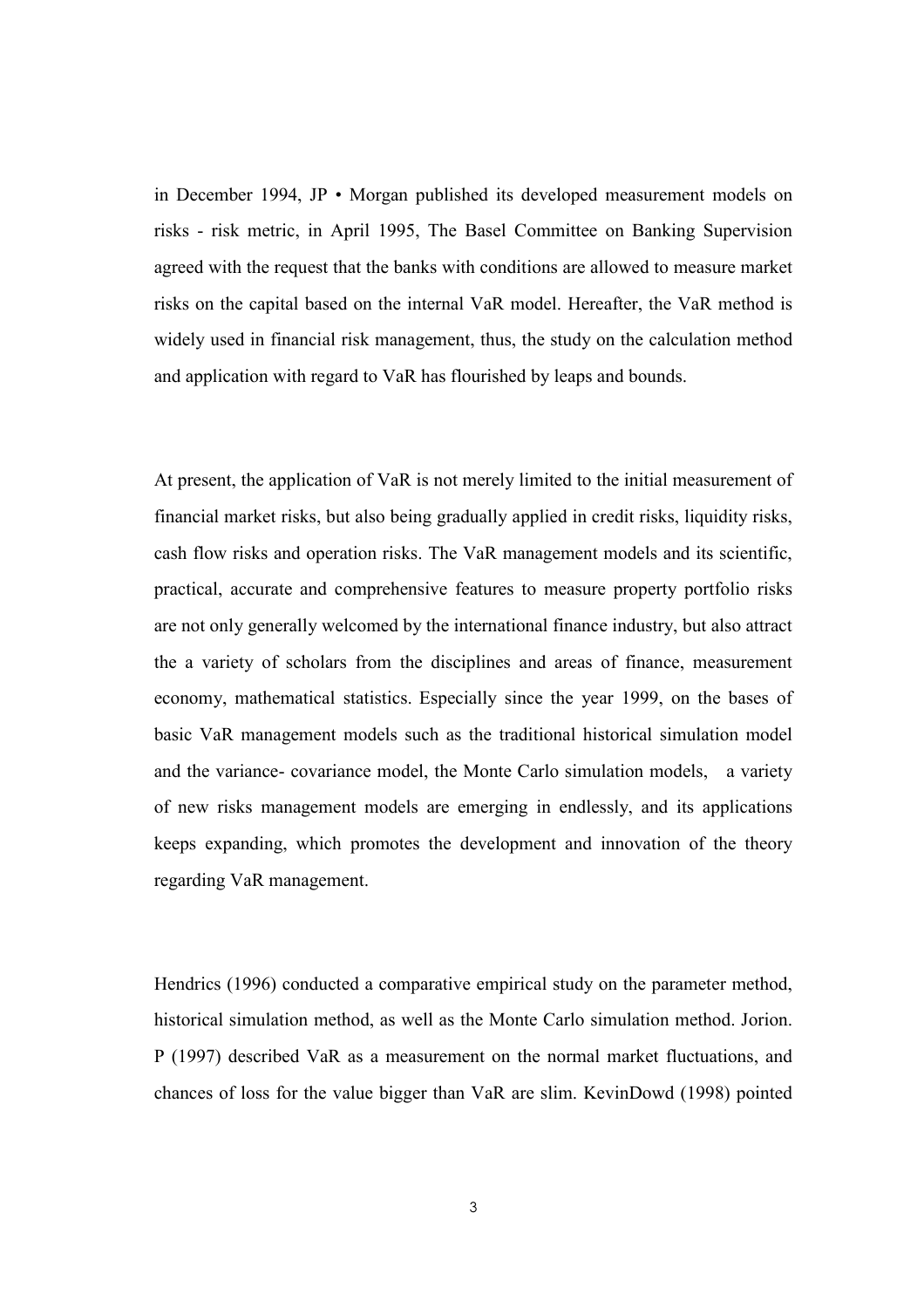out that the VaR is the largest expected losses of property portfolio within a given period.

No matter the JP. Morgan model or the Kevin Dowd model occupies a unique position in the overall framework of risks measurement, and they respectively portray different characteristics of risks. Jean-Philippe Bouchaud and MarcPotters (1999) proposed how to use non-normal characteristics of fluctuations in the financial assets to simply calculate the complicated non-linear portfolio VaR.

Rachel Campbell, Ronald Huisman, Kees Koedijk (2001) applied the VaR risk management model into the portfolio selection and capital asset pricing, through theoretical inference, they came out the conclusion that risk management model of portfolio based on VaR came to the exactly same result with mean-variance model on the assumptions that the portfolio is in a normal distribution and there is no risk with zero interest rate, and pointed out the defects which were caused by excessive investment in risky assets due to the reason that the peak field and fat-tail distribution of benefits from portfolio will underestimate the risks by traditional mean- variance model.

Yiu, KFC (2004) discussed the issue of optimised portfolio subject to VaR. The Professor Philippe Jorion (1997) in Owen branch of California University, in his book "Value-at-Risk - new standards for Financial risk management", laid emphasis on the following aspects such as the methods of risk measurement, VaR supervision, and the risks in the development and application of VaR system to measure the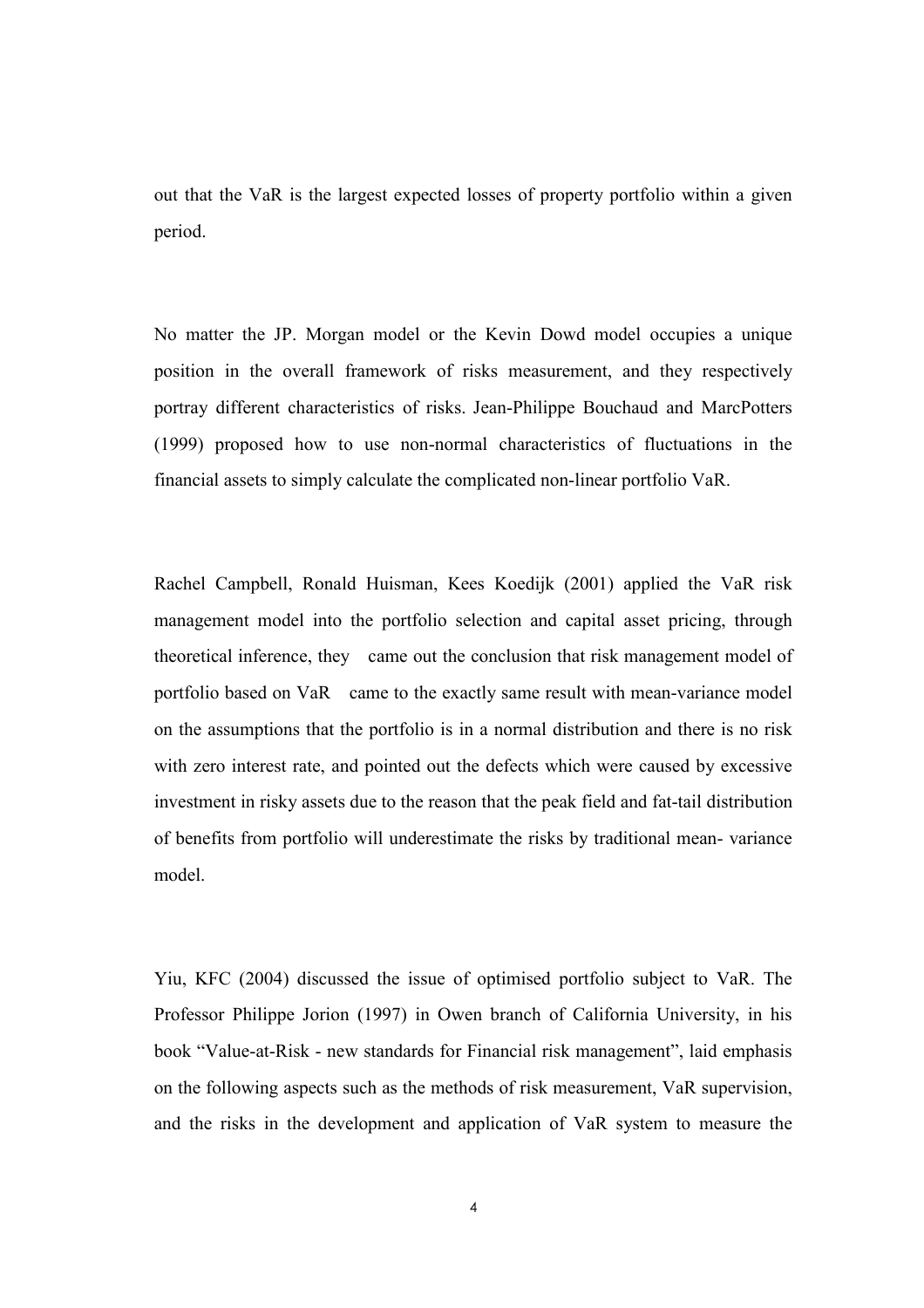transactions and investment, as well as the procedures to perform safe risk management system.

The study conducted by Chinese scholars on the VaR Method originated from "financial risk management methods of VaR and its application" written by Zheng wentong in 1997, his book completely introduced the emergence background of VaR methods, calculation methods, VaR methods of use and the the necessity of its introduction to China.

Liu Yufei from Peking University (1999), in his article "VaR model and its applications in financial supervision," introduced its basic content, based on which, he paid much attention to the discussion on its application in financial supervision.

Fan Ying (2000) systematically discussed the method to calculate the index VaR method of weighted moving average (EWMA method), and respectively calculated the optimal attenuation factors of the two cities of Shenzhen and Shanghai combined with two cities' actual Composite Index data, what's more, based on which, he estimated the risk value of the market, and came to conclusion that the fluctuation of our stock market is relatively large. Peng Shoukang (2003), in his article, " VaR study on China's stock market index ", through the comparison between the historical simulation method, the general normal distribution model, the weighted model and Logistic normal distribution model, came to the conclusion that the predictive power of the historical simulation method and the Logistic Distribution Model is superior to that of the normal distribution model the general normal model and the weighted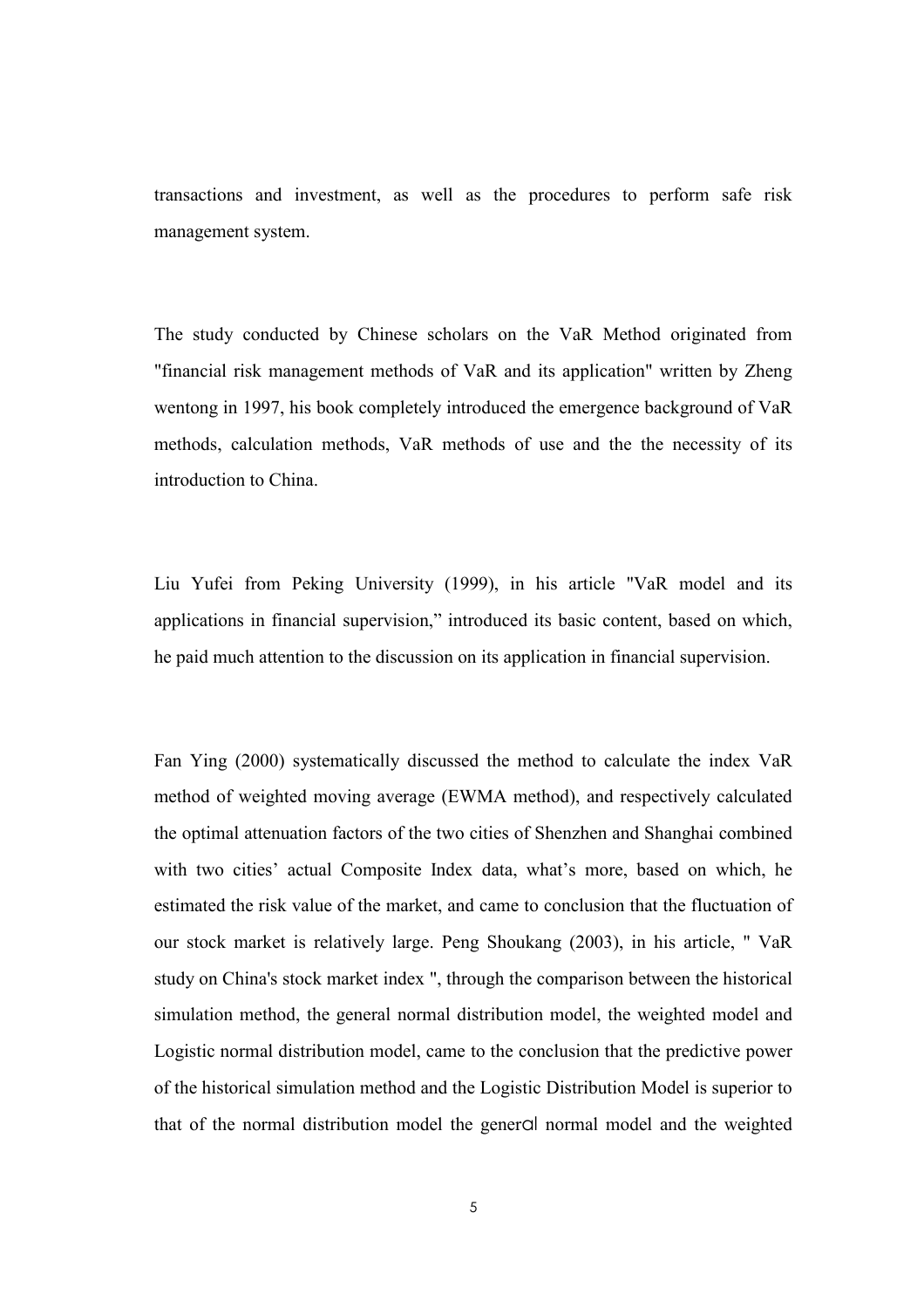Normal model. Yao Jing, Li Zhongfei (2004), according to the mean - variance the framework of model, established the average VaR model in the time when the VaR is used to substitute the variance or standard deviation to measure the index, and they also analyzed the internal relations of the two models.

From the development of VaR method, currently, this method is mainly applied to risk measurement and management of the stocks and securities market. Wang Hui from Dalian Maritime University, in his article "On the VaR methodology application in the risk measurement of international dry bulk shipping market", proposed to apply this method to the risk measurement of Baltic VaR international dry bulk freight index, order to measure the risks in the international dry bulk cargo transportation market. He conducted a empirical study on the its application to the international dry bulk shipping market, and studied daily benefit of three Baltic Dry Freight Index , and he also discussed its practical application.

## 1.3 The content and research method of this dissertation

This thesis introduces the international popular risk management method --- VaR, and systematically analysis the concept of VaR, and summarizes various calculation methods, as well as analysis the application in the measurement and control over the international crude oil transport market. The chapter 2 of this thesis introduces the overview of crude oil transportation market, including supply and demand of crude oil, carrying capacity in this market as well as the market current status and development. Chapter III discusses factors influencing the fluctuations of crude oil price, and introduces the Baltic Crude Oil Freight Index and analyzes the trend over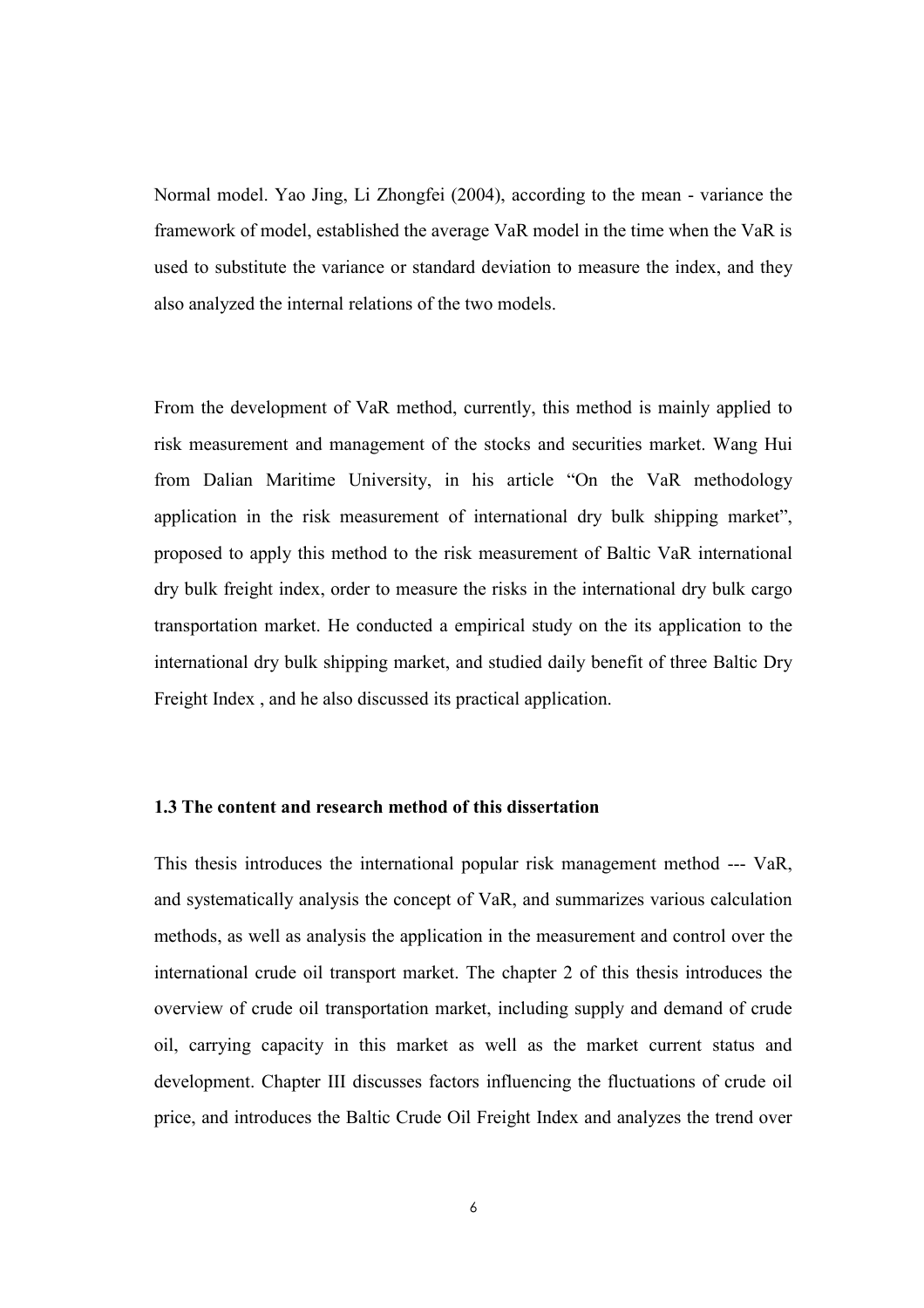the past few years. Chapter IV systematically describes the definition, application of VaR and the main methods to calculate VaR, meanwhile, including the conditional heteroscedasticity model. Chapter V is the use of VaR method to measure the freight risks arising from the transportation of crude oil. Finally, I come to the conclusions.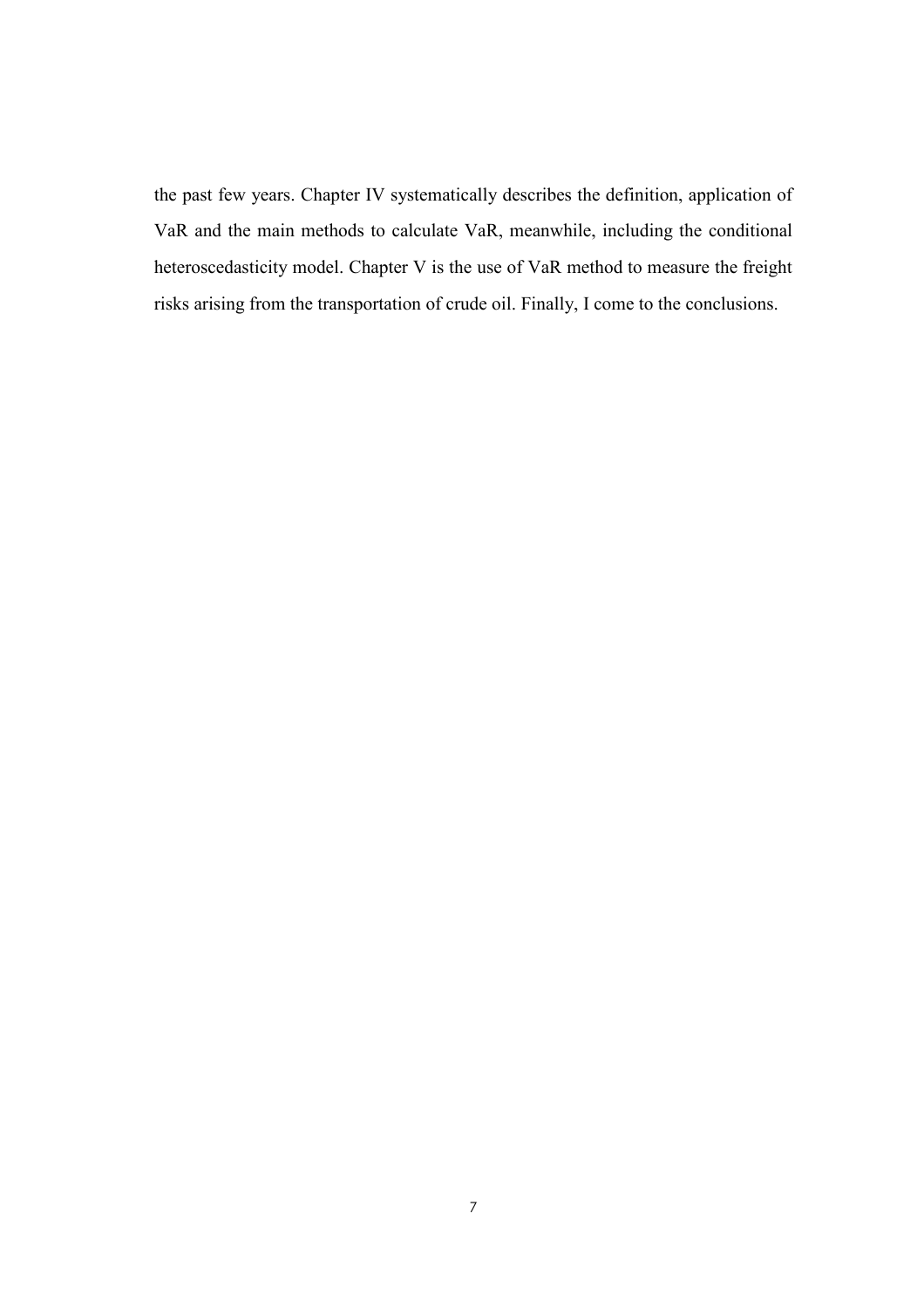# Chapter 2 Introduction of the Crude Oil Transport Market

### 2.1 The Supply and Demand of Crude Oil

Major petroleum export countries:

(1) Crude oil production of major producing countries in the former Soviet Union and African areas has significantly increased

Since the disintegration of the Soviet Union in 1991, Russia had been plunged into economic crisis, along with the serious imbalance in national economic development and the obvious shortage of investment in the exploration of energy as well as the continuously decline of crude oil production. After the year 2000, Russian crude oil production began to steadily rebound. From 2000 to 2008, its average annual growth rate of crude oil production had reached 7.8% and since 2002 Russia has been in the status of the world's second oil-producing country, while in 2008, the crude oil production is 488 million tons, 0.7 % decrease compared with that in 2007. Oil resources of Africa are mainly distributed in the North and West. In recent years, major oil companies stepped up investment in the oil industry in the region. Since 2000, the crude oil output in this region has achieved a 4.6% average annual growth rate, and the crude oil production in 2008 rises to 492 million tons.

(2) Crude oil production of major producing countries in the Middle East has steadily increased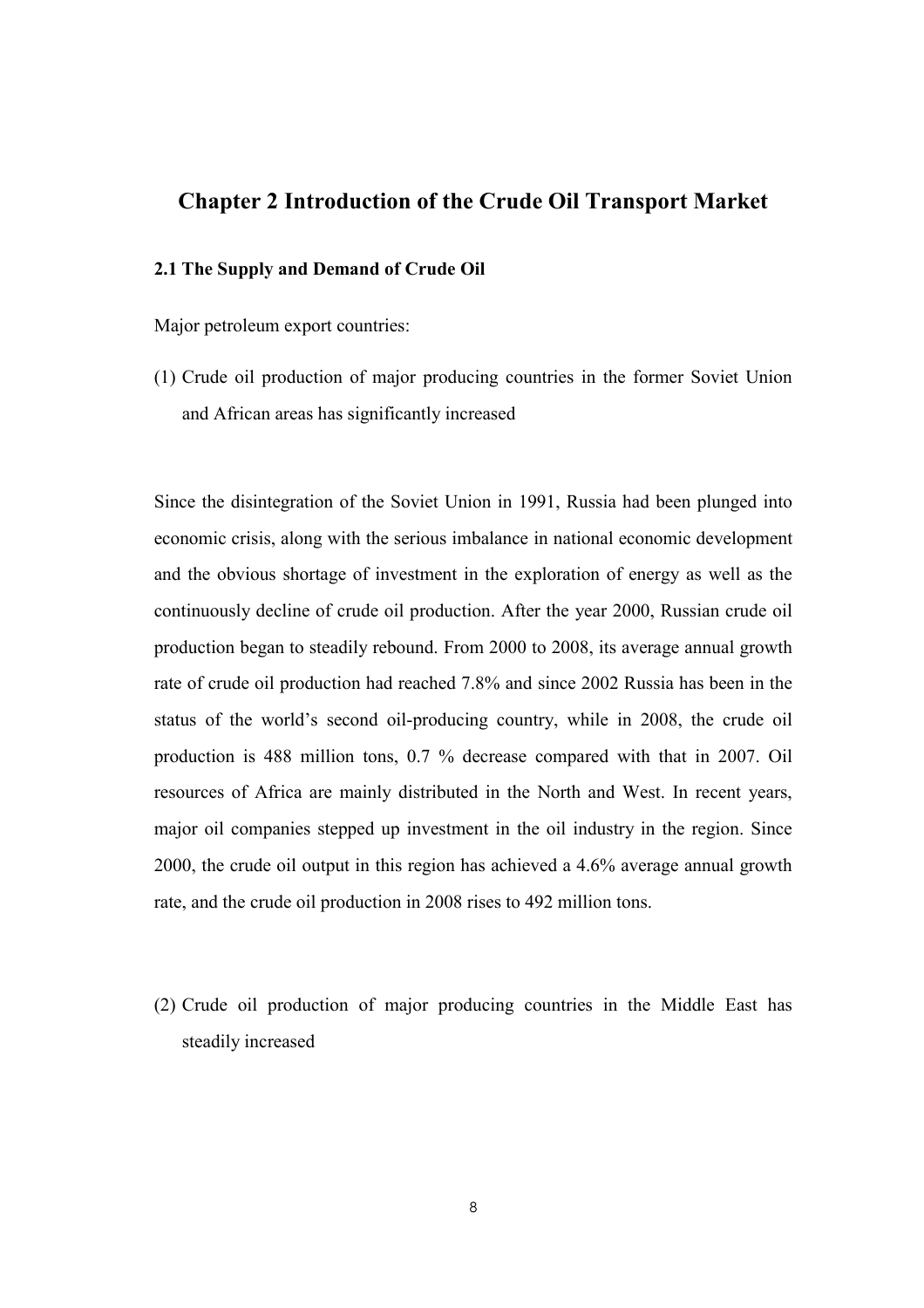The Middle East as the largest oil exporting region, of which the annual crude oil output accounts for almost a half of the world's total export volume and 75% of the crude oil produced is for export. However, the volatile situation in the Middle East has always been the impact on the increase production plans of the oil-producing countries in that area.

Since 2000, average annual growth rate of the Middle East oil production has been 1.2%, less than the average annual growth rate of 2.9% 10 years before. Although the oil production and exports of countries in the Middle East fluctuates hugely due to a variety of reasons, because of the steady growth of oil reserves in this region, the crude oil production has been still in the overall trend of growth. The crude oil production is 11.55 in the Middle East area, a significant increase of 5.4%, of which the production of Iraq, Saudi Arabia and Kuwait increased rapidly, reaching 13.2%, 8.5% and 7.4% respectively.

(3) Crude oil production in North America and Central and South America is basically stable.

Since 1990, North America's crude oil production has been basically in the maintenance of 650 million tons more or less, in which the production of Mexico and Canada has a slight increase overall, while that of the U.S. is gradually declining as a result of inadequate reserves of oil, from 353 million tons in the year 2000 dropping to 3.35 tons in 2008.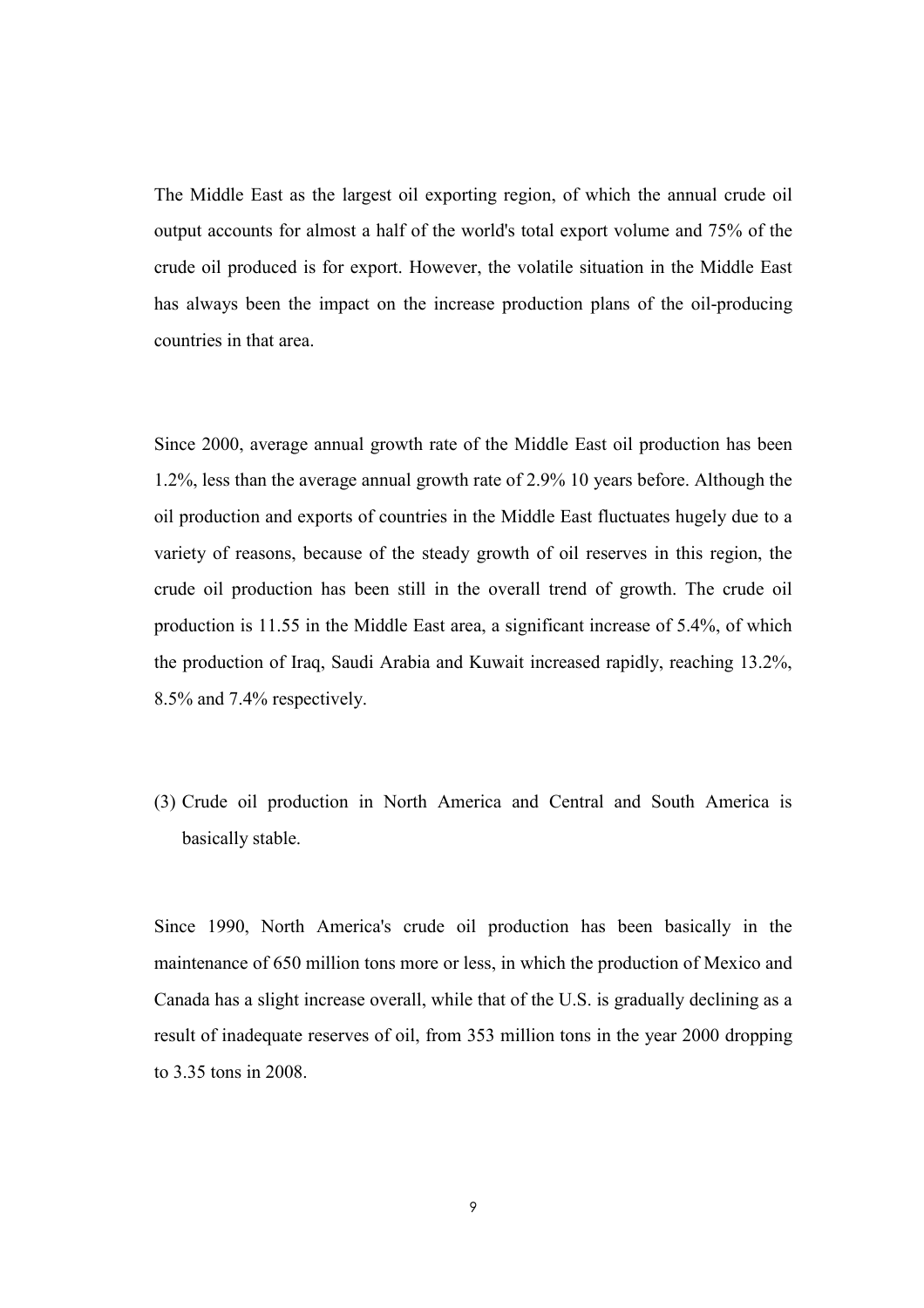(4) The inadequate reserves in Asia-Pacific and Europe areas increased the difficulty in the output of crude oil.

Due to lack of proven reserves of oil, since 2000, crude oil production of Asia-Pacific region has basically maintained at about 380 million tons. Indonesia—the only OPEC member in Asia-Pacific region, whose crude oil production is in a clear downward trend in recent years, has 0.3% more in production in 2008 than that of last year.

Major petroleum import countries:

Asia-Pacific, Europe and North America regions, due to the inadequacy of oil, are the main oil-importing regions. The United States, Western Europe and Japan, the world's three major oil-importing countries (regions), whose imports in 2005 accounted for 64% of the world's total oil imports. The United States is the largest oil-importing countries, of which the oil imports accounting for the world's oil trade from 20.2% in the year 1980 rose to 29.2% in 2008. The oil imports of the United States in 2008 are 641 million tons. Over the same period, the proportion of Europe and Japan dropped to 26.6%, 10.5% from36.7%, 15% separately. Crude oil imports of China reached 201 million tons in 2008, with an increase of 9.5%. At present, the countries (regions) whose crude oil imports international more than 100 million tons are the United States, Western Europe, China, Japan.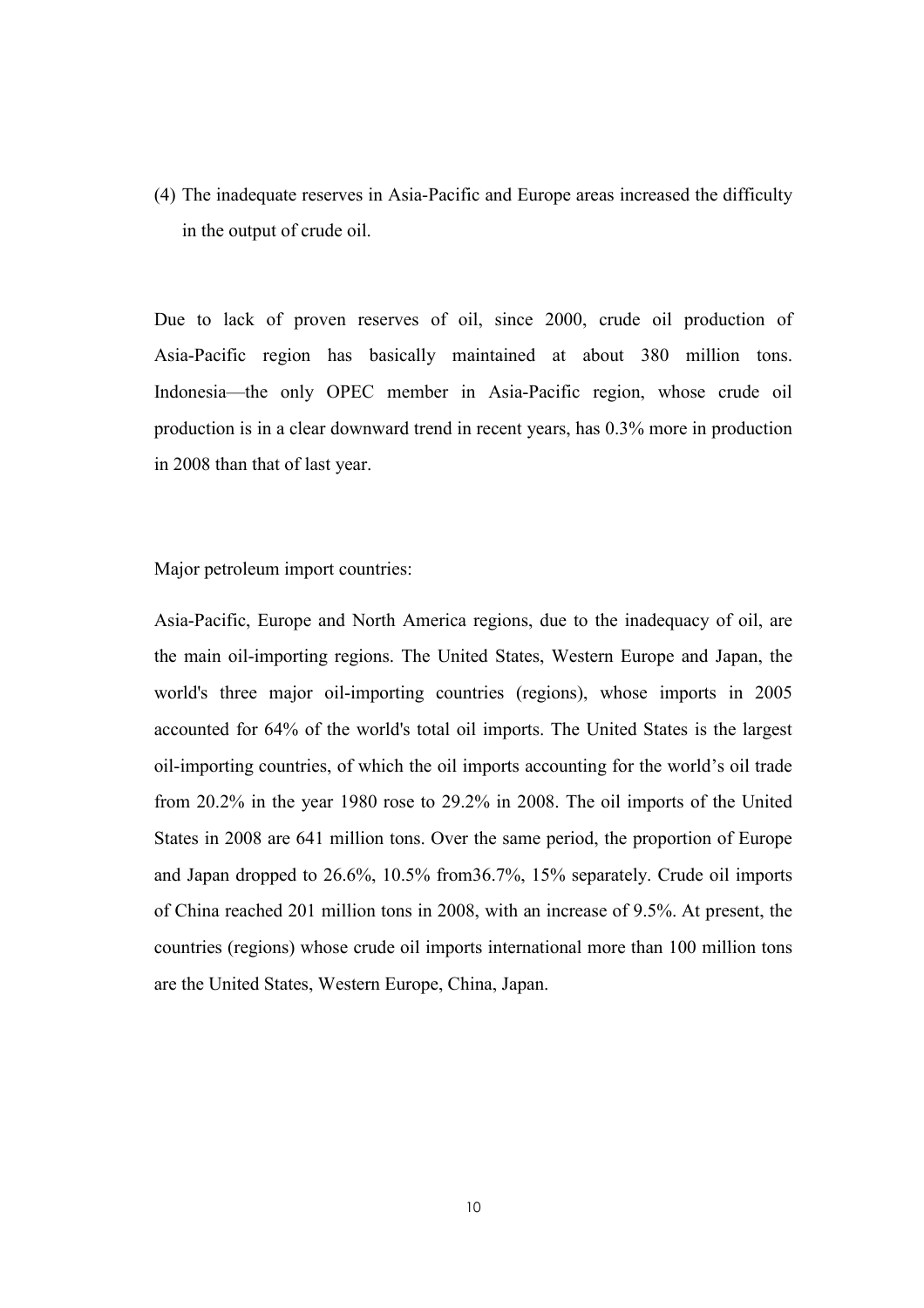#### 2.2 The world's major oil shipping route

The situation of producing and consuming crude oil area, decides the distribution of crude oil shipping route at sea. The main crude oil shipping routes at sea includes that from the Middle East to the north-west European, Mediterranean, North America, Japan and elsewhere in Asia, that from North Africa to the Mediterranean, and that from West Africa to North America, as well as that the Caribbean and North America.

(1) The Persian Gulf of the Middle East to South-East Asia and Japan routes-- Starting from the Persian Gulf, by the Strait of Hormuz, through Colombo and the Straits of Malacca or Lombok Straits to the port of discharging in Japan, South Korea and other countries. The route mainly runs the ULCC and VLCC, 80% of Japan's crude oil imports through this route. The draft limitation of the Malacca Strait is 21m, so generally the oil tankers less than 300,000-ton may take this route. If deviating through the Indonesia Lombok Strait, of which the draft limitation up to 30.5m, it does not constitute a constraint for the ULCC.

(2) The North Africa to the north-west European routes—Transport volume in the route beyond 9000 million tons, starting from the Mediterranean Sea of North Africa, by the Strait of Gibraltar, to the end of north-west European. The draft limitation of the Strait of Gibraltar is 21.3m and thus in general, the oil tankers running the route is not excessive of 200 thousand tons.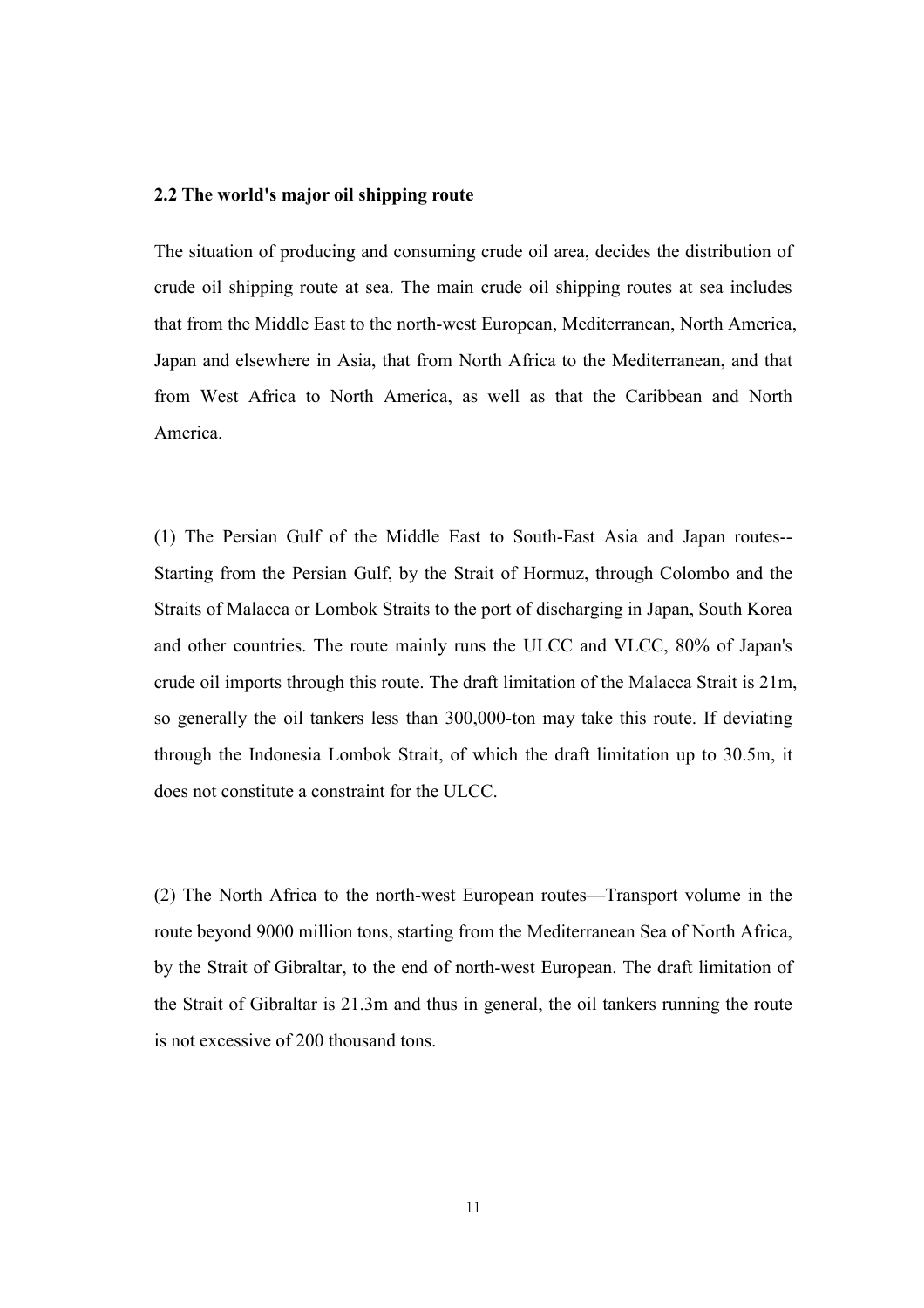(3) The Persian Gulf of the Middle East by the Cape of Good Hope to Western Europe or the America route—starting from the Persian Gulf, by the Strait of Hormuz into the Arabian Sea, then to the Indian Ocean, southward along the east coast of Africa, through the Mozambique Channel, around the Cape of Good Hope into the Atlantic, and then northward along the West Coast of Africa until the coastal countries of Western Europe. If sailing across the Atlantic, then the vessel may reach the east coast ports in North America. Draft limitation along the route basically does not constitute a restriction for the vessel, mainly running VLCC and ULCC.

(4) The Persian Gulf of the Middle East by the Suez Canal to Western Europe or the America route—starting from the Persian Gulf, by the Strait of Hormuz to the Arabian Sea, then westward through the Straits Mandela, the Red Sea, Suez Canal, the Mediterranean, the Strait of Gibraltar into the Atlantic, if sailing north along the east coast of the Atlantic, it may arrive at the oil ports of the Western Europe. If sailing across the Atlantic, it may be up to the ports along the east coast of North America. The type of vessel for the route is restricted by the Suez Canal within the fully loaded draft of 17.68m, largest width 49.91m and the largest deadweight for fully loaded is 150,000 tons.

(5) North-west Africa to North America route—along which the type of vessel is restricted by objective factors at the port of loading, the annual capacity is over 90 million tons.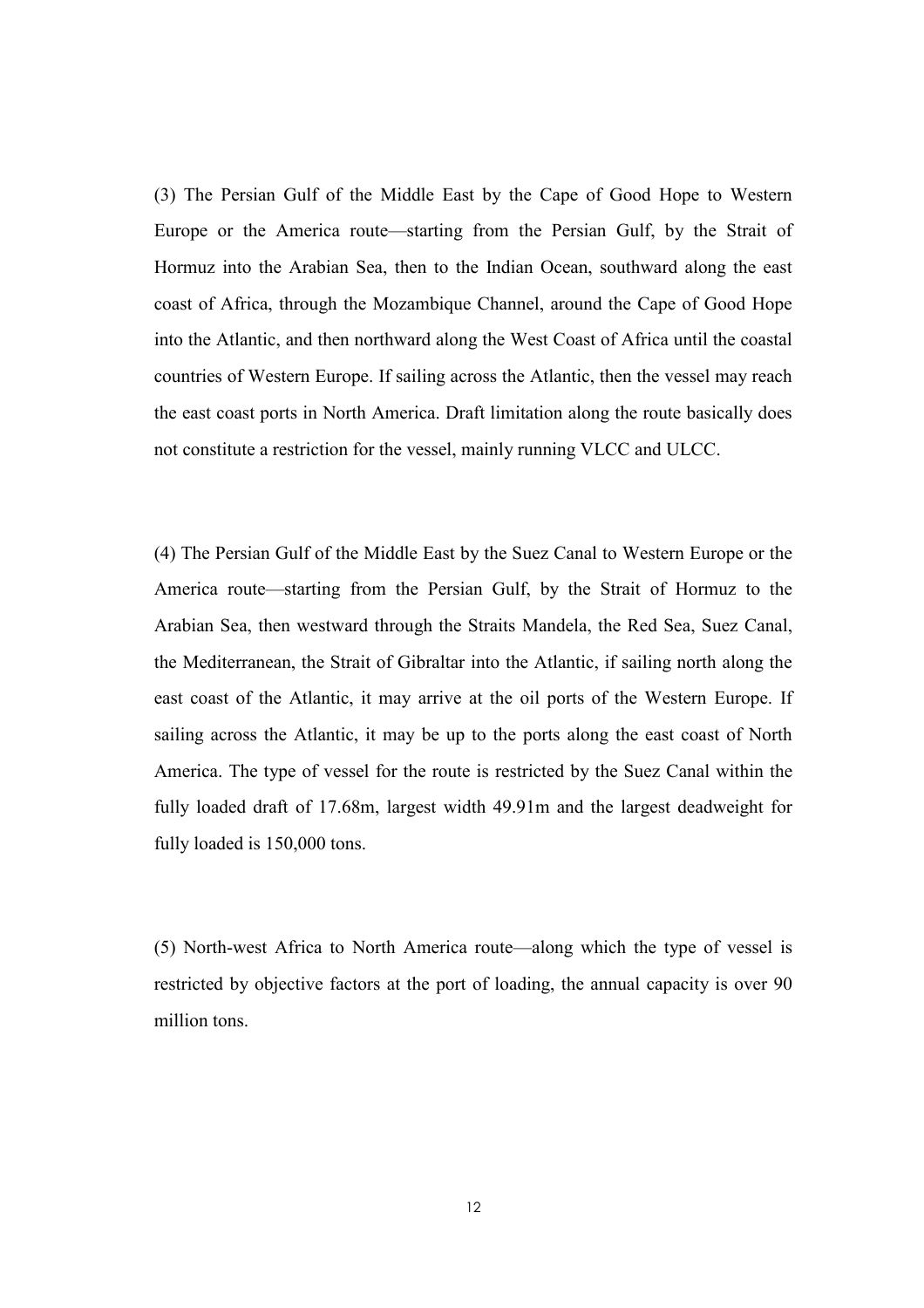(6) West Africa to Western Europe route—along which the type of vessel is constrained by the objective factors at the port of loading, the annual capacity beyond 40 million tons.

(7) Latin America to North America and the Caribbean route—generally runs the AFRAMAX and Panamax tankers, the annual capacity about 180 million tons.

The shipping capacity of the above seven routes at sea accounts for more than 72% of that of the world. What's more, there still routes, for example, the Black Sea - Mediterranean route, the Middle East – Australia/ New Zealand route, the Gulf of Mexico - Caribbean route, Mexico - Japan route, Southeast Asia - Japan route, China - Japan route, etc. Such routes are comparatively short, and the capacity is also comparatively small, generally applicable to small and medium-sized tankers.

### 2.3 Analysis on the international crude oil shipping market capacity

In the international oil tanker market, there are two main modes in the establishment and operation of tanker fleet: the affiliated tanker fleet of the oil companies and independent tanker fleet. The mode of the affiliated tanker fleet of oil companies had been the mainstream operating mode, mainly because the transportation costs of crude oil accounted for a greater proportion of CIF price, large oil companies led and controlled the development of the tanker transport industry.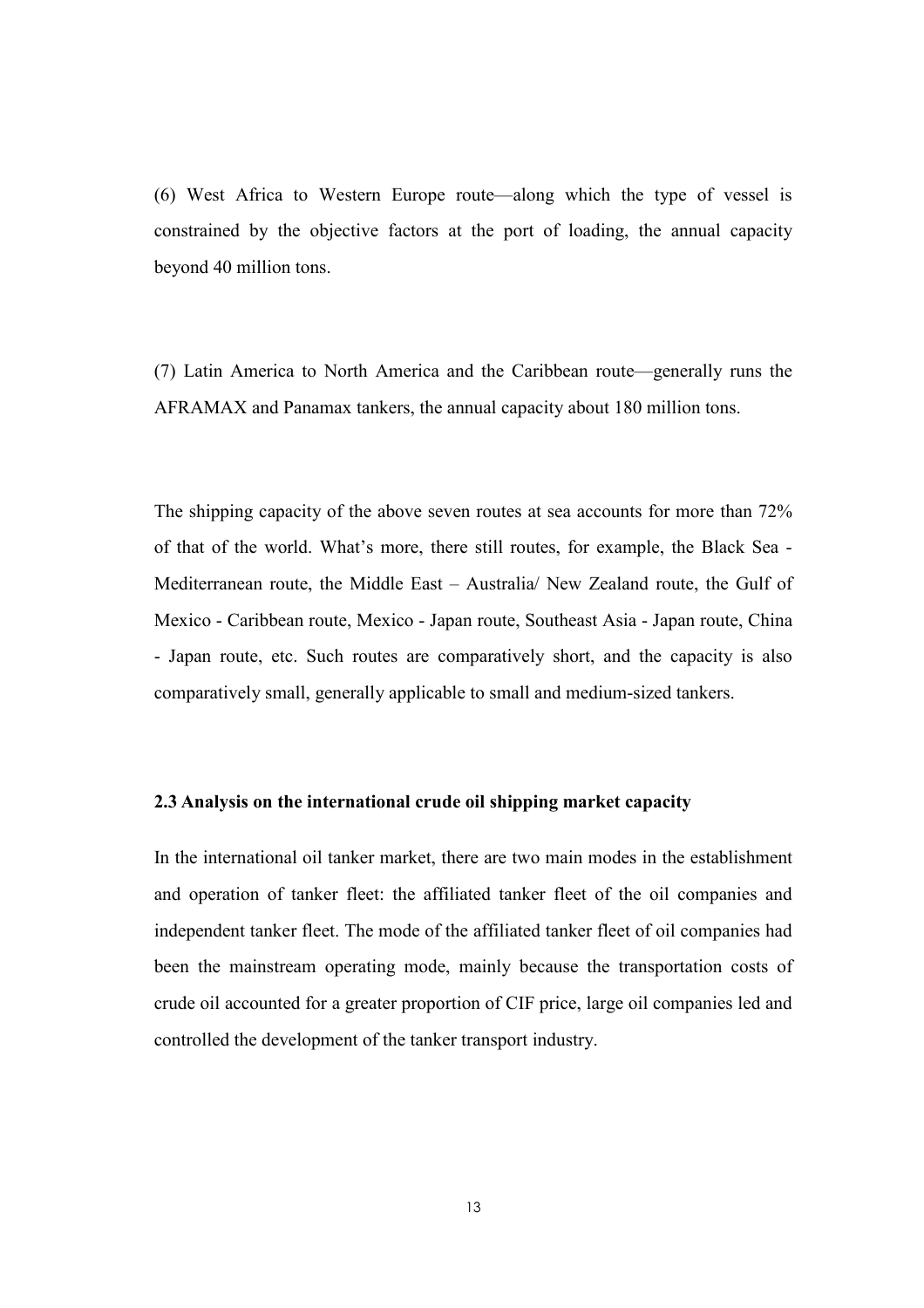After the70s, along with the emergence of supertanker, the scale of tanker transport was gradually reflected. The shipping speed has been accelerating as well as the shipping capacity of single vessel has expanded, thus under the circumstances of scale economies, the transportation cost (freight) gradually accounted for less and less proportion of CIF oil price. With the enhancement of the scale development of oil shipping by tanker, the cost of self-built fleet has also been getting heightened. Tanker transport gradually developed into the phase of specialization of operation by independent ship owners.

According to statistics of CLARKSONS, up to the end of 2008 there had been a total of 5372 vessels of various types, about 368.3 million dwt. While the tanker fleet is the world's largest kind of merchant shipping fleets, representing a proportion of 38.5% of the total tonnage of the world's merchant fleets. Distribution of the overall amount of oil tanker fleet is as follows:

Calculated by single-vessel deadweight, there are 505 VLCC of more than 200,000 tons, 149.1 million dwt, accounting for 40% of the total fleet capacity; 362 Suezmax oil tankers of 120,000 - 20,000 tons,54.9 million dwt, accounting for 15% of the total fleet capacity; 749 Aframax tankers of 80,000 -20 10,000 tons, 77.2 million dwt, accounting for 21% of the total fleet capacity; 343 Panamax tankers of 60,000 -8 10,000 tons, 24.1 million dwt, accounting for 6.5% of the total fleet capacity.

Table 2.1 World's Number Distribution of Oil Tankers

| Tanker Type | DWT (ton) | Tanker Number   Proportion $(\% )$ |  |
|-------------|-----------|------------------------------------|--|
|-------------|-----------|------------------------------------|--|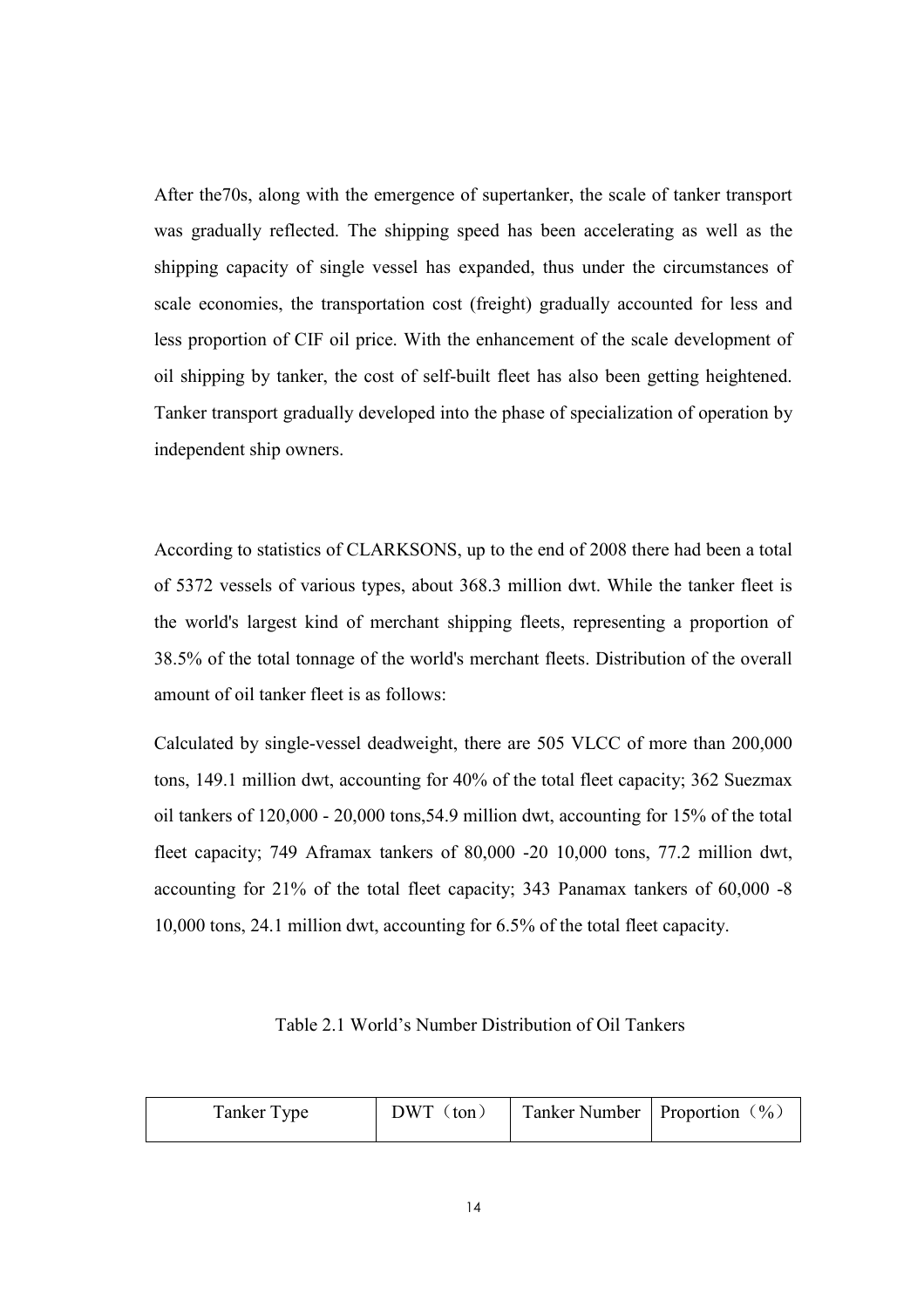| VLCC (more than<br>$200,000$ tons)                | 149,100,000 | 505   | 40   |
|---------------------------------------------------|-------------|-------|------|
| <b>Suezmax Tanker</b><br>$(120,000-200,000$ tons) | 54,900,000  | 362   | 15   |
| Aframax Tanker<br>$(80,000-120,000$ tons)         | 77,200,000  | 749   | 21   |
| Panamax Tanker<br>$(50,000-70,000 \text{ tons})$  | 24,100,000  | 343   | 6.5  |
| Handymax Tanker<br>$(30,000-40,000$ tons)         | 73,400,000  | 2,352 | 14.5 |
| Small-size Tanker (less than<br>$10,000$ tons)    | 10,200,000  | 2,038 | 3    |
| Total                                             | 389,000,000 | 6,349 | 100  |

Source: British Clarksons (2008)

Calculated according to the national flag of vessel, the three largest oil tanker's flag state in the world are Panama with 822 tankers totally 51.48 million tons, Liberia with 512 tankers totally 41.55 million tons and Greece with 235 tankers totally 25.38 million tons. China is placed at the 17th of the world, with 165 tankers totally 3.39 million tons, accounting for about 1.1% of the world's total oil shipping capacity.

Calculated by DWT, three of the world's largest oil tanker owners are Fredriksen Group of Bermuda, 17 million tons total, owning 70 tankers, 240,000 dwt single; Mitisui O.S.K. Lines of Japan, 13.84 million tons total, owning 121 tankers, 120,000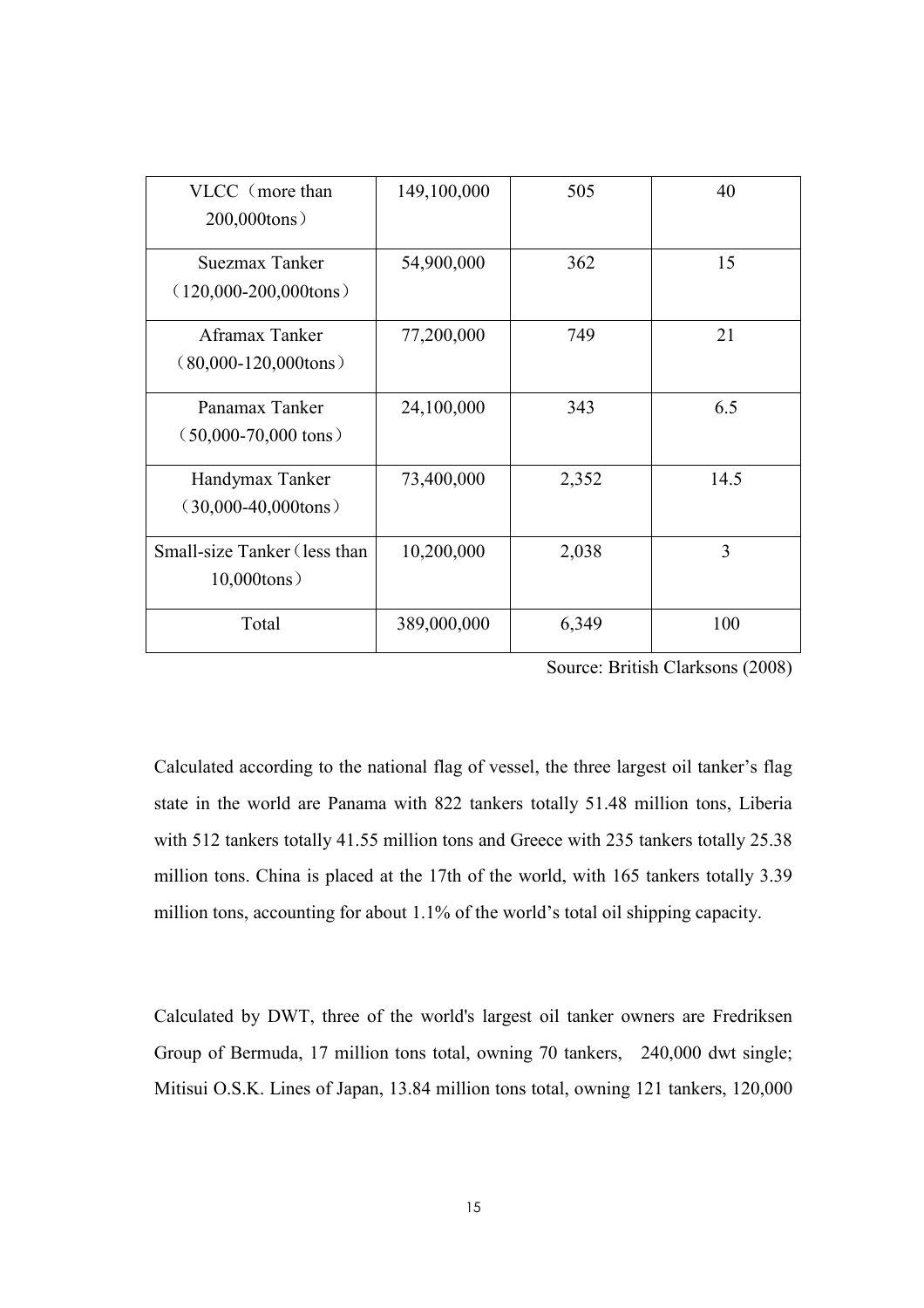dwt single; Nippon Yusen Kaisha of Japan, 10.01 million tons, owning 51 tankers, average 200,000 dwt single.

| Rankings       | <b>Tanker Owner</b> | Country       | Total      | Tanker | Average   |
|----------------|---------------------|---------------|------------|--------|-----------|
|                |                     |               | DWT(tons)  | Number | DWT(tons) |
| $\overline{1}$ | Fredriksen          | Bermuda       | 17,004,396 | 70     | 242,920   |
|                | Group               |               |            |        |           |
| $\overline{2}$ | Mitsui O.S.K.       | Japan         | 13,840,054 | 121    | 114,381   |
|                | Lines               |               |            |        |           |
| $\overline{3}$ | Nippon Yusen        | Japan         | 10,019,142 | 51     | 196,454   |
|                | Kaisha              |               |            |        |           |
| $\overline{4}$ | Teekay Shpg.        | Canada        | 9,076,610  | 83     | 109,357   |
|                | Canada              |               |            |        |           |
| 5              | Overseas            | United        | 8,217,533  | 74     | 111,048   |
|                | Shipholding         | <b>States</b> |            |        |           |
| 6              | Zodiac              | United        | 8,089,551  | 72     | 112,355   |
|                | Maritime Agy.       | <b>States</b> |            |        |           |
| $\overline{7}$ | Angelicoussis       | Bermuda       | 7,508,916  | 30     | 250,297   |
|                | Group               |               |            |        |           |
| 8              | Malaysia            | Malaysia      | 7,292,203  | 66     | 110,488   |
|                | International       |               |            |        |           |
|                | Shipping            |               |            |        |           |
|                | Corporation         |               |            |        |           |

# Table 2.2 World Oil Tanker Owner's DWT Rankings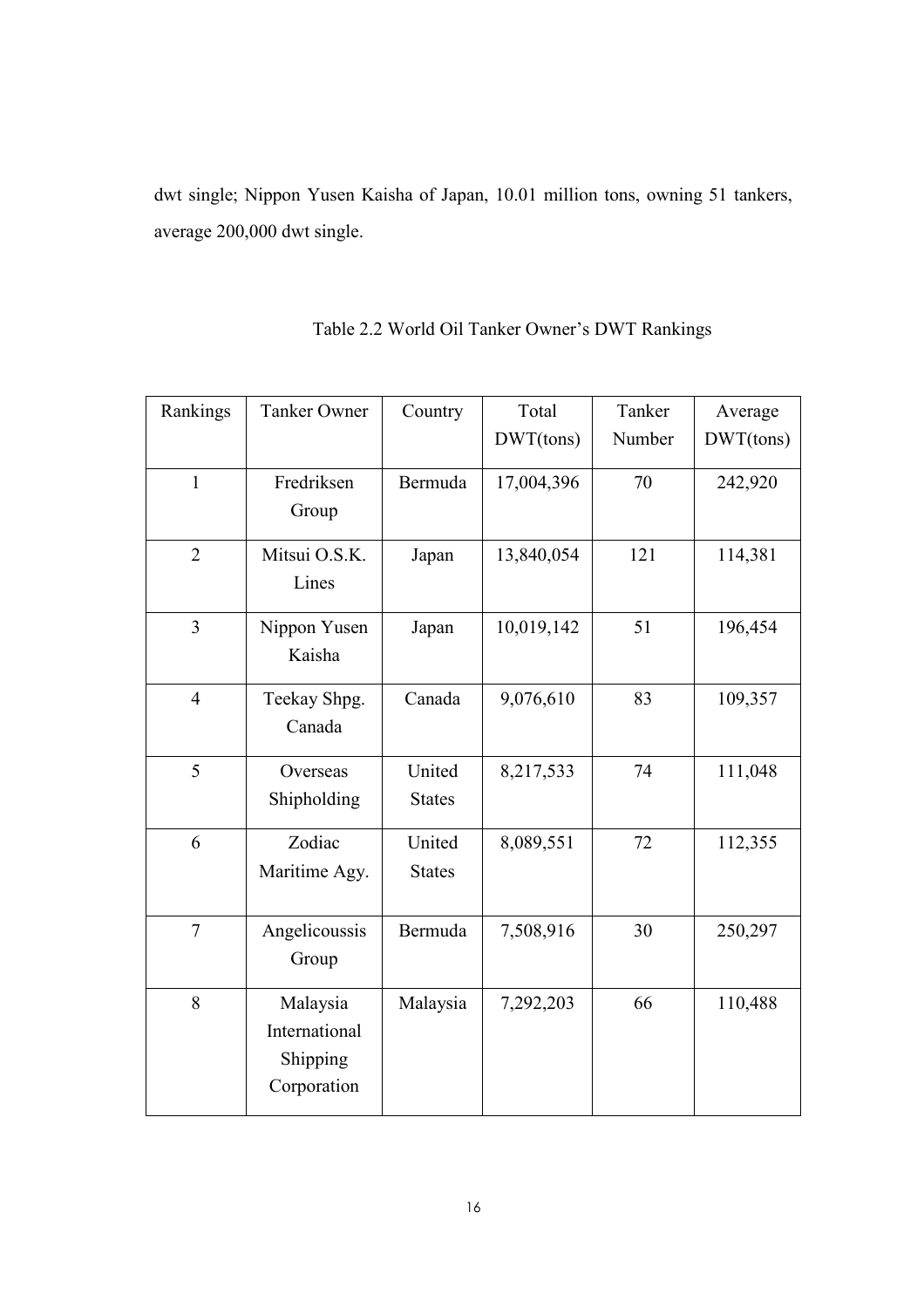| 9  | Euronav (UK)<br>Agen. | United<br>Kingdom       | 6,976,293 | 29 | 240,562 |
|----|-----------------------|-------------------------|-----------|----|---------|
| 10 | BW Ltd.               | Hong<br>Kong<br>(China) | 6,359,179 | 29 | 219,282 |

Source: British Clarksons (2008)

## 2.4 Crude oil shipping market status and trends

## 2.4.1 Current situation of the Market

International crude oil price in 2008 dropped gradually after reaching the peak dramatically. . Baltic Crude oil Freight Index was 1,914 at the beginning of 2008, then sharply dropped to 1,053 in February then rapidly rose to the peak of 2,347 in July. In the August, Baltic Crude oil Freight Index dived straightly and unable to go up again in the forth quarter along with the gradual appearance of the recession of global economy. It was reported 1,142 on  $7<sup>th</sup>$  November. However, the average B of the abovementioned 10 months of last year is still 1,571, increasing 48% same period compared. The growth rate of freight on Persian Gulf to Japan route for VLCC is the biggest, average WS144, increasing 122% same period compared, with average earnings per day of 11.2 million. International crude oil price in 2008 arose, especially the anti-seasonally going up in the second quarter, for which the main reason is the getting slower growth in capacity, particularly the short-term shortage of capacity of VLCC. Except for the slowing down of the delivery of new vessel, other factors leading to the tight supply of capacity as following: skyrocketing of oil prices in the first half year, the slowing down of sailing speed and circling speed; abandoning the use of single-hull vessels; delays at port. In order to avoid the risks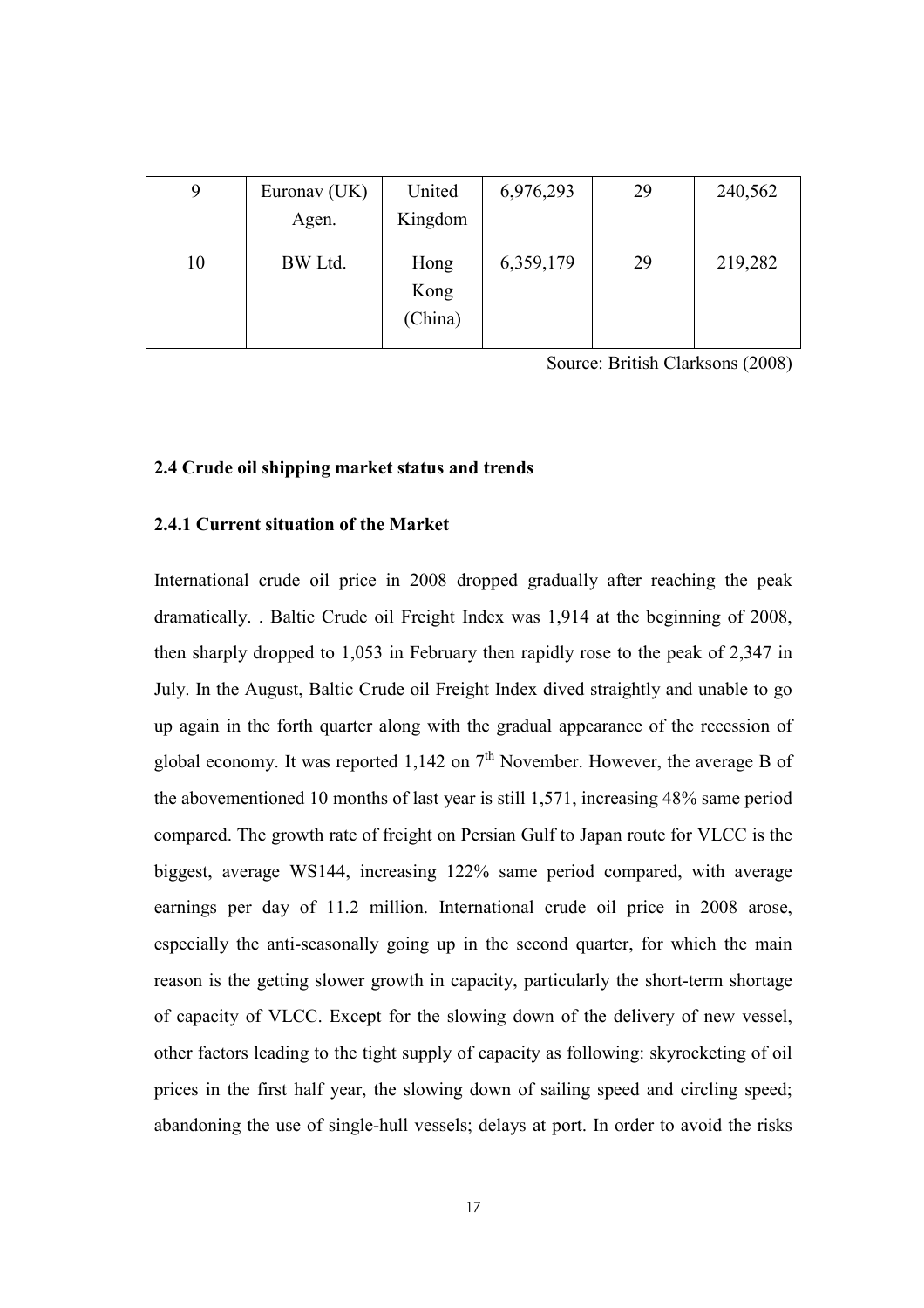associated with intense oscillation of the current market, the number of Forward Freight Agreement (FFA) in 2009 increases accordingly. In accordance with the report of CLARKSONS the global oil tanker fleet kept an increase rate of 6% in 2008. Specific to the large-size tankers, VLCC fleet remained stable this year, mainly due to the hedge between the new capacity and the dismantling and refitting capacity. However, this situation no longer exists in 2009, a large number of tankers to deliver making growth rate to 10%. The situation of Suezmax tanker is similar to that of VLCC, after a slight increase in 2008 an increase rate of 14.2% of the tanker fleet has to be faced up with in 2009. The Aframax tankers increase 7% in 2008, but 12.2% increased in 2009. The growth rate of Panamax in2008 and 2009 is expected to stabilize at 9% level.

#### 2.4.2 Transportation demand trend

Oil demand: since the past two years, the impact imposed by high oil prices on the growth of oil demand has gradually emerged in developed countries. International Energy Agency report in October estimated that global oil demand in 2008 was 86.5 million barrels per day, an increase of only 0.5%, which is far below the level of two years before. Among them, the daily oil demand of OECD countries was 48.1 million barrels, 2.2% decline same period compared, while that of non-OECD countries was expected to be 38.4 million barrels per day, an increase of 4.1%.

Oil supply: the growth of oil production of OPEC countries is still a source of global oil production increase. According to the International Energy Agency statistics, in the first three quarters, the world daily oil production reached 86.87 million barrels, an increase of 1.5%. The daily crude oil output of 13 country members is 32.28 million barrels, an increase of 6.6%. Among them, the daily output of Persian Gulf 6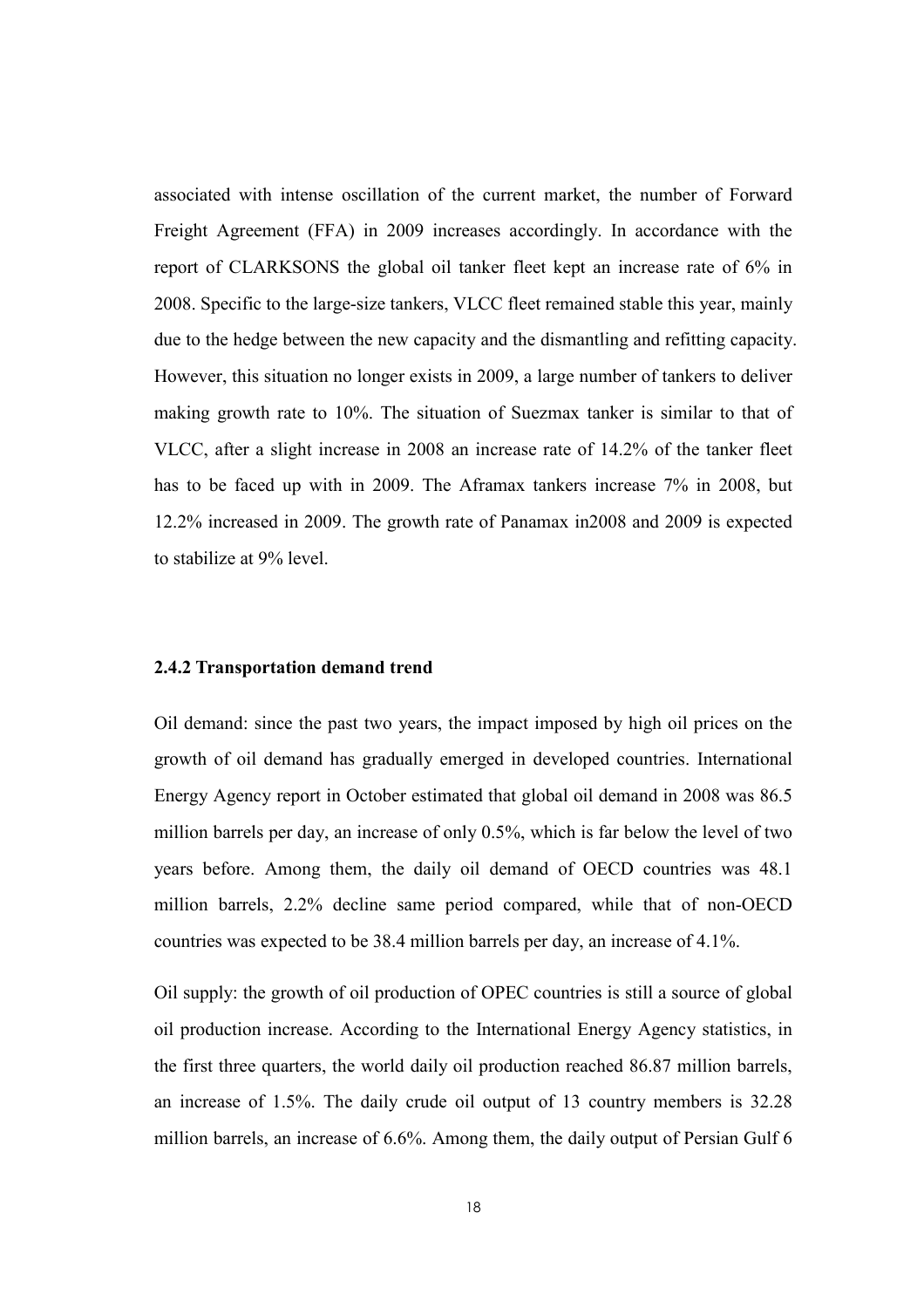countries is 21.7 million barrels, an increase of 7.0%. At present, the production per day of Saudi Arabia has been grown to 9.45 million barrels from 8.6 million barrels one year ago. The growth rate of oil output of non-OPEC countries is lower than what was expected before, the daily production in the first three quarters is 49.5 million barrels, 0.1% decreased, and the daily production in the whole year is expected to be 49.8 million barrels, growing 0.4%. Among them, the production of Russia in the first three quarters remains flat, expected a stoppage of growth. The production of Latin American countries decreased.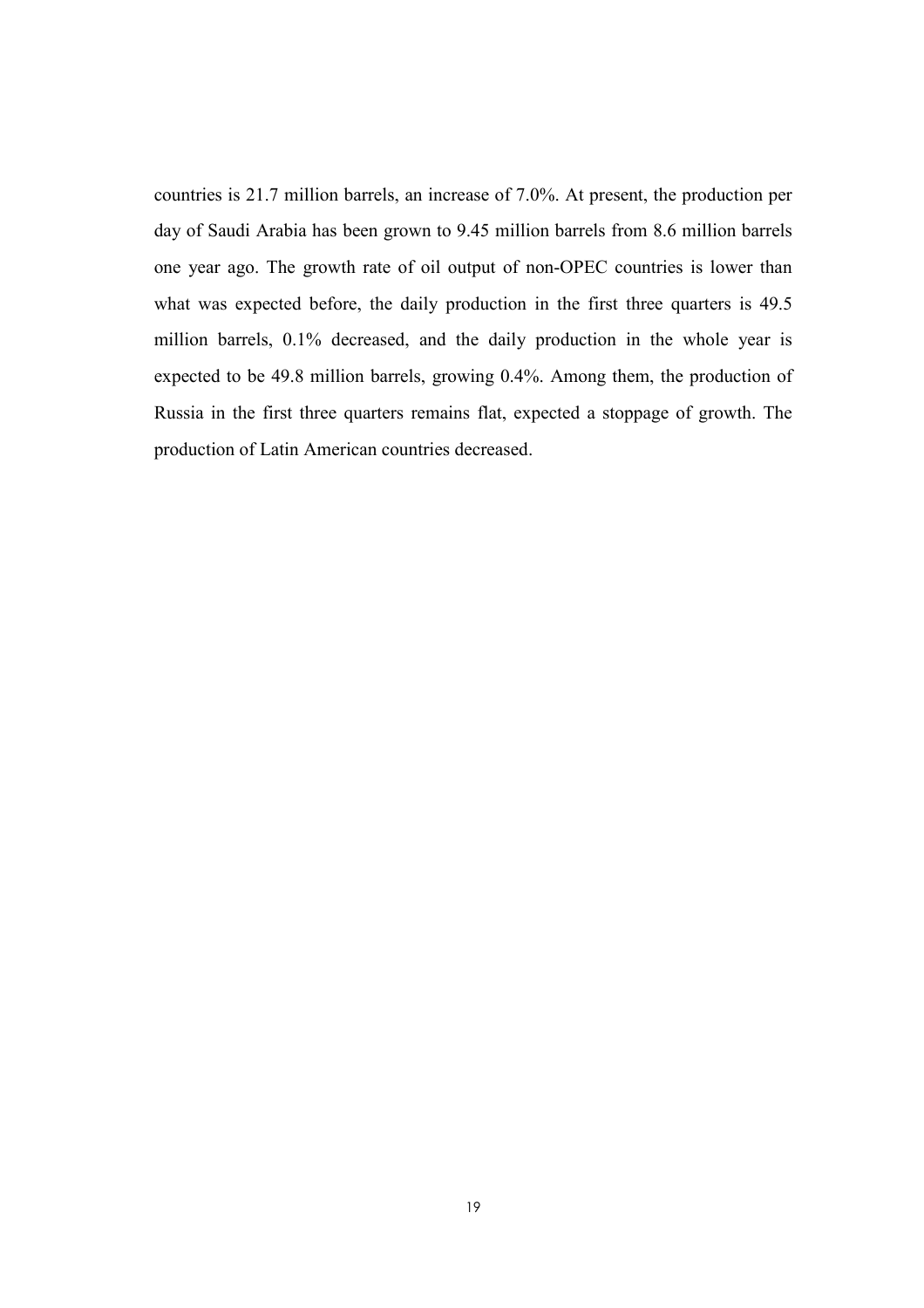# Chapter 3 Analysis of freight in crude oil shipping market

### 3.1 Influencing factors of freight

#### 3.1.1 The influence of cost over crude oil price

Due to the scarcity and the characteristics of non-renewable of resources, the price of all kinds of resources has been in a growing trend, for example, there has been a continuous growing tendency for marine fuel price. Meanwhile, there are several other factors influencing the transport cost, such as tanker price, crew cost and port charges, etc. Growth in demand for high-quality crew members making the crew cultivation cost rising, the increase of ship-building price and port dues results to all the fees constituting the transport cost in a rising trend. Under the effect of the growing tendency of transportation costs, the crude oil price also presents a rising trend.

# 3.1.2 The influence of supply and demand on the freight of crude oil

Shipping demand includes shipping volume, type and structure of cargo, transport distance and time requirements, etc. The sum of material objects of the service in shipping market is used to show the vessel's capacity. The main indicators of capacity supply are the tonnage of vessel, that is, the tonnage supplied by the owners. The crude oil price is a balanced market price achieved by the supplier and the demander of the international crude oil transport through freely price competition in the completely competitive market. The balanced market price is the price achieved through a variety of opposed and changed powers during the process of conflicting with each other, adjusting and moving reached a temporary balance status of powers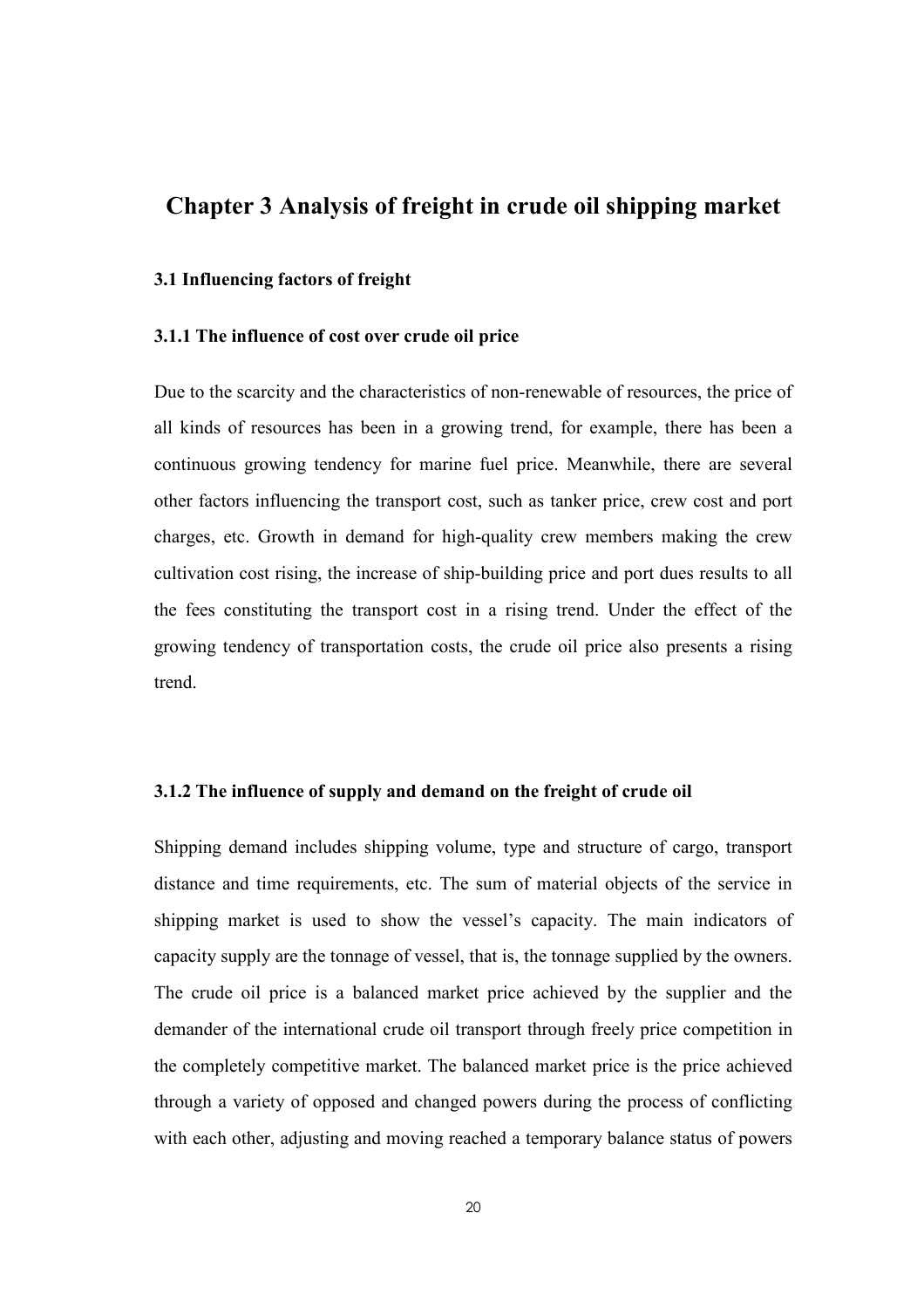as well as supply and demand. When the opposed balanced powers of the crude oil transport market changed, under the role of the market mechanism, the original equilibrium price will be broken, reaching new market equilibrium and a new equilibrium price. The relation between supply and demand becomes another important factor influencing the freight of crude oil except for the cost.

#### 3.1.3 The influence of international trade over the freight of crude oil

Transportation production is a continuity of the course of products production in the area of circulation, which is closely linked with the trade and business activities, more prominent in the performance in the international shipping industry. Maritime transportation is a main means to realize the communication of economy and international uniform within the scope of the whole world. Therefore, the shipping demand is derived from the international trade, that is, derivation demand. This feature show that change and development of the international shipping market is directly influenced by the international trade, therefore, the environment factors which influence the international trade also influence the change of the shipping demand. However, the development of international trade is completely decided by the development of the world economy. The paramount economic factor influencing the fluctuation of international shipping market freight is the change or development of the world economy.

#### 3.1.4 The influence of seasonality and random factors on the freight of crude oil

Other non-economic factors with respect to the international shipping industry are also important factors resulting to the fluctuation of the freight. The reflection of the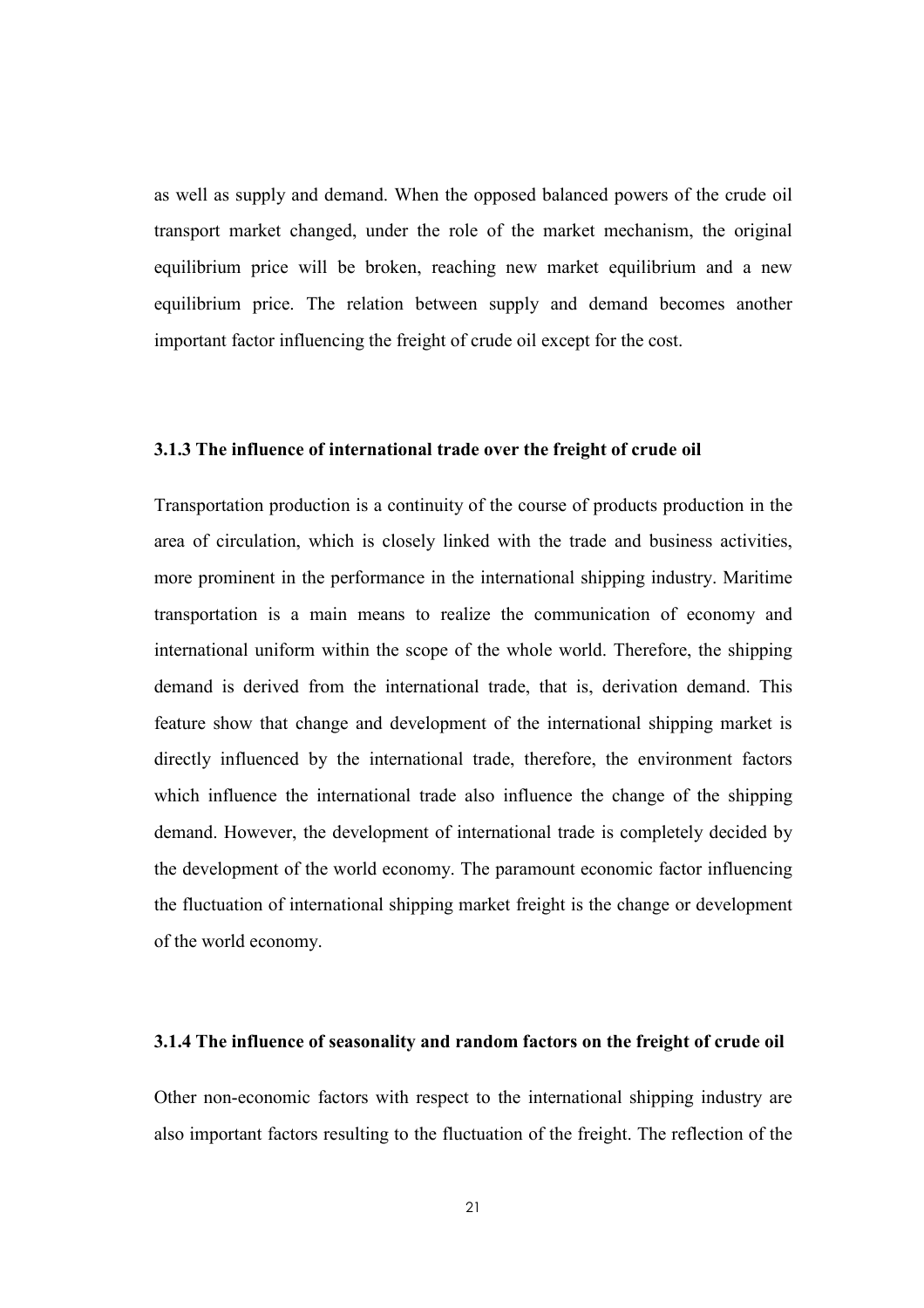influence of the natural seasonal climate over the surface environment is fiercer at sea than any other area. In different season, the difference of the natural conditions faced by the vessel sailing at sea leads to difference of shipping cost and that of the seaworthy of the vessel in different season, therefore, the seasonality of the shipping cost as well as the supply of capacity arises therefrom. In general, the cold and windy season renders the freight arising, the summer is just the opposite. The activities of the consuming party of the transportation labor merchant also have the feature of seasonality. The production, storage and consumption of all kinds of material merchandise have obvious seasonality, making the demand for the shipping goods inevitably have the feature of seasonality. The seasonality of the activities of both parties in shipping market unavoidably leads to the seasonality of the freight fluctuation.

The random factors bringing the freight fluctuation are mainly the international political and military affairs, etc, which primarily includes the conflict of international relations, wars among countries, coup of a country and civil war, etc. These affairs would influence the increase of world economy, or change the trade relations as well as the flow of goods, or alter the average transport distance, etc, then influence the shipping demand. Their influence on the shipping demand posses the feature of paroxysm then brings about the random fluctuation of freight.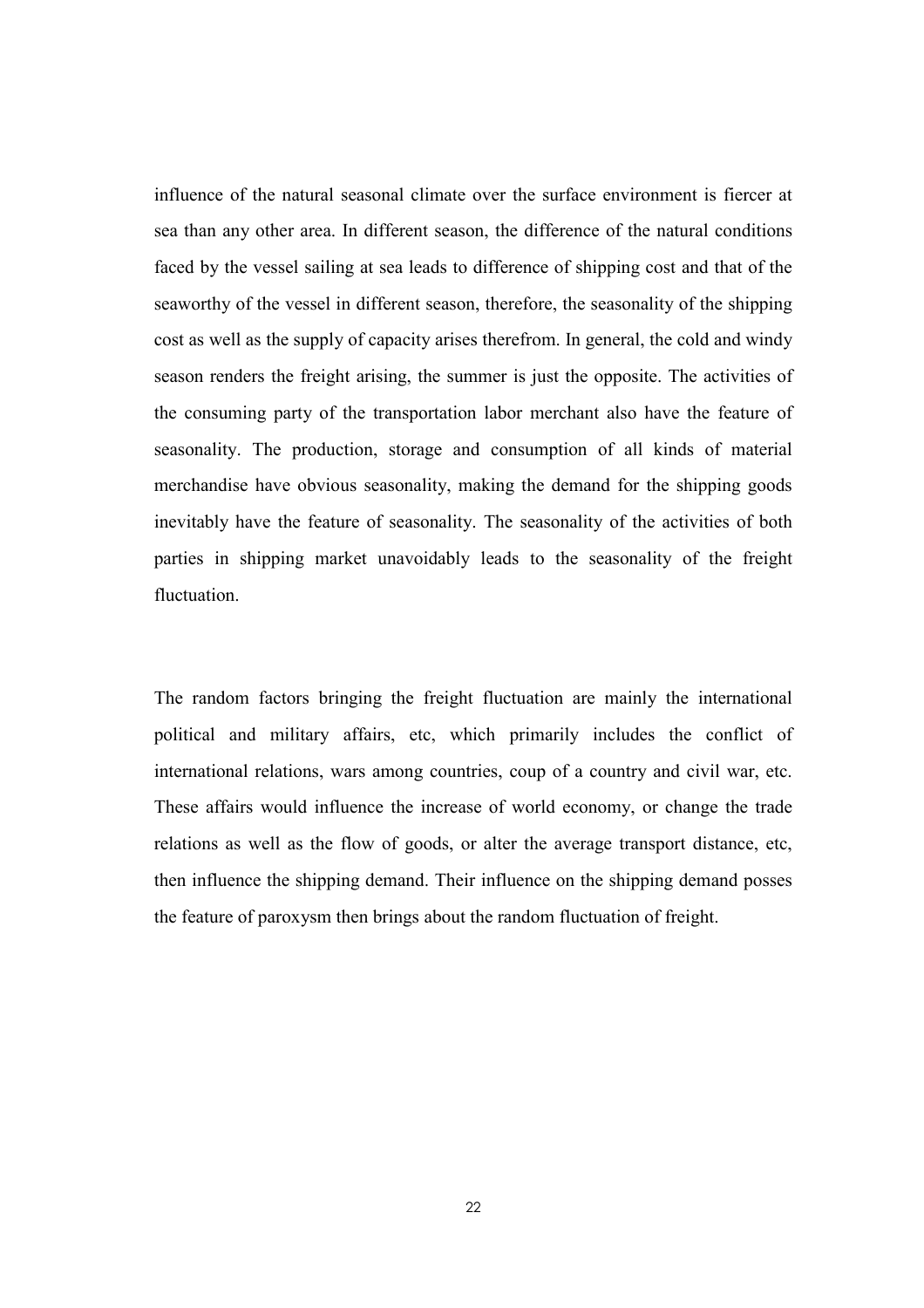### 3.2 Baltic Dirty Tanker Index

## 3.2.1 The emergence and development of the Baltic Freight Index

The Baltic Freight Index is released by the Baltic Shipping Exchange. Baltic Shipping Exchange is the shipping market with the longest history in the world. The cafe bar which was born in 1744 in the United States Baltic of Virginia is the currently world's leading Shipping Exchange located in London, 656 companies of the world's 46 countries are Baltic Shipping Exchange members. Baltic Freight Index (BFI for short) is realized to the whole world everyday by the London shipping market. It is a comprehensive index, consisting of the freight of the world's 12 principal traditional dry bulk carrier routes according to their respective importance degree and proportion in the shipping market. It was arisen along with the foundation of the Baltic International Freight Futures Exchange. Baltic Freight Index takes January 4, 1985 as 1000. It was initially consisted of the freight of voyage charter on 13 shipping routes, afterward adjusted to 12 shipping routes. There have been changes in the importance degree of some shipping routes due to the recent development of international political and economic situation. Therefore, on August 6, 1990 and February 5, 1991 Baltic Shipping Exchange respectively adjusted the routes constituting the Baltic Freight Index. In the Baltic Shipping Exchange, there is a team of 8 member companies responsible for the intraday Baltic Freight Index. Every morning, the 8 companies separately submit to the member team their freight level or daily hire level of each route thought to be intraday feasible by them, and they would keep it strictly confidential to ensure fairness and accuracy. When calculating, the team would deduct the Maximum number and minimum number and separately calculate the average freight and hire level of each route, then separately multiplied by conversion constant, thus achieve the conversion index of each route;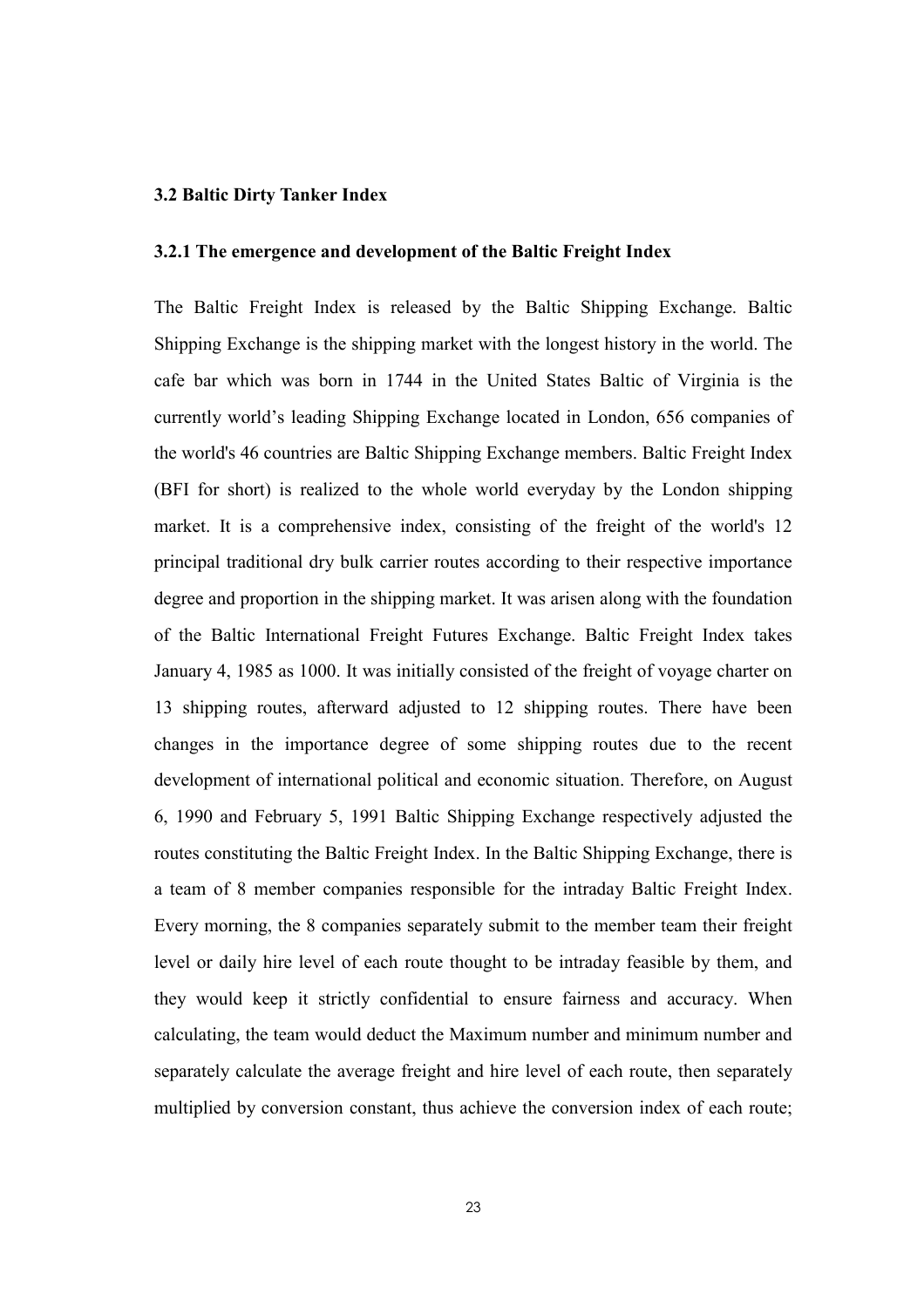after that, adding together the conversion index of each route, the result of which is the intraday Baltic Freight Index.

Baltic Dirty Tanker Index, BDTI for short, is the embranchment specifically referring to oil tanker freight in the Baltic Shipping Index. BDTI was firstly emerged in 1998. Because of the singleness of the crude oil trade route at that time, there were only two routes of the Persian Gulf - Japan and West Africa - U.S. Gulf at the beginning of foundation. Afterward, along with the increase of oil production places and growth of the number of import countries, BDTI routes gradually increase every year. Until the end of 2008, BDTI had owned 18 routes of kinds from 30,000 to 300,000 tons, basically covering all the main crude oil import and export countries of the world.

## 3.2.2 Constitution of BDTI route

See details of the BDTI 18 routes in the table below:

## Table 3.1 Constitution of BDTI routes

| <b>Route: TD1</b>                                                                                                            |
|------------------------------------------------------------------------------------------------------------------------------|
| 280,000mt, Middle East Gulf to US Gulf. Ras Tanura to LOOP with laydays<br>canceling 20/30 in advance. Maximum age 20 years. |
| <b>Route: TD2</b>                                                                                                            |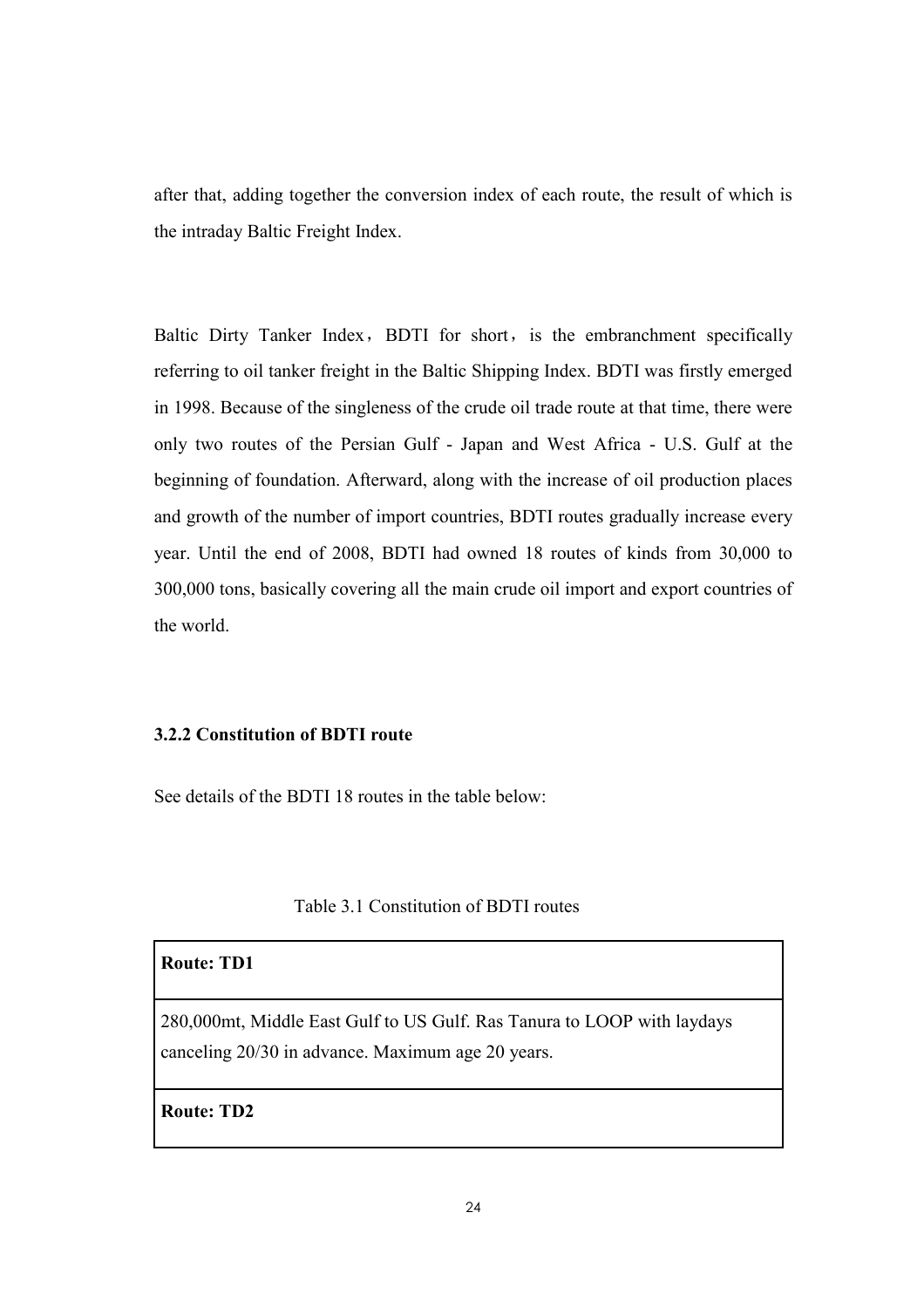260,000mt, Middle East Gulf to Singapore. Ras Tanura to Singapore with laydays/cancelling 20/30 days in advance. Maximum age 20 years.

# Route: TD3

260,000mt, Middle East Gulf to Japan. Ras Tanura to Chiba with laydays/cancelling 30/40 days in advance. Maximum age 15 years.

Route: TD4

260,000mt, West Africa to US Gulf. Off Shore Bonny to LOOP with laydays/cancelling 15/25 days in advance. Maximum age 20 years.

# Route: TD5

130,000mt, West Africa to USAC. Off Shore Bonny to Philadelphia with laydays/cancelling 15/25 days in advance. Maximum age 20 years.

# Route: TD6

135,000mt, Black Sea/Mediterranean. Novorossiyk to Augusta with laydays/cancelling 10/15 days in advance. Maximum age 20 years.

# Route: TD7

80,000mt, North Sea to Continent. Sullom Voe to Wilhelmshaven, with laydays/cancelling 7/14 days in advance. Maximum age 20 years.

# Route: TD8

80,000mt, Crude and/or DPP Heat 135F, Kuwait to Singapore. Mena al Ahmadi/Singapore with laydays/cancelling 20/25 days in advance. Maximum age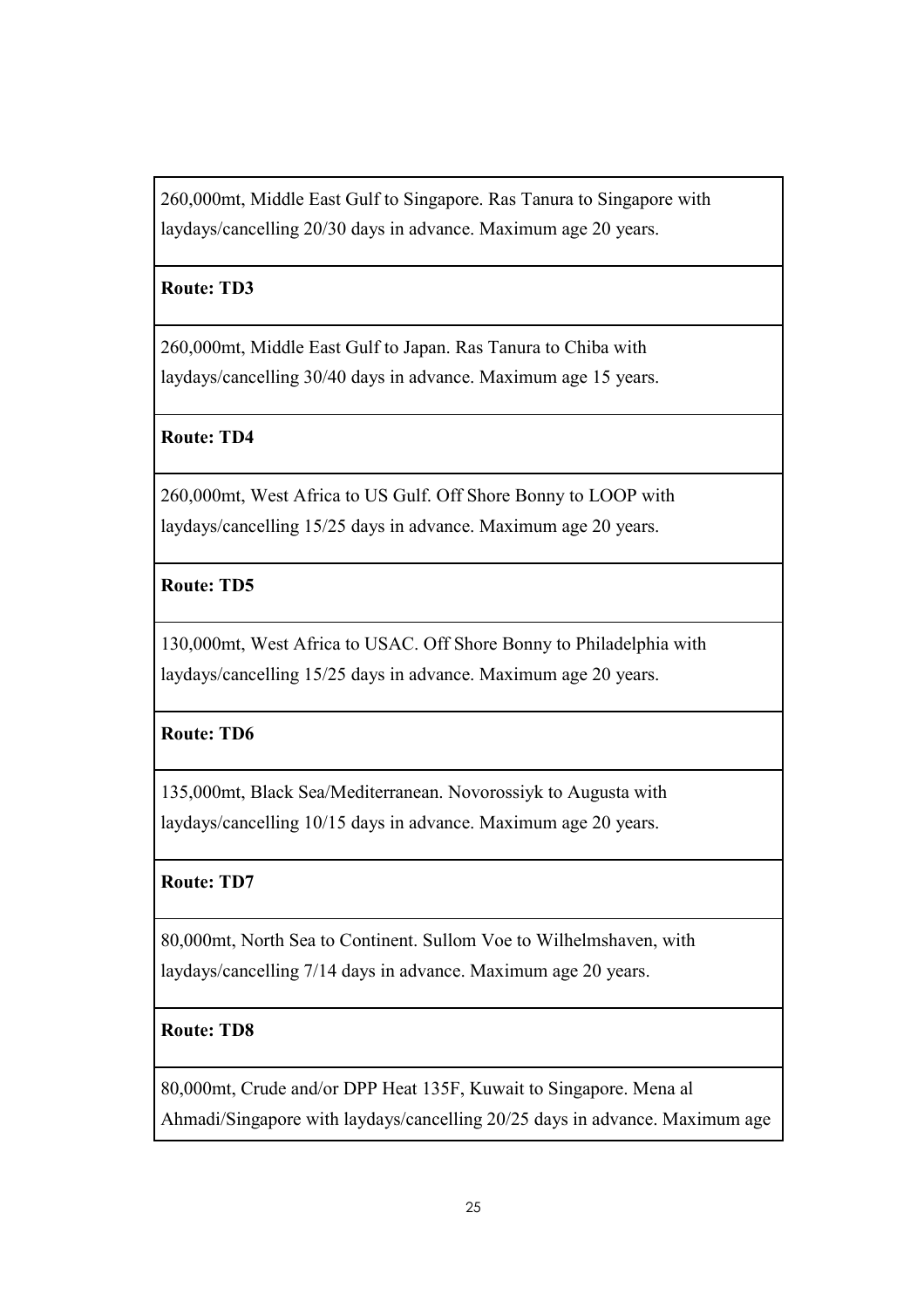# 20 years.

# Route: TD9

70,000mt, Caribbean to US Gulf. Puerto La Cruz to Corpus Christi with laydays/cancelling 7/14 days in advance. Maximum age 20 years. Assessment basis – Oil Pollution Act premium paid.

# Route: TD10D

50,000mt, fuel oil, Caribbean to USAC. Aruba to New York with laydays/cancelling 7/14 days in advance. Double hull vessel, Maximum age 20 years.

# Route: TD11

80,000mt, cross Mediterranean/Banias to Lavera with laydays/cancelling 10/15 days in advance. Maximum age 20 years.

# Route: TD12

55000mt, fuel oil, Amsterdam-Rotterdam-Antwerp range to US Gulf. Antwerp to Houston with laydays cancelling 15/20 days in advance. Double hulled vessels

# Route: TD14

80000 mt, no heat crude, SE Asia to EC Australia, Seria to Sydney with laydays/cancelling 21/25 days in advance. Double hull and max 15 years old.

# Route: TD15

260000 mt, no heat crude, West Africa to China. Serpentina FPSO and off shore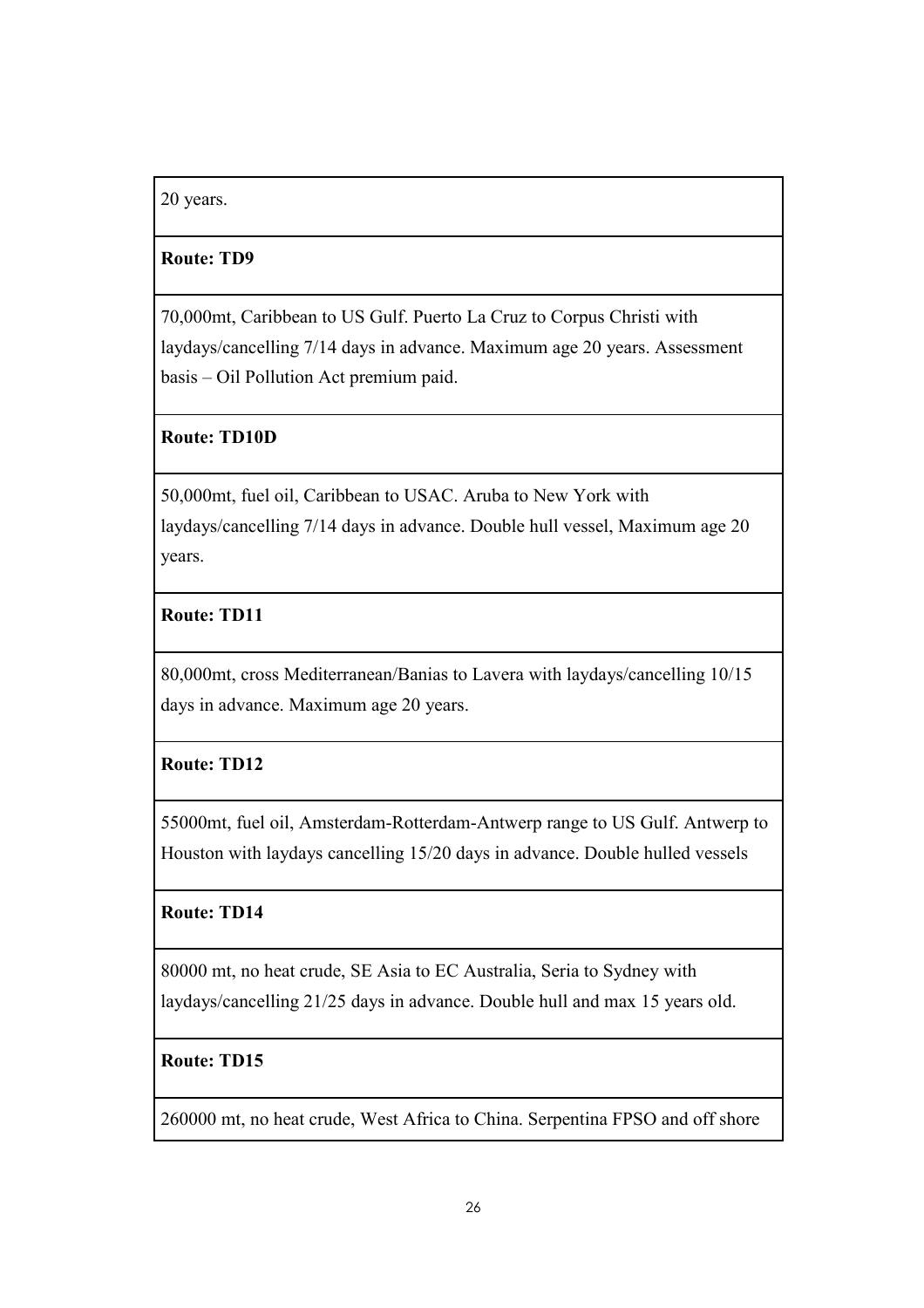Bonny to Ningpo with laydays cancelling 20/30 days in advance. Double hull and max age 20 years.

#### Route: TD16

30000 mt fuel oil heat 135 F, Black Sea to Mediterranean. Odessa to Augusta with laydays/cancelling  $8/14$  days in advance. Double hull and max 20 years.

#### Route: TD18

Trial – 30,000 mt fuel oil Baltic to UK-Cont. Tallinn to Rotterdam with laydays/cancelling 10/15 days in advance. Double hull. Max 15 years.

# 3.2.3 The recent years' trend of Baltic Dirty Tanker Index

Crude oil products are strategic sources of the development of national economy. Demand for crude oil of all countries in the world is comparatively stable due to its importance to national economy. Unlike the demand for dry bulk which is mainly from the Eastern developing countries like China and India, demand for oil is a global competition. However, the oil supply is not satisfying and has a lot of uncertainties because the Middle East and the Caribbean as the largest export regions are often troubled by the political and military problems. While the international oil market relying on the international oil trade is inevitable fluctuation with a higher degree. The chart below is of the going trend of the freight of oil market after 2002. After the recession at the end of the 20th century, the oil shipping market started to recover in 2003 and is still fiercely turbulent. Due to the sensitivity of the oil issue, it is hard to find the rule of price movements affected by many factors. Nevertheless, we can see the market peaked in 2004, but then fall back to the level of 2003.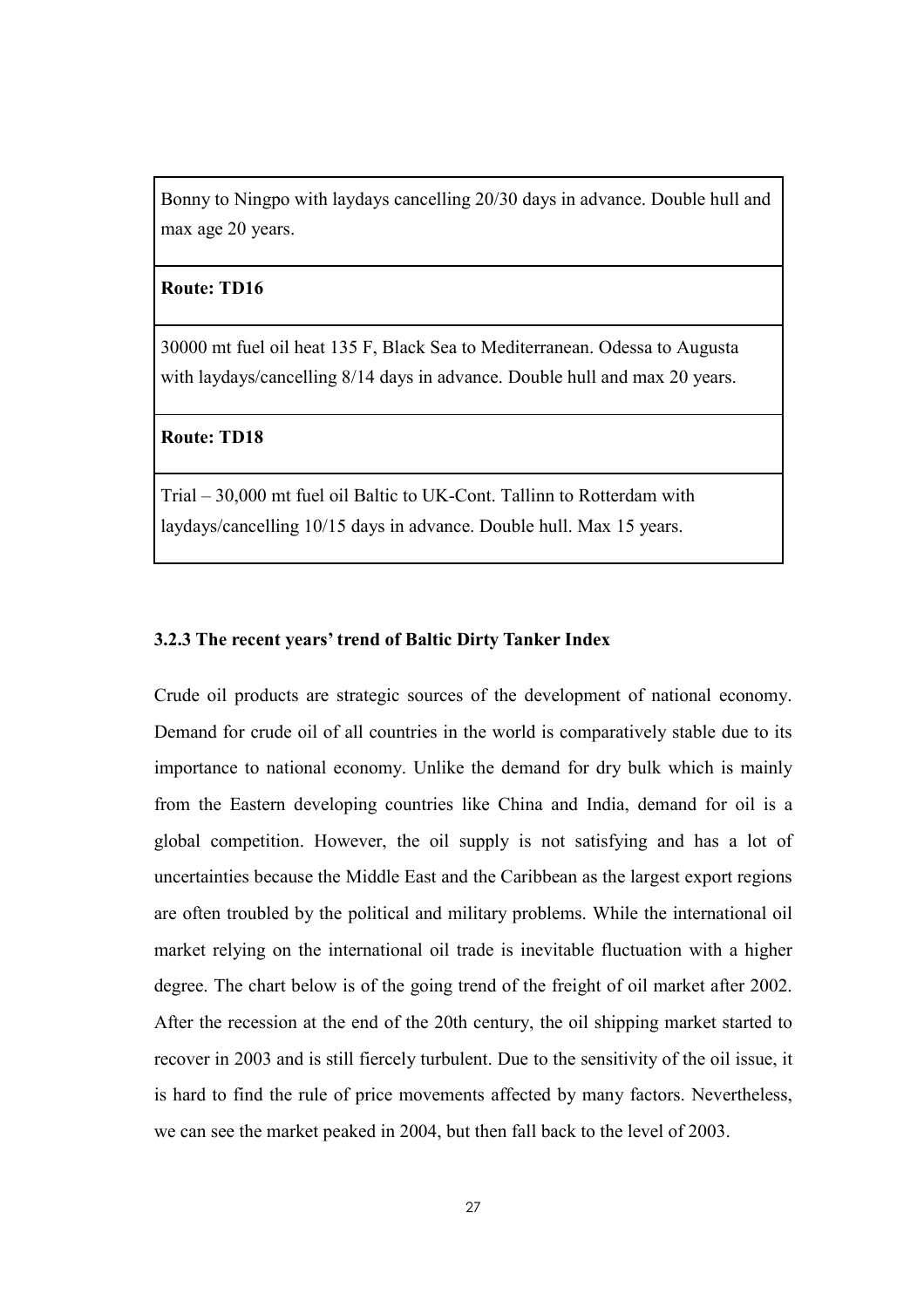

Baltic Exchange Dirty Tanker Index

Figure 3.1 Line graph of Baltic Dirty Tanker Index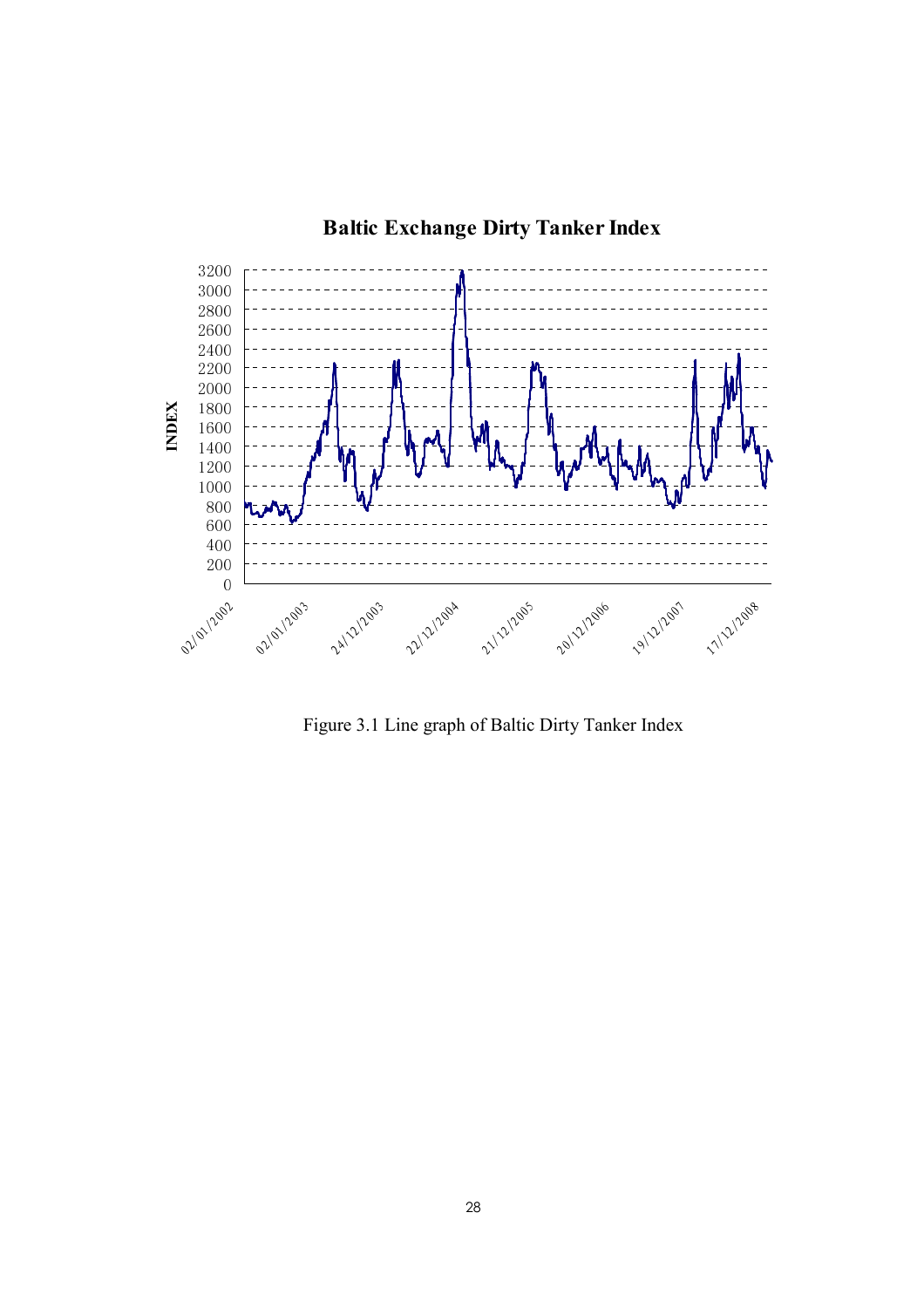# Chapter 4 The method of VaR

#### 4.1 The definition of VaR Method

Under normal market conditions and within the given confidence degree, VaR is used to assess and measure the market risks and the potential maximum losses that may incur with regard to any financial assets and securities portfolio within the a stipulated period . For example, if we say that value at risk (VaR) of a certain exposure with 99% confidence level is \$ 10 million, which means that on average, the day in which the exposure will suffer actual loss more than \$ 10 million among the 100 trading days is only one day, (i.e., 2 to 3 days each year). Mathematically, VaR can be expressed as an investment tool or a quantile ( $\alpha$  —quantile) in the combination of the distribution of the profit and loss (P  $\&$  L Distribution), the Formula is as follows:

$$
\Pr{ob(\Delta P_{\Delta t} \le -VaR)} = \alpha
$$

 $\Delta P_{\Delta t}$  represents the changes of market value for the combination of "P" in the holding period. The above Formula demonstrates that the probability of the loss value equal to or bigger than VaR is  $\alpha$ . Or, under the rate of  $\alpha$ , the loss value is bigger than VaR. Or it also can be said, the specific definition of VaR is: the biggest loss that may incur resulting from Portfolio "P" within a certain holding period $\triangle t$ , in a certain confidence 1- $\alpha$ . That is:

$$
\text{Prob}(\frac{\Delta P_{\text{w}}}{\Delta t} \geq -\text{VaR}) = 1 - \alpha
$$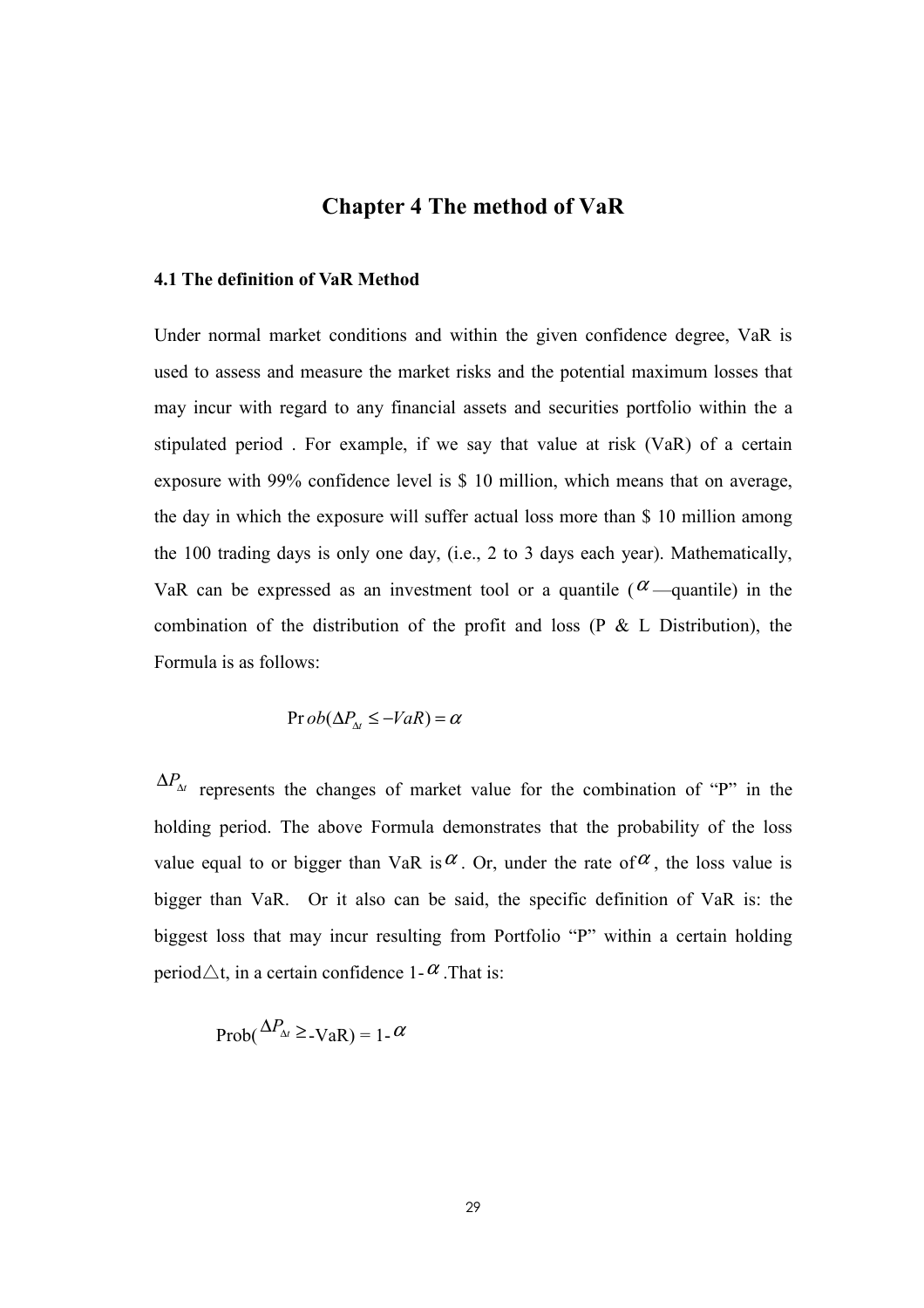#### 4.2 The calculation of VaR

The so-called VaR, from its literal interpretation, is "value at risk". The method of VaR is the potential biggest loss faced by financial investment tools and portfolio within a certain holding period and in a certain degree of confidence. For example, Bankers Trust Company (BankersTrust) in its annual report in 1994 disclosed that average value of 99% VaR every day in 1994 is USD35 million, which shows that the bank can guarantee, with the possibility of 99%, that each portfolio, the average loss resulting from fluctuations of prices in market will not exceed USD35 million in the next 24 hours within a specific time in1994. Through the comparison between VaR Value and the annual profit from USD615 million and USD4.7 capital of this bank in 1994, the bank's risk situation can be at a glance. We can see the bank's ability to shoulder risks is still very strong, whose adequacy in capital is enough handle to possible maximum loss resulting therefrom.

For the purpose of calculating VaR, we first define  $\omega_0$  as initial investment and R as the return rate within a certain holding period of time. The portfolio value at end is  $\omega = \omega_0 (1 + R)$ .

Due to the existence of a variety of random factors, the return rate of "R" can be regarded as a random variable, whose average annual value and variance are respectively set as  $\mu$  and  $\delta$ , and set  $\triangle t$  as holding period. Assuming that the annual income of the portfolio is not relevant, thus the average value and variance of the return rate on the investment portfolio during  $\triangle t$  years are  $\mu \triangle t$  and  $\delta^2 \triangle t$ respectively. If we assume the markets are efficient, daily income Rt from the assets within 10 days is in same distribution and independent from each other, the income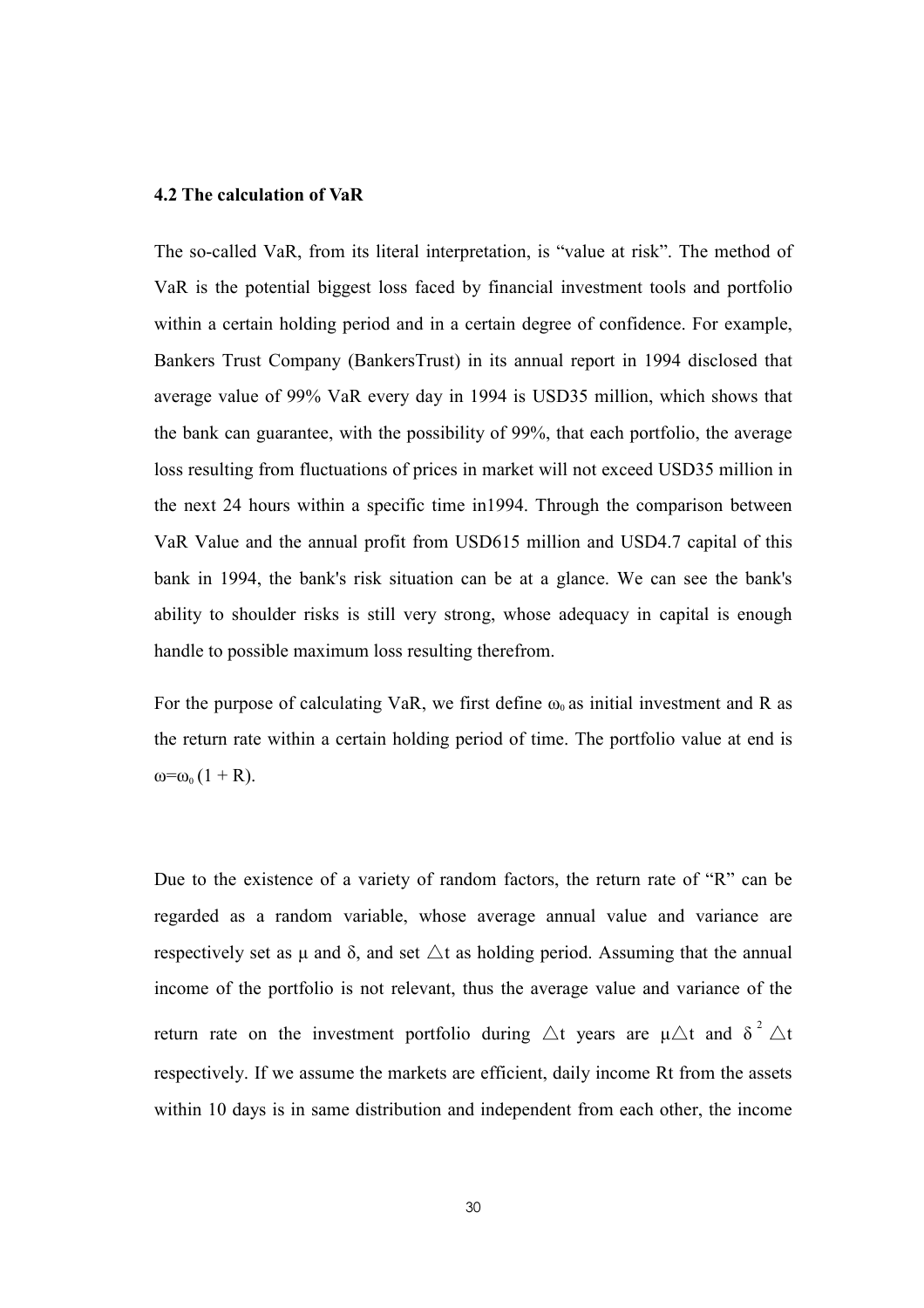of 10 days  $R(10) = \sum_{i=1}^{10}$  $T_{t=1}^{\infty} R_t$  is subject to normal distribution, the average value  $\mu_{10} = 10\mu$ , and the variance  $\sigma_{10}^2 = 10\sigma^2$  (equal to the total of variance of 10 same but is independent normal distribution).

Assuming the minimum return rate of  $\omega_0$  As R<sup>\*</sup> in the setting confidence level C, then the minimum value at end under the confidence level C is  $\omega^* = \omega_0 (1 + R^*)$ . (I.e. the probability of  $\omega$  less than  $\omega^*$  is 1 - C). The end of the value of  $\omega_0$  at the end of the period minus the minimum value of the investment portfolio is the maximum loss potential, that is, VaR. Therefore, the general sense,

$$
VaR = E(\omega) - \omega^* \tag{1}
$$

Because  $E(\omega) = E[\omega_0 (1 + R)] = E\omega_0 + E\omega_0 R = \omega_0 + \omega_0 \mu$ 

$$
\omega^* = \omega_0 (1 + R^*)
$$

So, the Formula (1) can be converted to:

$$
aR = \omega_0 + \omega_0 \mu - \omega_0 (1 + R^*) = \omega_0 (\mu - R^*) \quad (2)
$$

If we introduce  $\triangle t$ , the average value within  $\triangle t$  time is  $\mu \triangle t$ , and as this time:

$$
VaR = \omega_0 \left( \mu \triangle t - R^* \right) \tag{3}
$$

It can be seen that, if we can work out the  $\omega$  or  $R^*$  in C confidence level, we can work out the value of VaR of a portfolio in this confidence level. Hereunder, let's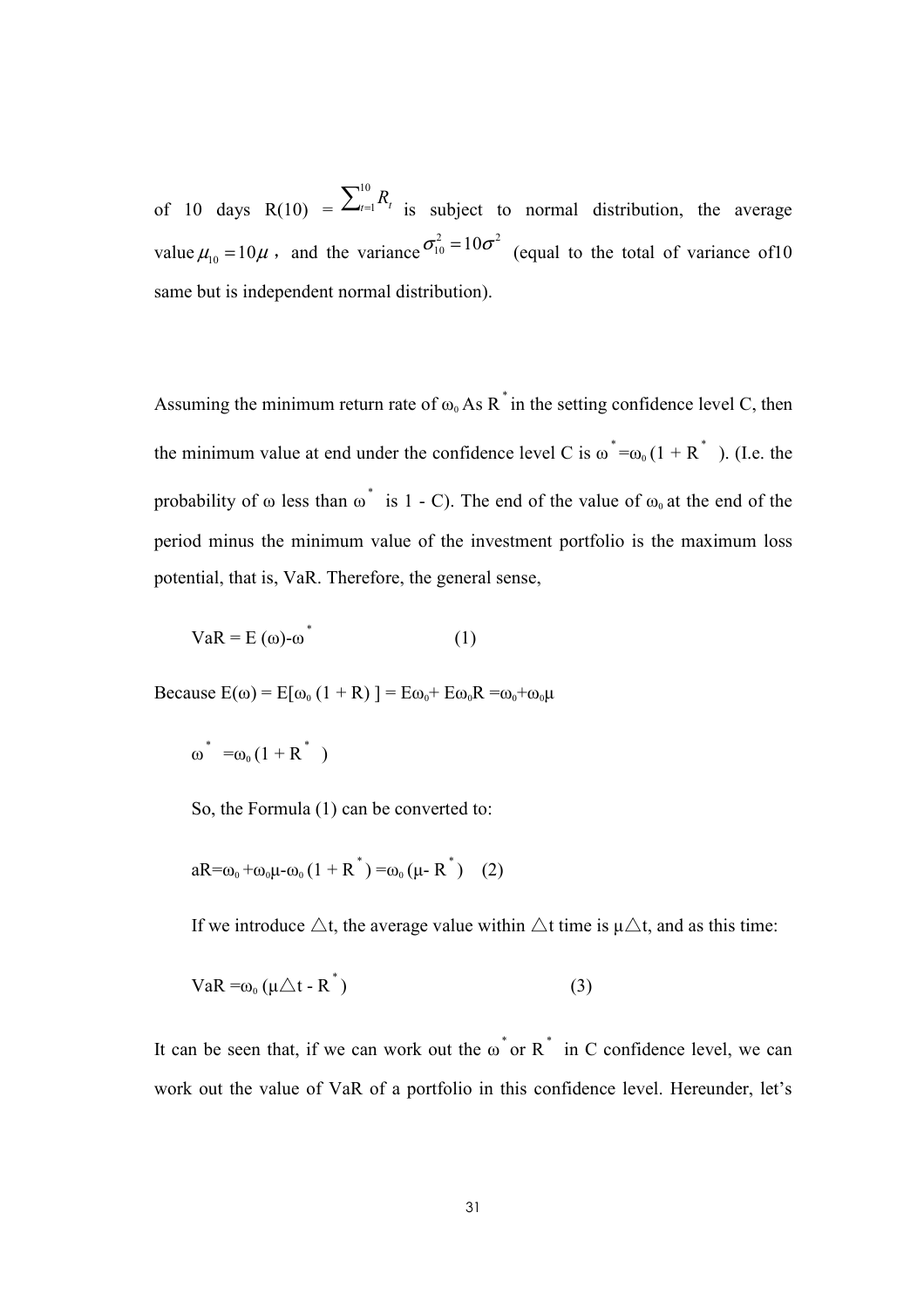analyze the methods to work out  $\omega^*$  or R<sup>\*</sup> under different probability for  $\omega^*$  and  $R^*$ .

#### (1) The probability distribution function of  $\omega$  and R is unknown

Under such circumstances, there is no way to know the exact form of the probability density function f (ω) about the future value of a certain investment portfolio. However, according to the definition of VaR, we can use the following Formula to  $fix \omega^*$ :

$$
C = \int_{\omega^*}^{+\infty} f(\omega) d\omega
$$
 (4)  
or 
$$
1 - C = \int_{-\infty}^{0^*} f(\omega) d\omega
$$
 (5)

The formulas of (4), (5) show that, under a given level of confidence C, we can find  $\omega^*$ , making probability (C) higher than that of  $\omega^*$  or lower than that of  $\omega^*$ , refers as 1 - C. rather than to calculate the specific f (ω). This method applies to all circumstances under which the random variable ω is in any types of distribution.

#### (2)  $\omega$  and R is subject to the rule of the normal distribution

If the future return rate and value of the portfolio can be assumed to follow the normal distribution, then the VaR calculation process can be greatly simplified to the calculation of the standard deviation of the portfolio, the process is as follows: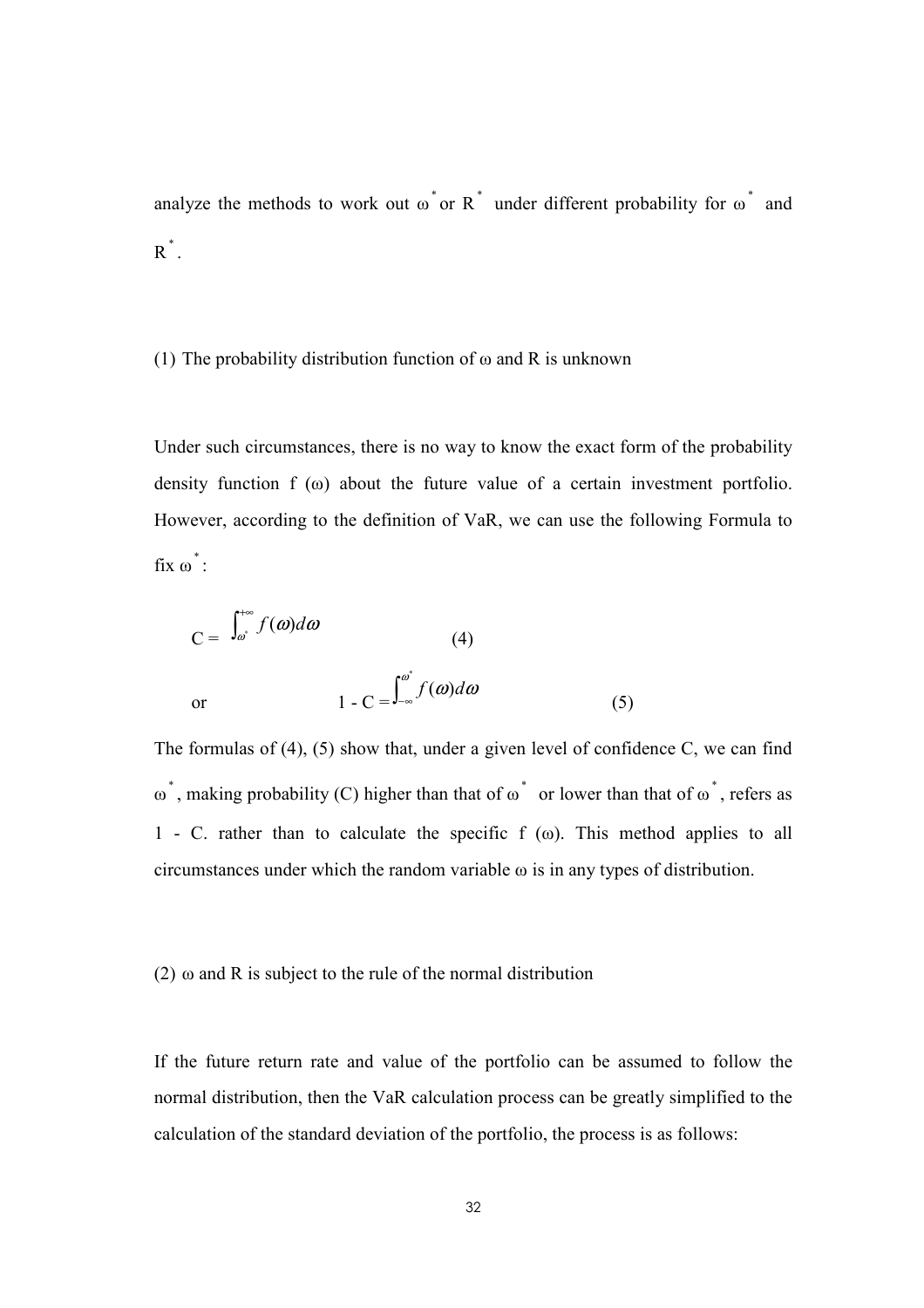Assuming the R is subject to the normal distribution of average value and variance,  $\mu \triangle t$  and  $\delta \triangle t$  respectively, that is:

R $\sim$ N (µ $\triangle$ t , $\delta^2 \triangle$ t ).so  $\delta \sqrt{\Delta t}$  $-\mu\Delta$  $\delta$  $R - \mu \Delta t$ ,then  $\delta \sqrt{\Delta t}$  $-\mu\Delta$ δ  $R - \mu \Delta t$ is Subject to the normal standard

distribution with average value 0 and variance 1.That is  $\delta \sqrt{\Delta t}$  $-\mu\Delta$ δ  $R - \mu \Delta t$  $\sim$ N (0,1), whose

2

.

probability density function is  $\phi'(X) =$  $\frac{1}{\sqrt{2}}$ 2 x  $\frac{1}{\pi}$ e −

Assuming R is subject to normal distribution, if we want to obtain  $R^*$  under the given confidence level C , we only need to make use of the standard normal distribution to find a site point  $\alpha$  in the standard normal distribution Figure, which makes:

$$
1 - C = \int_{-\infty}^{\infty} \phi(x) d\omega
$$
 (6)

Then, in accordance with  $-\alpha = \delta \sqrt{\Delta t}$  $R^* - \mu \Delta t$ ∆  $-\mu\Delta$ δ  $^\ast$  —  $\mu$ 

We can calculate the  $R^*$  under the confidence level C.

$$
R^* = -\alpha \delta \sqrt{\Delta t} + \mu \triangle t \qquad (7)
$$

Then, according to the formula (3), we get:

VaR =
$$
\omega_0 (\mu \triangle t - R^*) = \omega_0 (\mu \triangle t + \alpha \delta \sqrt{\Delta t} - \mu \triangle t)
$$

$$
=_{\omega_0} \alpha \delta^{\sqrt{\Delta t}} \qquad (8)
$$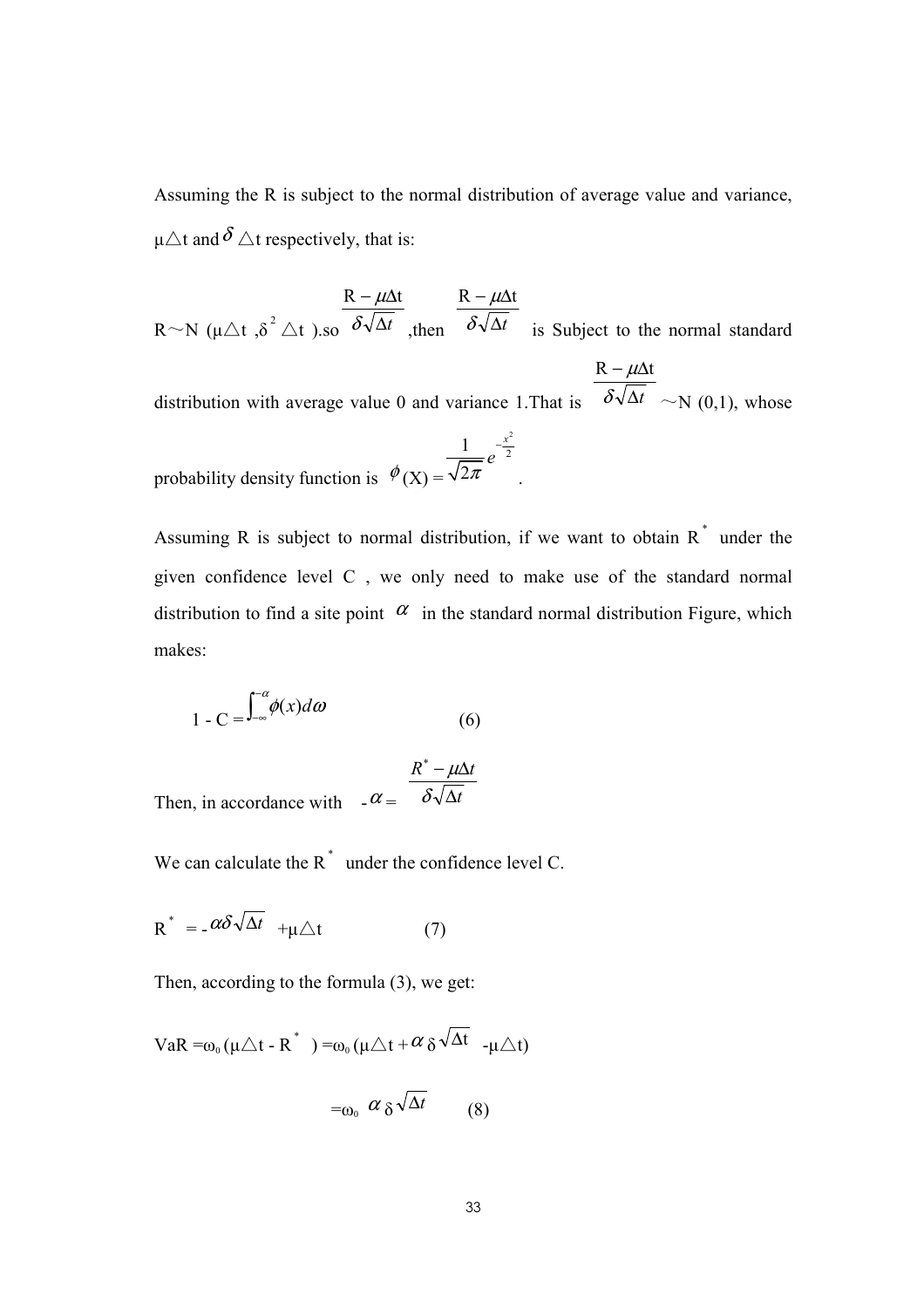(3)  $\omega$  and R is subject to the non-normal distribution of probability

In some cases, although the assumption that  $\omega$  and R is subject to the normal distribution can be used to approximately calculate the VaR, we find, based on the analysis of the actual data, that a large number of the tails of the probability density function regarding financial variables are thicker than the tails of the normal distribution. In other words, in reality, the more extreme cases (such as the huge profits or huge losses) the probability of occurrence is higher than that indicated by the standard normal distribution probability.

Under such circumstances, we can assume that the random variables are subject to the t distribution with freedom degrees n. When n is relatively small, the t's tail of distribution is bigger than that of standard normal distribution, whose tail size is decided by the degree of freedom n, when  $n \rightarrow \infty$ , the probability density function of t distribution is equivalent to that in the standard normal distribution, the tails of the two are just overlapping.

Regardless of the assumption that  $\omega$  and R are subject to normal distribution or t distribution, whose distributions are symmetrical. This assumption of symmetrical distribution applies to the majority of financial products such as stocks, bonds, exchange rates, but it does not apply to Options as this income is a financial product in a non-symmetric distribution. However, for many types of day-to-day financial assets portfolio contained in banks and the companies, their proceeds are basically in a symmetrical distribution, therefore, the above method is still a simple and effective way to calculate VAR.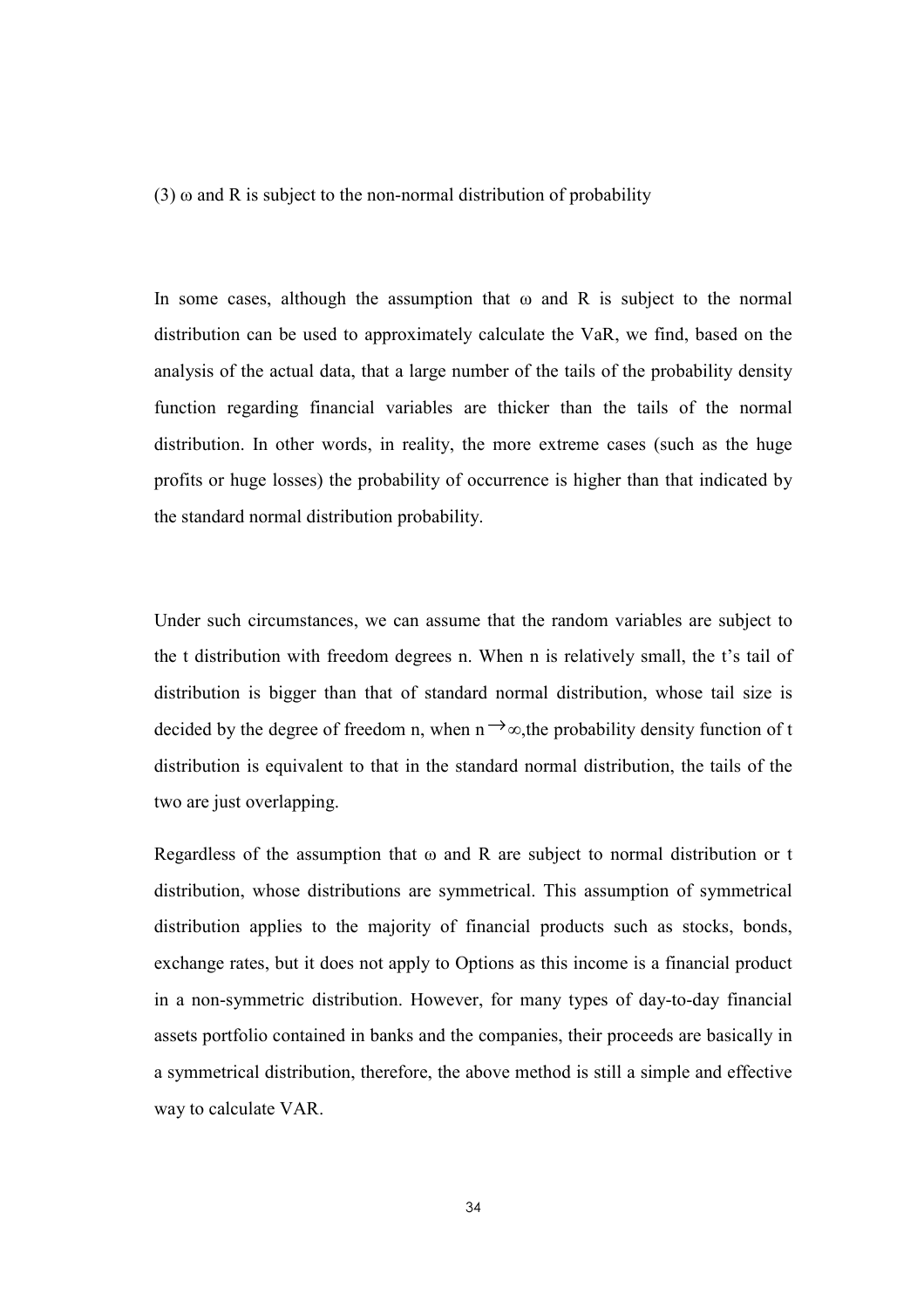It must be stressed that, VaR indicates the financial risks of the portfolio in the future holding period, so probability distribution data of  $\omega$  and R by the above described method of VaR should be the data in the future holding period, however, these data in advance is not available. Therefore, to calculate VaR, we must first use the historical data of the investment portfolio to establish a model on the future data. Currently, there are two methods to calculate VaR: the Historical Simulation Method (Historical Simulation) and Monte Carlo Simulation method (Monte Carlo Simulation).

In addition, VaR can not only calculate the risk of an individual financial instrument, but also can calculate the portfolio risk of a number of financial instruments. It this time, the income and return rate of portfolio is a multi-random variable. To get the probability density function of multiple random variables, we must, first of all, calculate the covariance matrix of the multiple random variables, so this shall involve a problem that how to determine the correlation coefficient of the multi-random variables. In practical application, it is to determine whether the earnings of different financial instruments are related and to which extent they are related. The different standards to determine the correlation coefficient would lead to different values of the VaR. Under normal circumstances, the more the amount of assets, the smaller the correlation coefficient is, and smaller the VaR is, and lower the risk is, which can be confirmed by empirical analysis the following context.

#### 4.3 The major calculation methods of risk value

Basically, the measurement methods of VaR can be divided into two categories: The first is partial evaluation, including the Delta - normal evaluation; the second type is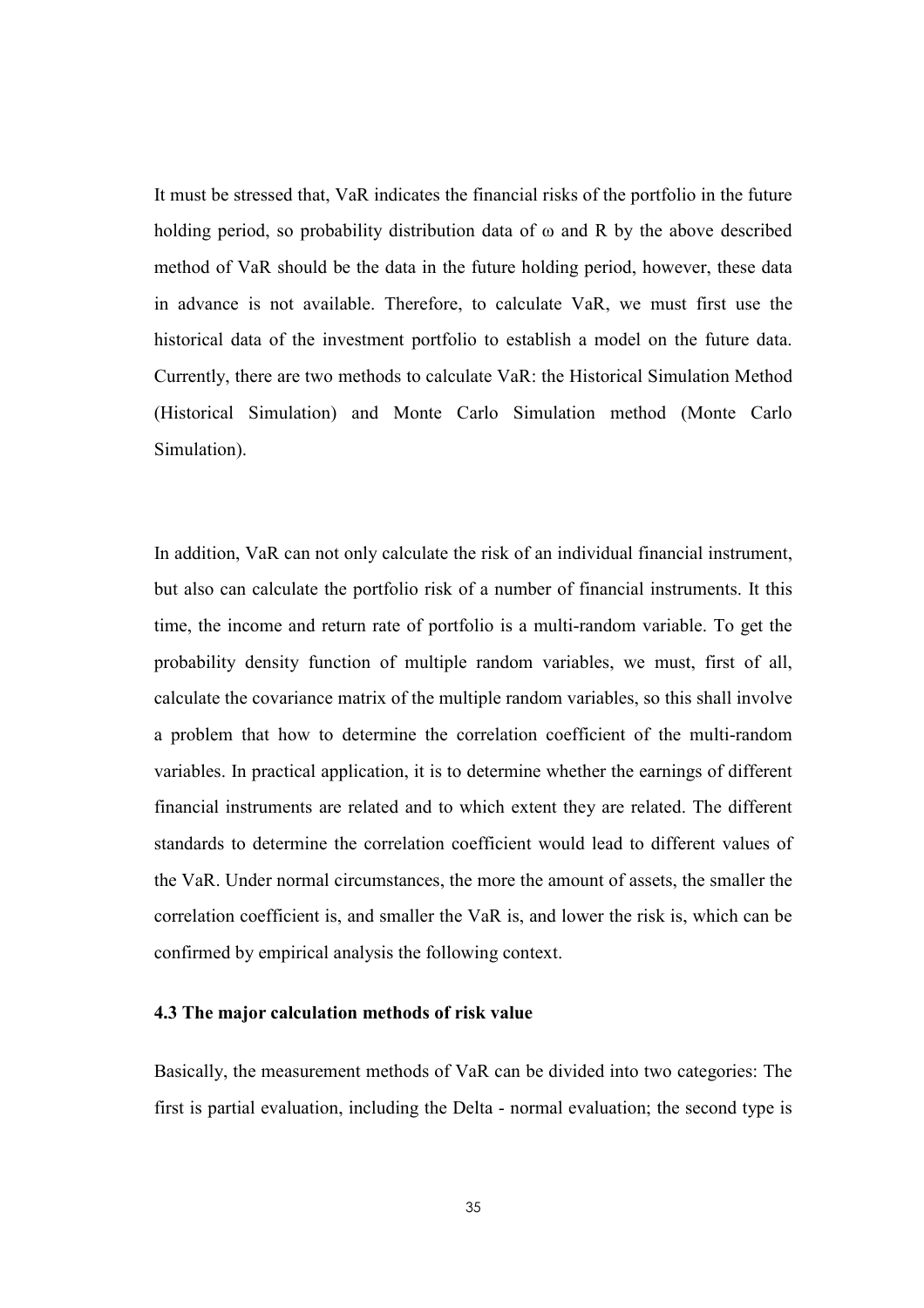entire evaluation, including the historical simulation and Monte Carlo simulation method. These measurement methods have their own respective strengths and weaknesses, because, under different assumptions, the use different parameter settings and different measurement models will produce different results. Therefore, the method to measure VaR should not be confined to any one method, and we should select the appropriate parameters and model estimate the value at risk in accordance with their characteristics.

#### 4.3.1 Delta - normal evaluation

The method is simple, but the distribution of return rate of many financial assets appear the Phenomenon of fat-tail, as VaR attempts to capture the earnings of investment portfolio in the left tail, so the fat tail is a big trouble, in which case, the model will underestimate the proportion of outliers based on the normal distribution model. In addition, based on change of time and weight distribution, there are sample variance method, the risk matrix method and the GARCH estimation method to estimate the delta values.

#### 4.3.2 Historical simulation method

Historical simulation method assumes that the returns of portfolio present a independent and identical distribution, and the future fluctuation of market factors is exactly the same as that of historical fluctuation, whose core is to use return rate data on assets over the past period of time, to estimate the statistical distribution of return rate from assets, and then get VaR of the corresponding confidence level according to the Different quantiles. The steps of Historical simulation method are: (l) put in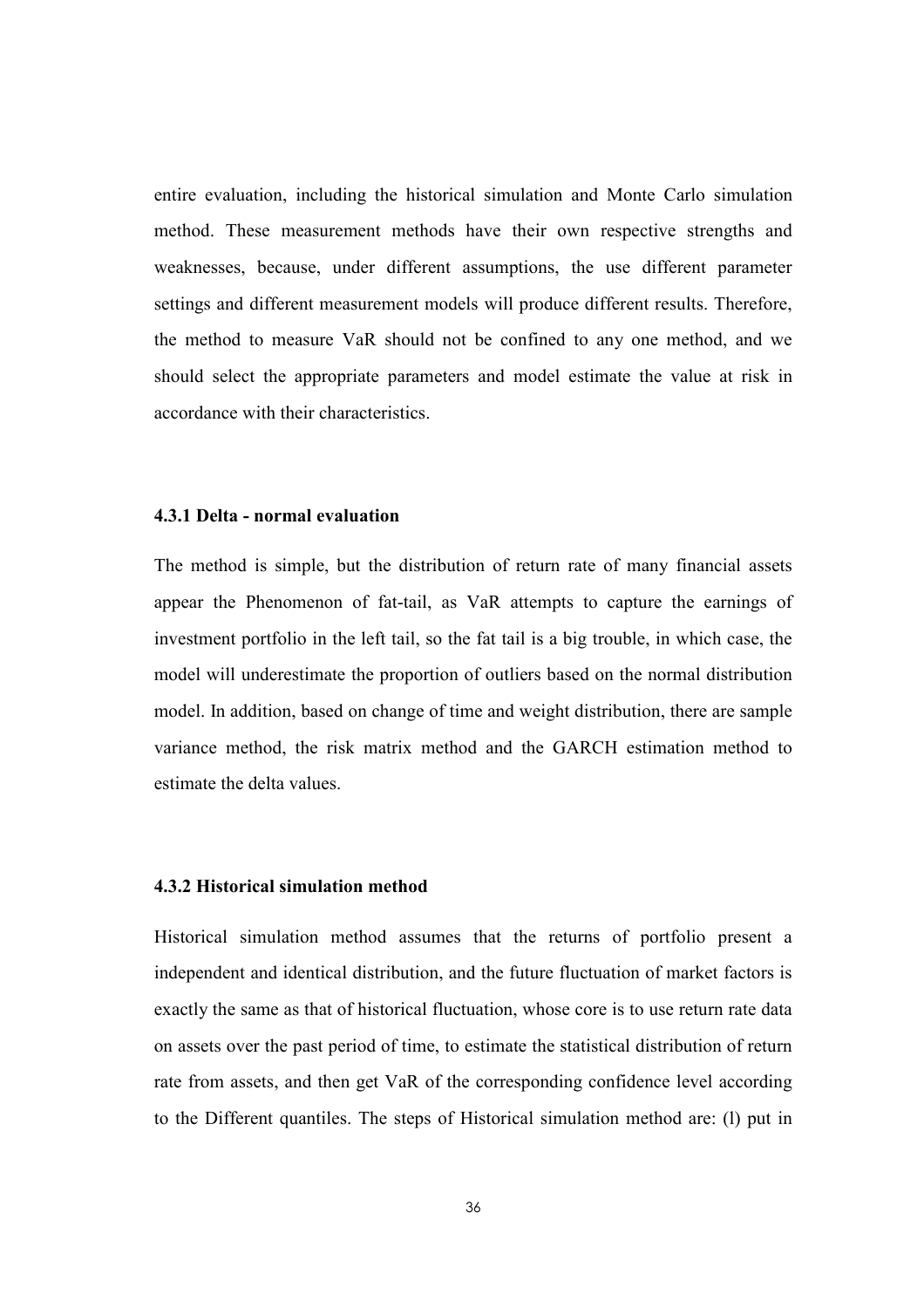order of the return rate on stocks from smallest to biggest; (2) for the data window width (the length of the sample interval)  $T$ , the counterparts of  $5<sup>th</sup>$ -bit number and the 1<sup>st</sup>-bit number of the stocks returns distribution after putting in order are 95% VaR and 99% VaR.

The advantages of historical simulation method are: simple, intuitive, easy to operate, no need to make assumption on the distribution of the return rate, and it can resolve the problems such as fat-tail distribution and asymmetric distribution of the return rate and so on, meanwhile, it avoids the discrepancy arising from parameter estimation and choice of model.

Historical simulation method also has many shortcomings. Details are as follows: Firstly, the return rate is fixed within the entire sample period, in the event of a reversal of historical trends, even the VaR of the original data will have bigger deviation from the expected largest loss; secondly, HS can not provide the expected loss worse than smallest return rate in the observed samples; Thirdly, the size of the samples will impose great impact on the VaR values, resulting in a larger variance; fourthly, HS can not be used as the sensitivity test under extreme scenarios.

### 4.3.3 Monte Carlo simulation method

The calculation of VaR based on Historical simulation method is the n kinds possible results of combination of profit and loss based on the change of historical actual price of the market factors, in order to calculate the VaR via quantile based on profit and loss of the observed distribution. The calculation of VaR based on Monte Carlo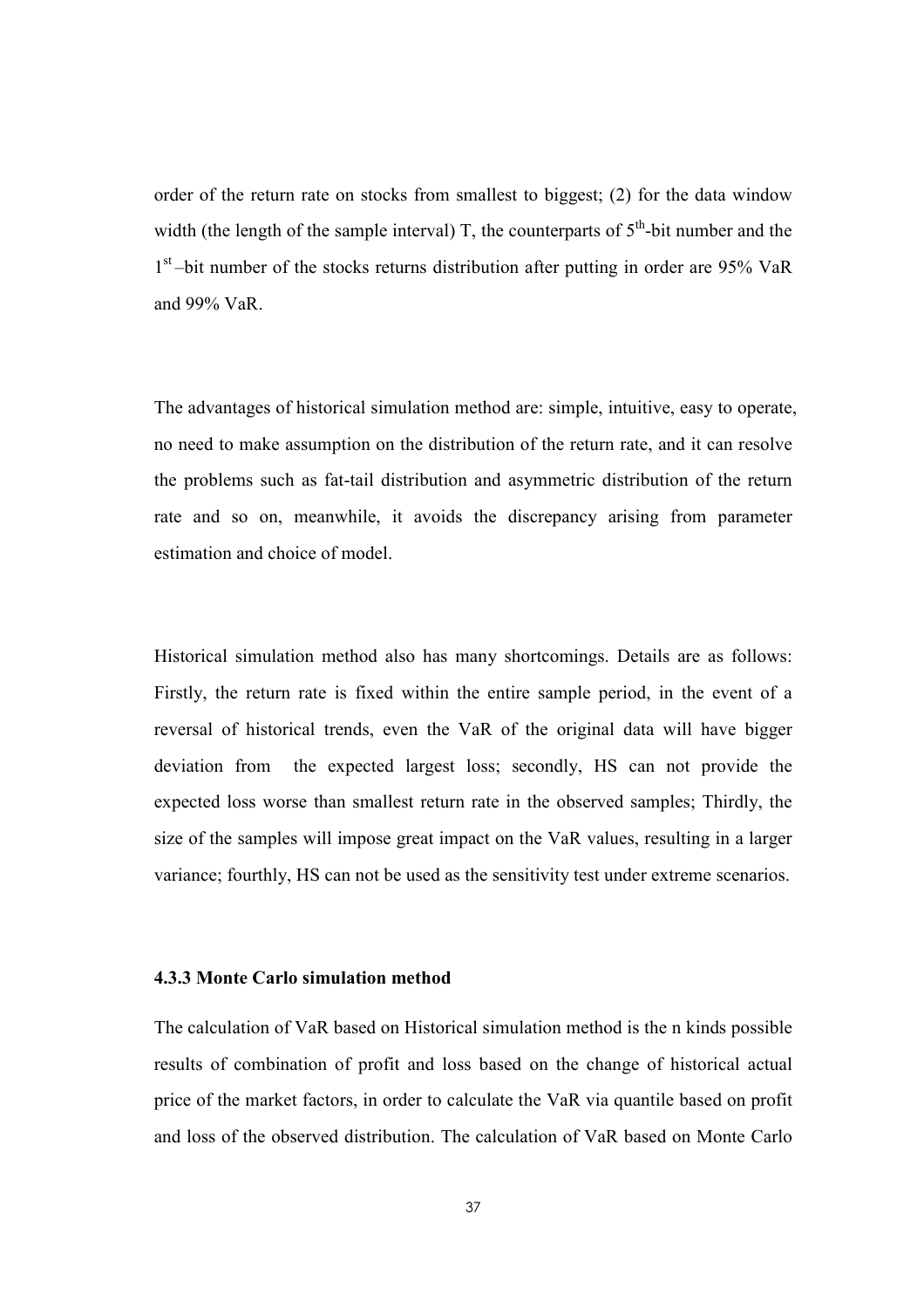simulation is similar, and the only difference is that changes in market factors are not from historical observations, but by the random simulation. Whose basic concept is to repeat the simulation of the random process of financial variables, making it include most of the possible circumstances, and thus the overall portfolio value distribution can be obtained by simulation, based on which, the VaR can be calculated.

The calculation of VaR based on Monte Carlo simulation method can be carried out in three steps:

First, the Formation of scenarios. Choosing the random process and the distribution of the changing market factors of, and to estimate that the corresponding parameters: simulating the changing path of market factors, and establish f the future scenarios of the market factors.

Second, valuation of the portfolio. To calculate the value and changes of portfolio by the way of pricing formula or other methods on every scenario of the market factors.

Third, estimation of VaR. In accordance with simulation results of the distribution changes of the portfolio, we calculate the VaR under a specific confidence level.

The specific steps of the use of Monte Carlo simulation method to calculate VaR are as follows: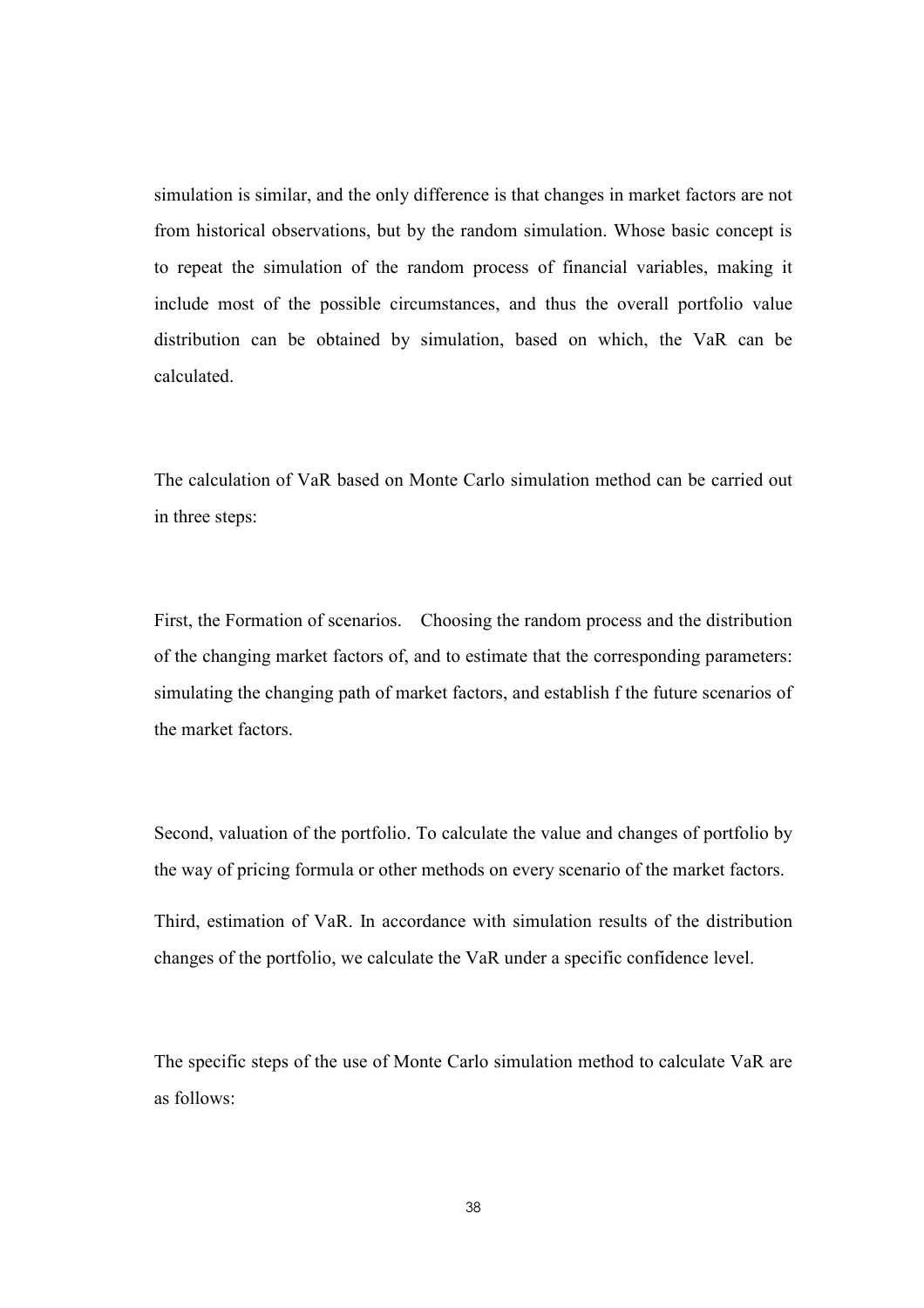First, select a stochastic model:

In the Monte Carlo simulation, the first choose the stochastic model and distribution which reflects changes in the prices, and to estimate the relevant Parameters. Geometric Brownian motion (GBM) is one of the most commonly used models in the changes of stock price, which assumes that the change in the value of the assets is irrelevant in time, and its discrete form can be expressed as:

$$
\Delta S_{t+1} = S_t (\mu \Delta t + \sigma \varepsilon \sqrt{\Delta t})
$$

Among which:

$$
\Delta S_{t+1} = S_{t+1} - S_t
$$

- $S_{t}$ refers to the asset prices at the time of t
- $S_{t+1}$ refers to the asset prices at the time of  $t+1$ 
	- $\mu$  refers to the average value of the profit rate of assets
	- $\sigma$  refers to the fluctuation rate of the assets
	- $\epsilon$  refers to the Random variables

As the general Monte Carlo simulation method is the fluctuation rate under the assumption that it is in the normal distribution, in this time,  $\sigma$  is the standard deviation of the return rate from the assets, and  $\epsilon$  is subject to the random variables under standard normal distribution.

Second, the prices of stochastic simulation: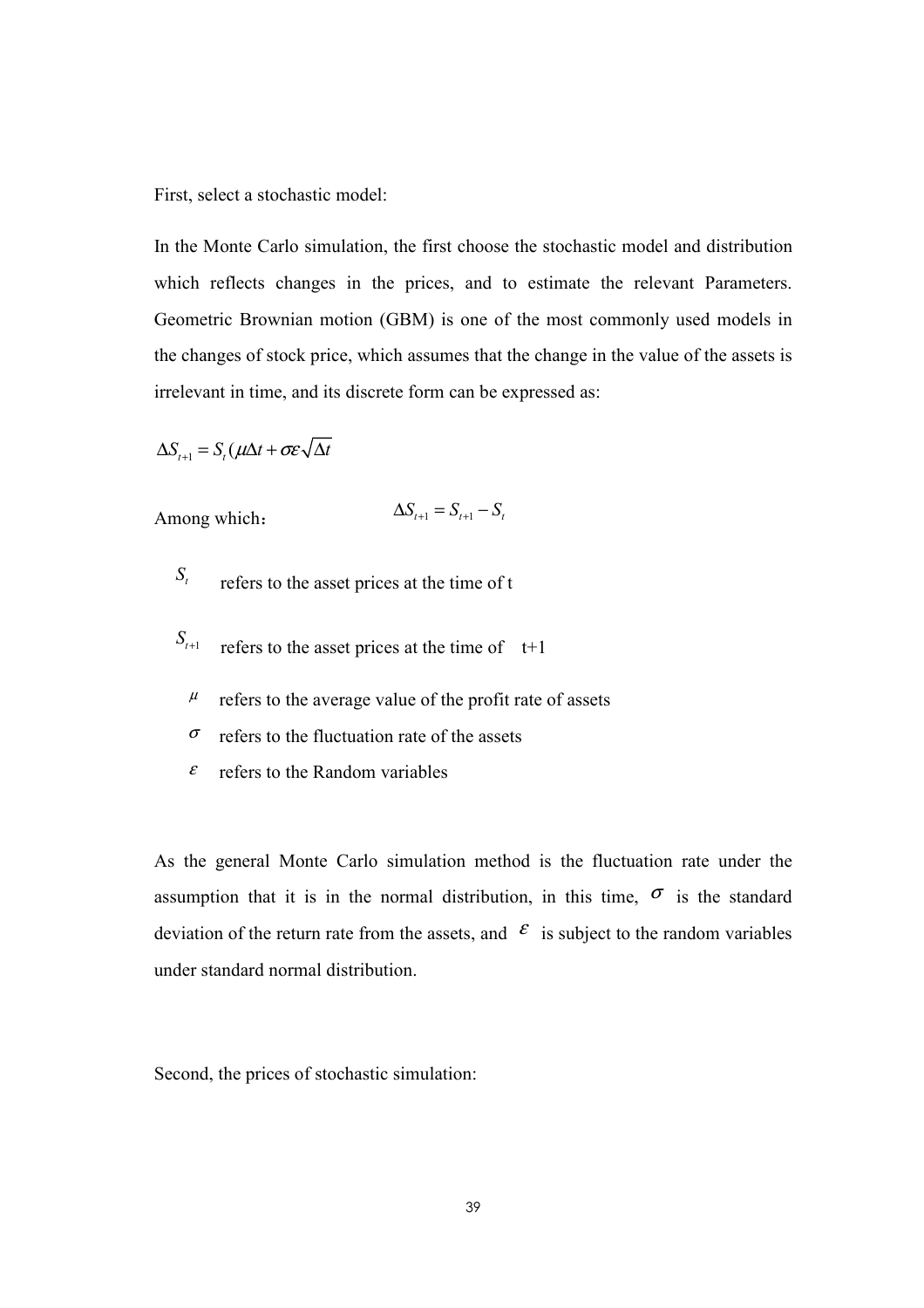Under the random model, produce the corresponding random sequences  $\mathcal{E}_{i}$  (i=1, 2, ... n), and based on which to calculate the simulation price  $S_{t+1}$ ,  $S_{t+2}$ , ...,  $S_{t+n}$ .

Define t as current time, T is the target time, at the time t, we simulate the price for the time T,  $\tau = T - t$  is the time interval of simulation, in order to generate a series of random variables  $S_{t+i}$  within the time of  $\tau$ ,

$$
i=1,2,\ldots n, \quad \Delta t = \tau / n
$$

In order to simulate the price of the random variables S, starting from the current prices, according to the order i=1, 2, ... n, and according to random number  $\mathcal{E}_i$ , we obtain:

$$
S_{t+1} = S_t + S_t (\mu \Delta t + \sigma \varepsilon_1 \sqrt{\Delta t})
$$
  

$$
S_{t+2} = S_{t+1} + S_{t+1} (\mu \Delta t + \sigma \varepsilon_2 \sqrt{\Delta t})
$$
  

$$
S_{t+n} = S_{t+n-1} + S_{t+n-1} (\mu \Delta t + \sigma \varepsilon_n \sqrt{\Delta t}) = S_T
$$

Which has simulated the future direction of a random variable S ( $S_{t+1}, S_{t+2},..., S_{t+n}$ ) and the price  $S_T$  at the time T.

Third, the estimation of VaR:

Repeat the second step, the more the times of repeating (use k) are, the closer the true distribution will be, which we can get a series of asset prices  $S_T^1, S_T^2, ..., S_T^k$  at the time of T, In a given confidence level, VaR is loss of the  $k(l-\alpha)$  simulation price in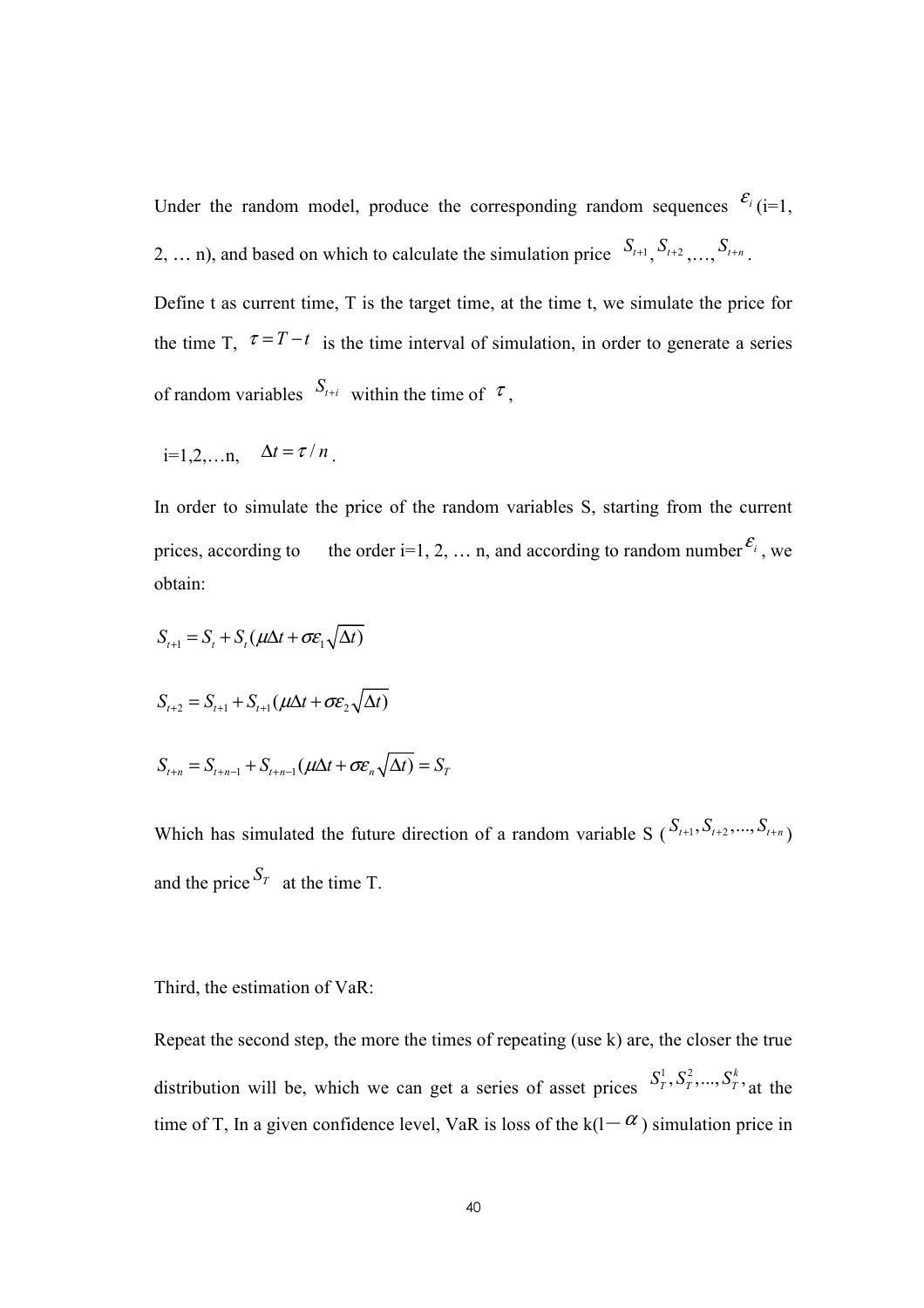ascending order in the K times of simulation results. For example, the simulation times are 1000 (k = 1000), confidence level is 95% ( $\alpha$ =95%), and find quantile min 5%  $S_{\scriptscriptstyle T}^{\scriptscriptstyle \rm I}$ (Penultimate number 50,  $1000*(1-95%)=50$ ) with 5% after the sequence of asset prices, and then in accordance with  $\omega_0 - \omega^* = -\omega_0 R^*$ , the VaR under 95% confidence level can be defined as:

$$
VaR = \boldsymbol{\omega}_0 - \boldsymbol{\omega}^* = S_t - S_T^{\min S\%}
$$

The function of Monte Carlo simulation technique is very powerful, and its applications are also very flexible, which can be used for different assumptions of return rate, as well as the simulation analysis in the event the return rate is subject to different distributions. Monte Carlo simulation technique using computer simulation to generate a large number of scenarios confers to the capacity to generate more reliable and comprehensive conclusions than the analysis methods at its calculation of risks. In addition, the Monte Carlo simulation method is a full-value estimation method, which reflects the convexity of the non-linear assets, effective solve the difficulties encountered in dealing with non-linear, non-normal problems.

However, this method also has many shortcomings: One is the large amount of calculation. In general, the complex portfolio often includes a variety of financial instruments with different currency bonds, stocks, and long-term options, and whose market factors include a variety of different currencies, different period of interest rates, exchange rates, stock indexes, which makes the market factors into a huge assembly, even if the number of market factors are relatively small, it is very difficult to simulate for thousands of or even millions of times on the multi-vector distribution of the market factors. Second is the model selecting discrepancy. Price fluctuation of financial products is a random process, and different products have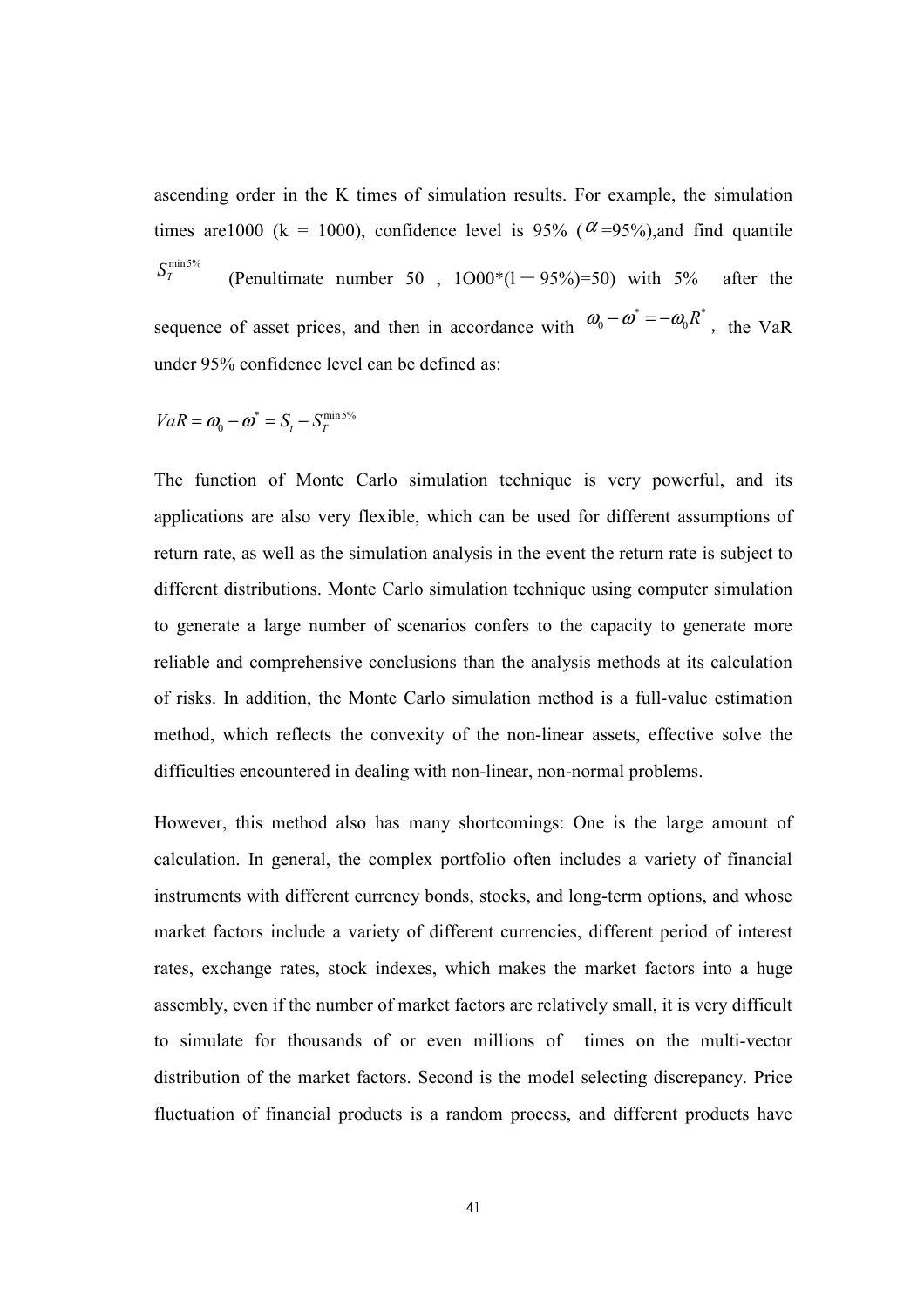different ways of price fluctuations, so it is difficult to use a particular model to describe, therefore, the selection of model will bring the choice of a certain discrepancy.

#### 4.4 Conditional heteroskedasticity model

From the analysis of 4.1, the calculation of the variance of  $\delta^2$  is the key of VaR, which needs an accurate model to describe the variance of financial series.

Many scholars found that the fluctuations of financial time series will relatively concentrate in certain period, and the fluctuation with a relatively small degree will be concentrate in other periods, with features of cluster of the fluctuations. The phenomenon of cluster of the fluctuations is closely related to phenomenon of fat-tail, the phenomenon of cluster of the fluctuations is often manifested by characteristics of "fat-tail peak" and the discrepancy of the return rate has the problems such as correlation and conditional heteroskedasticity.

In order to characterize a certain relevance that may exist in the conditional variance, Engel (Engle) proposed the Autoregressive conditional heteroskedasticity (ARCH) model. Its mathematical description is as follows:

Set  $y_t$  as the dependent variable, and  $x_t$  as the Column vectors constituted by explanatory variables, and  $\mu_t$  as the random interference, in general, the existence of auto-regressive model:

$$
y_t = x_t \times b + \mu_t \tag{4.1}
$$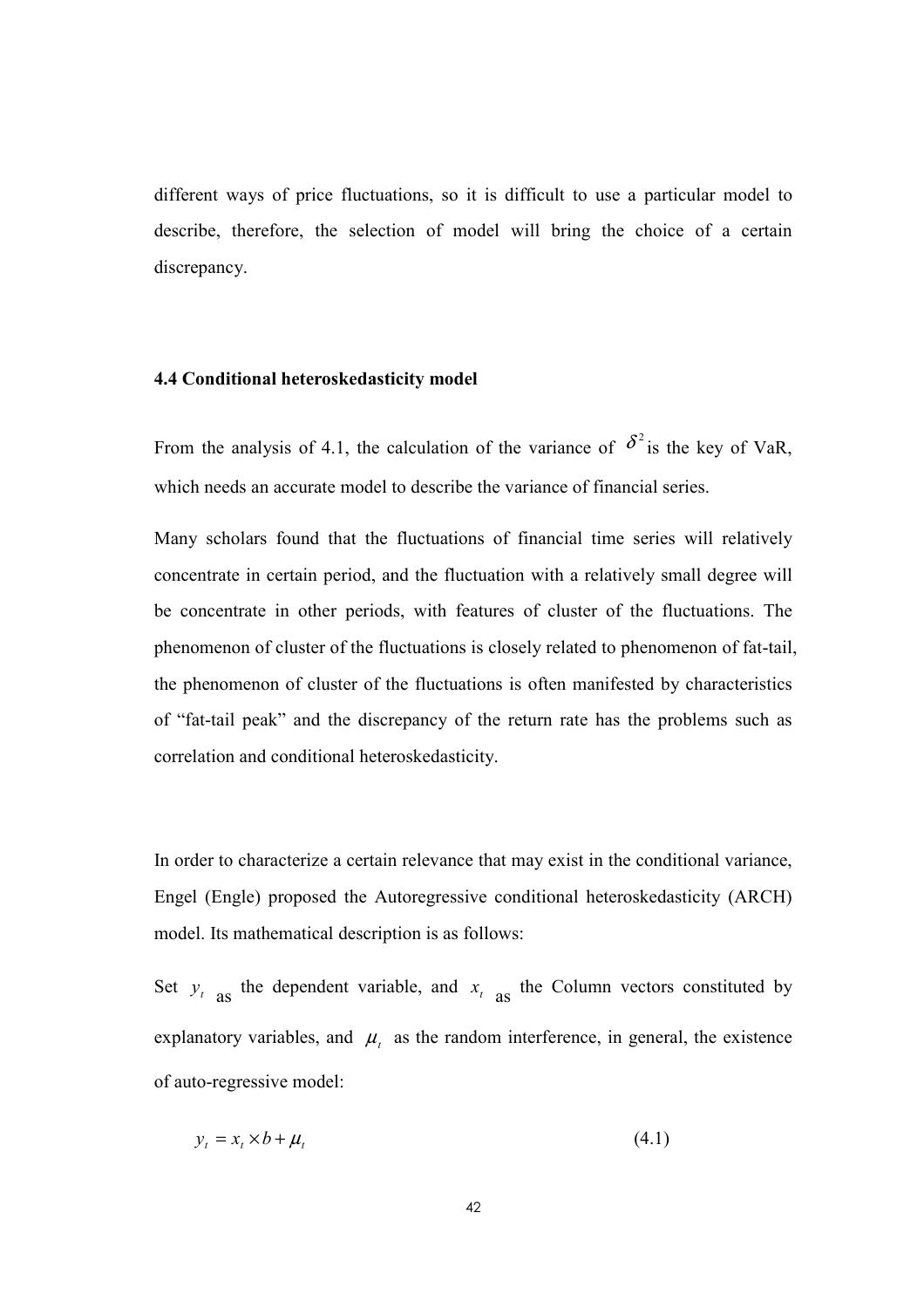Among them, the pre-determined explanatory variables  $x_t$  may include the lagged value y, b is the parameters. A common form of formula (4.1) is:

$$
y_{t} = b_{0} + b_{1} \times y_{t-1} + b_{2} \times y_{t-2} + \dots + b_{m} \times y_{t-m} + \mu_{t}
$$
 (4.2)

If  $\{\mu_{k}\}\$ meets:

$$
\mu_t = \sqrt{h_t} \times \nu_t \tag{4.3}
$$

$$
h_{t} = \alpha_{0} + \alpha_{1} \times \mu_{t-1}^{2} + \alpha_{2} \times \mu_{t-2}^{2} + \dots + \alpha_{p} \times \mu_{t-p}^{2}
$$
 (4.4)

We call  $\mu_t$  as Autoregressive Conditional Heteroscedasticity process at the stage of p, record as ARCH (p), whose process can also be written as follows:

$$
var(\mu_{t}) = \delta_{t}^{2} = \alpha_{0} + \alpha_{1} \times \mu_{t-1}^{2} + \alpha_{2} \times \mu_{t-2}^{2} + \dots + \alpha_{p} \times \mu_{t-p}^{2}
$$
 (4.5)

In the process of ARCH (p), because  $\mu_t$  is Random,  $\mu_t^2$  can not be negative, so for the all realized value of  $\{\mu_t\}$  ,only when  $(\mu_{_t}) = \delta_{_t}^{2} = \alpha_{_0} + \alpha_{_1} \times \mu_{_{t-1}}^{2} + \alpha_{_2} \times \mu_{_{t-2}}^{2} + \cdots + \alpha_{_n} \times \mu_{_{t}}^{2}$ 2  $\sim \mu_{t-2}$ 2  $0$   $\mathbf{u}_1 \wedge \boldsymbol{\mu}_{t-1}$  $var(\mu_t) = \delta_t^2 = \alpha_0 + \alpha_1 \times \mu_{t-1}^2 + \alpha_2 \times \mu_{t-2}^2 + \cdots + \alpha_p \times \mu_{t-p}^2$  is positive, it is then reasonable. Therefore, only when  $\alpha_i \geq 0$ ,  $\alpha_1 + \alpha_2 + \cdots + \alpha_p < 1$ , the process of ARCH (p) is a smooth covariance.

ARCH model can be better combined with practice, but there are also some shortcomings: to get a better fitting effect of ARCH models in practical applications often take a huge order p, which not only increases the computation, but also result in other issues such as explanatory variables and multi-line; In the ARCH model,  $\mu$ ,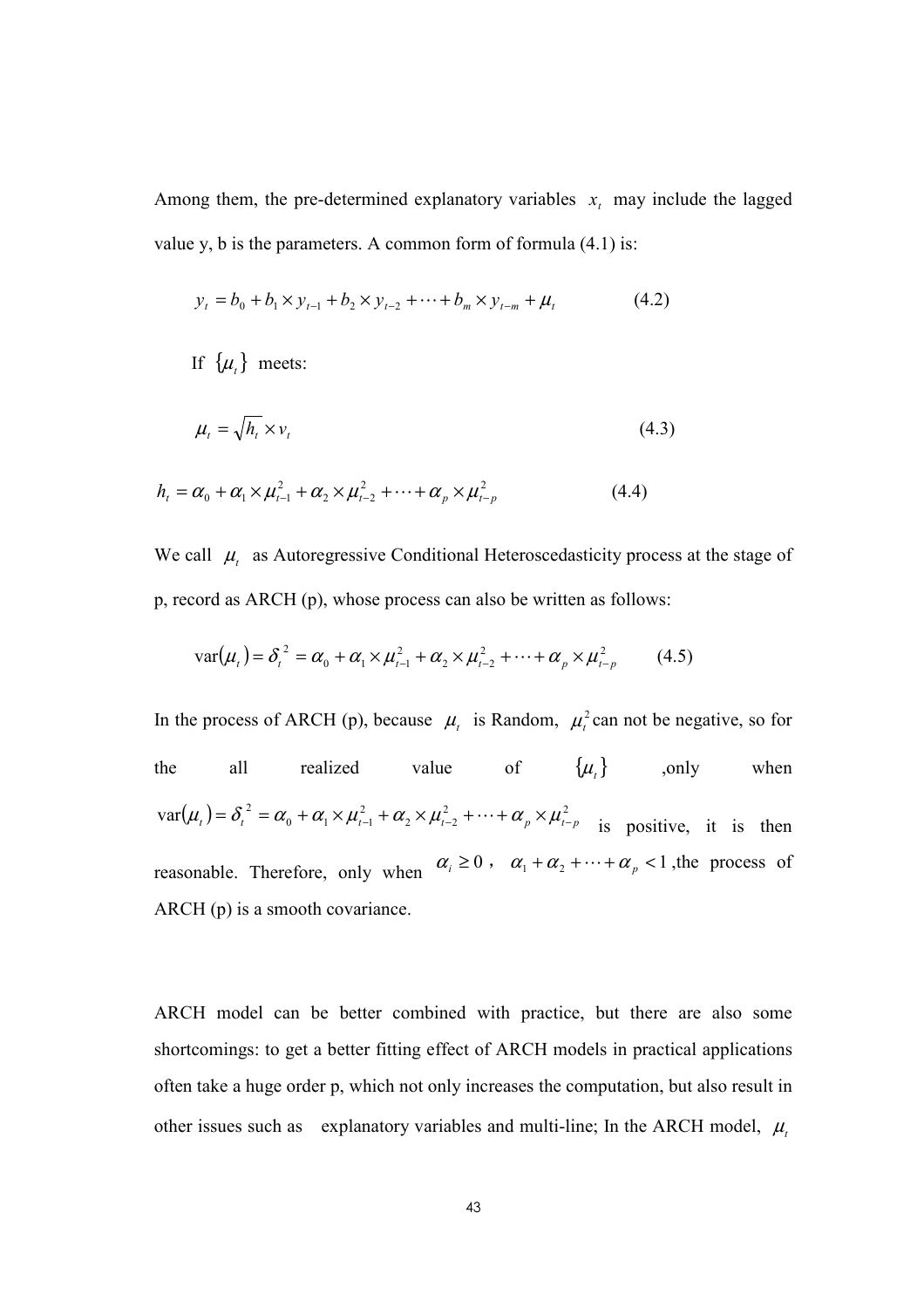is set to follow the normal distribution, but a growing number of studies have shown that, in a few financial series, this normality assumption is not realistic.

In view of such situation, Bollerslev proposed generalized autoregressive conditional heteroskedasticity (GARCH) model. GARCH model is approach with the heteroscedastic time series modeling in the family of ARCH models. GARCH model is the expansion of ARCH models; the equation in second-order moments introduced their own Lagging items of the second-order moment, which better describes the conditional variance. The description of conditional variance in GARCH models:

$$
var(\mu_t / \varphi_{t-1}) = \delta_t^2 = \omega + \sum_{j=1}^q \beta_j \delta_{t-j}^2 + \sum_{i=1}^p \alpha_i \mu_{t-i}^2
$$
 (4.6)

Among which,  $\varphi_{t-1}$  all information at the time of  $t-1$  and before the time of  $t-1$ ,  $q \ge 0$ ,  $p \ge 0$ ,  $\alpha_i \ge 0$ ,  $\beta_i \ge 0$ ,  $\omega \ge 0$ . If  $\sum_{j=1}^{\infty} \beta_j + \sum_{i=1}^{k} \beta_i$  $+$   $\sum \alpha_i$  < q j p i  $j$  '  $\angle$   $\alpha_i$  $1 \t i=1$  $\beta_i + \sum \alpha_i < 1$ , if  $\sum^4\beta_j+\sum^p$  $=1$   $i=$  $+$   $\sum \alpha_i$  < q j p i  $j$  '  $\angle$   $\alpha_i$  $1 \t i=1$  $\beta_i + \sum_{i} \alpha_i$  < 1, which means the process of GARCH is Smooth covariance.

GARCH conditional variance model is not only lagging behind the linear function of squared residuals, but also and lagging behind the linear function of conditional variance, when the calculation is not big, GARCH process easily describes the process of high-level f ARCH, and thus more applicable. However in practice, GARCH still exist some inadequacies: First of all, GARCH model can not explain the phenomena of negative correlation between the fluctuations of return rates. GARCH models assume that conditional variance is a function of past squared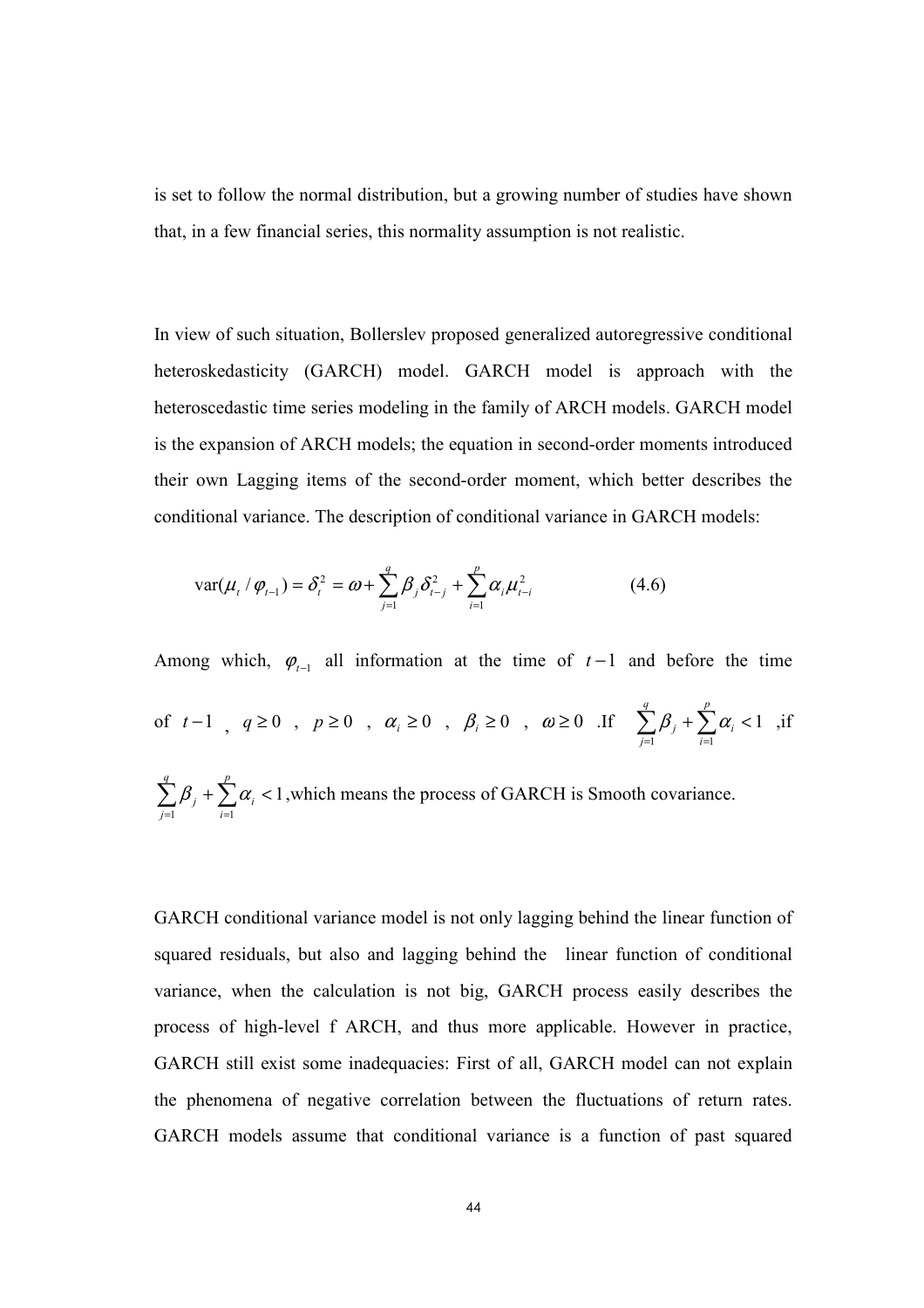residuals, so the symbol of residuals does not affect the fluctuations, that is, the reflection of conditional variance to positive and negative price fluctuations s is symmetric, however, in empirical studies, we found the fluctuations may not asymmetric. For example, when the bad news occurs, that is, the expected rate of return will decline, the fluctuations tend to increase, when the good news occurs, that is, the expected return is expected to rise, the fluctuations would tend to reduce, however, and GARCH model can not explain this non-symmetry. Secondly, in order to ensure the non-negative of conditional variance, all coefficients bound by GARCH model are bigger than zero, which not only rules out the random fluctuations behavior with regard to conditional variance, but also bring the difficulty to estimate the parameters of GARCH model.

In consideration of the inadequacies existing in GARCH model, there are many methods of improvement, EGARCH (exponential autoregressive conditional heteroskedasticity) model is one of them. EGARCH model better solves the above problem, and it can analyze the non-symmetrical effects arising from market information, what's more, the model parameters are not subject to restrictions of the non-negative. In the EGARCH model, the description on Variance is as follows:

$$
\ln(\delta_i^2) = \omega + \sum_{j=1}^q \beta_j \ln(\delta_{i-j}^2) + \sum_{i=1}^p \alpha_i \left| \frac{\mu_{i-i}}{\delta_{i-i}} - E \left( \frac{\mu_{i-i}}{\delta_{i-i}} \right) \right| + \sum_{k=1}^r \gamma_k \frac{\mu_{i-k}}{\delta_{i-k}}
$$
(4.7)

In the formula (4.7), the left side of the equation is the logarithm of conditional variance, which means that the leverage will affect index, rather than secondary, so the predictive value of conditional variance is certain to be non-negative. the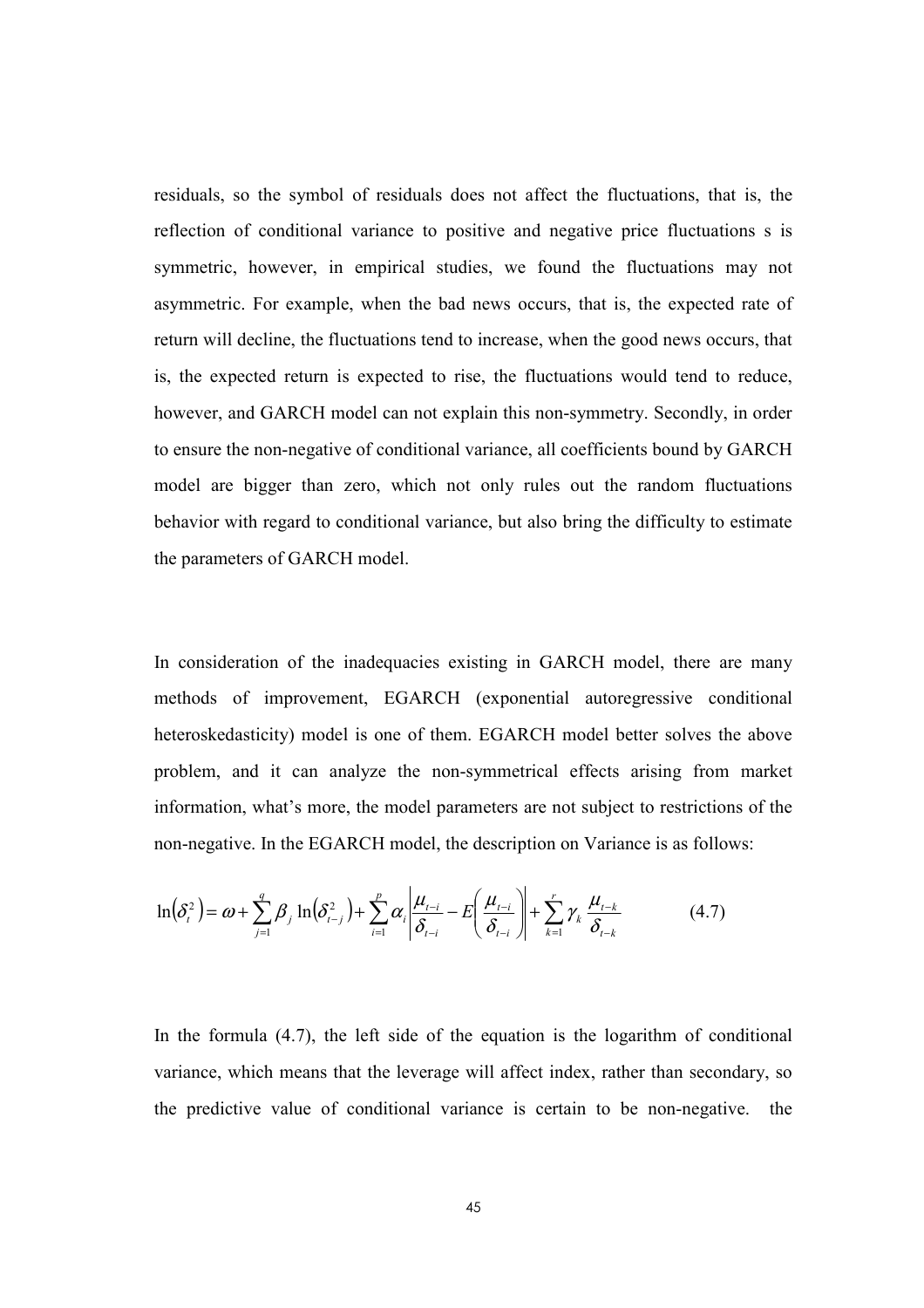existence of Leverage effect can be tested by the assumption  $\gamma < 0$ , that is,  $\gamma$  is the non-symmetrical effect parameter of the market impact, when  $\gamma=0$ , the positive and negative impact is Symmetric, when  $\gamma$ <0, the impact on the fluctuations from the negative is bigger than the positive; when  $\gamma > 0$ , the impact on the fluctuations from the negative is bigger than the positive, it is evident that the EGARCH model can describe the impact of asymmetric information.

Many scholars found that financial time series often have a feature of high peak distribution, comparison between the unconditional distribution of the variables yield with the assumed normal distribution, it will show a larger kurtosis, and its tail is more thicker than that of normal distribution, which is the so-called peak fat-tail phenomenon. In accordance with this situation, this thesis introduces GED (generalized error distribution) to describe the characteristics of peak fat-tail in the sequence of the yield.

The most important feature of GED distribution is the distribution parameters v which is used to describe the tail, that is, the degrees of freedom of GED distribution. Through the adjustment of parameters v, it can fit the different changes in the graphics, and deal with different levels of "peak fat-tail" phenomenon. When v is 2, the generalized error distribution is standard normal distribution; when  $v \le 2$ , the probability density has a thicker tail and thinner peak than the normal thickness, and the smaller the value v is, more prominent the "peak fat-tail" phenomenon will be; when  $v > 2$ , the tail is thinner than normal distribution.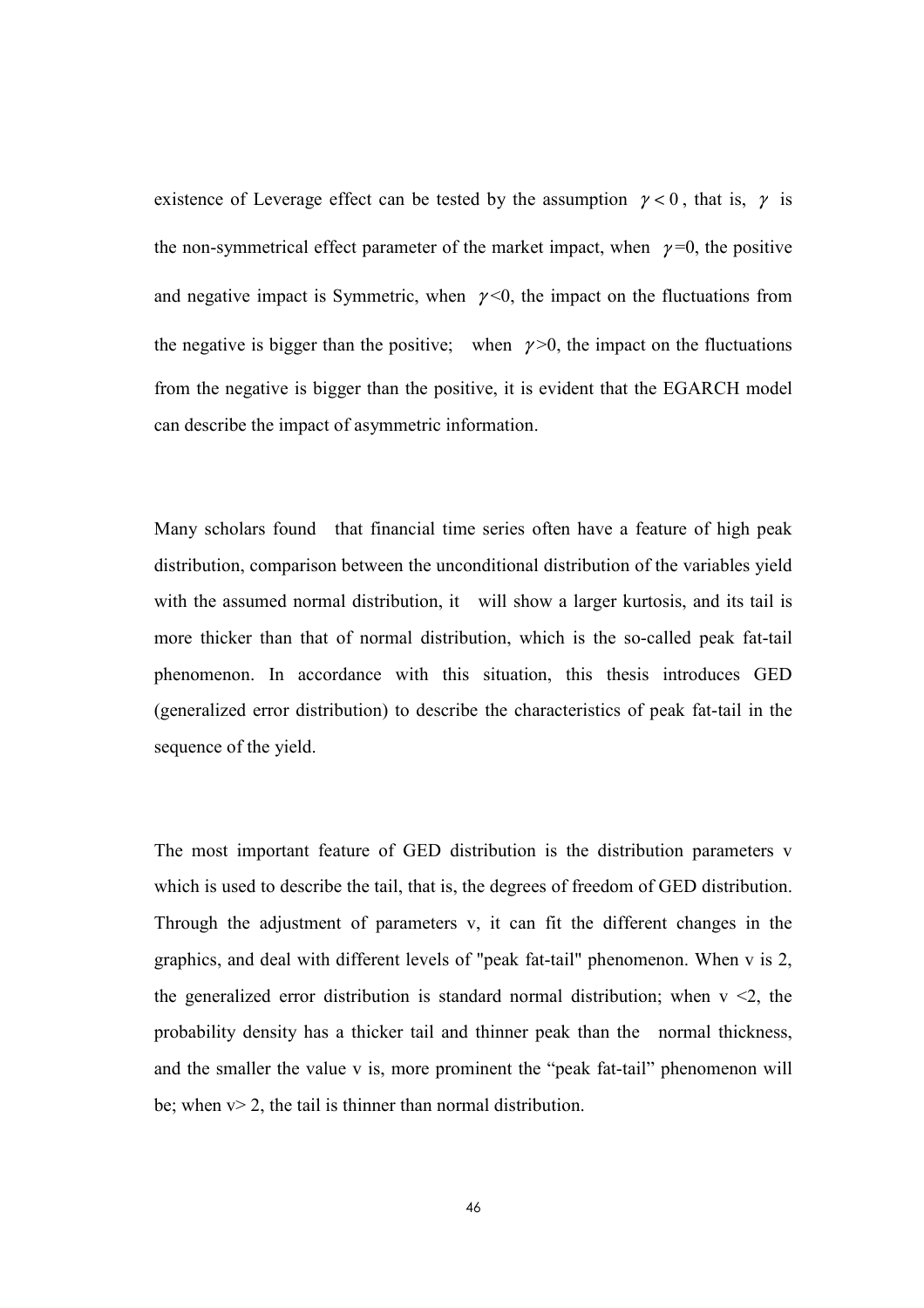Therefore, the introduction of EGARCH fluctuation model based on the GED distribution can better grasp the properties of yield sequence of the financial data, such as the peak fat-tail, the cluster, the outbreak, persistent, the relevance, and the mean-reversion.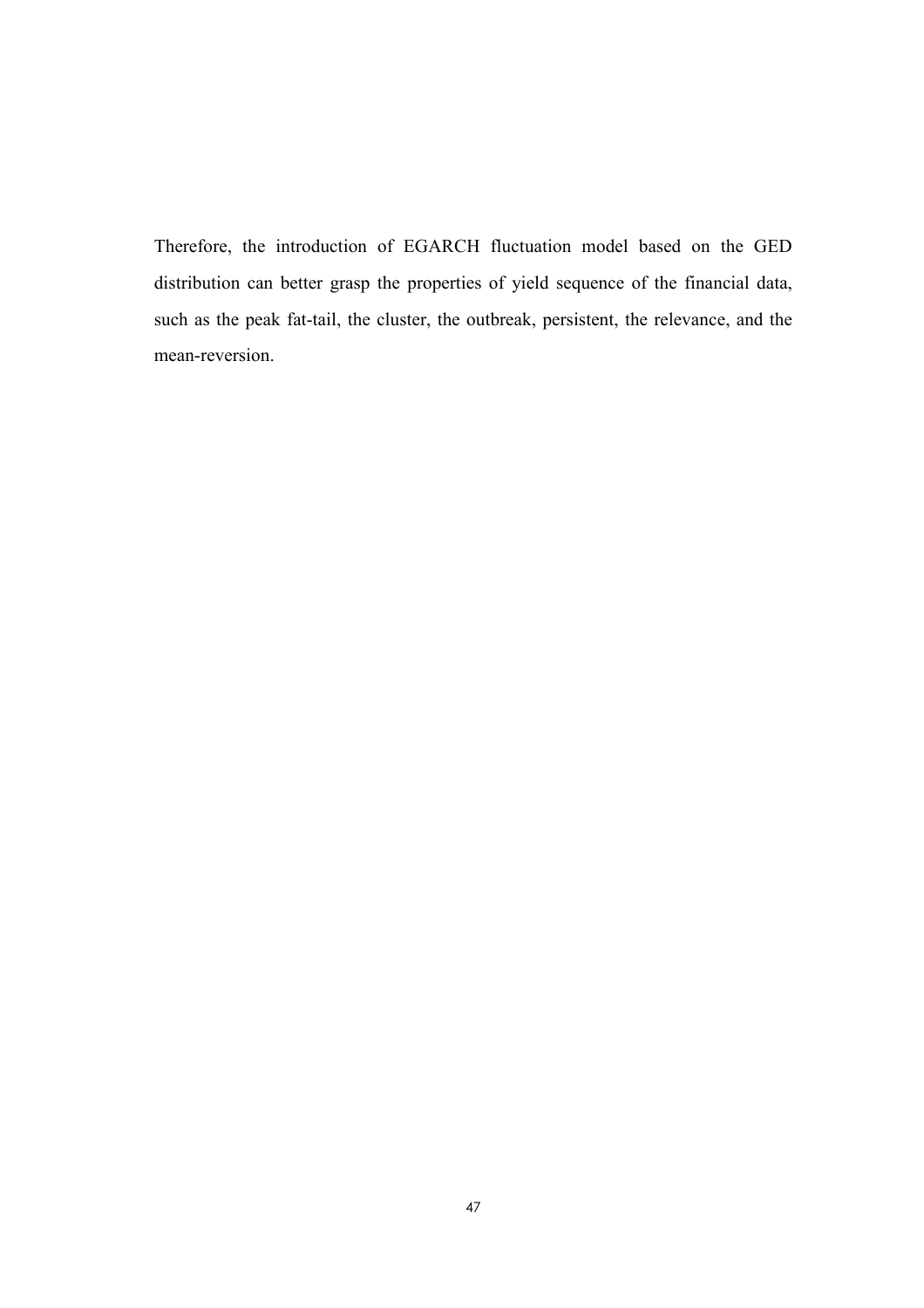# Chapter 5 Measurement of freight risk for international crude oil marine operators by VaR method

#### 5.1 The selection and Processing of historical freight data

According to the model of VaR selected in this thesis, it should be based on a market factor that should be able to have a major impact and has a representative to measure the market freight risks. So this thesis selects the index of BDTI from July 2002 to December 2008 to model, a total of 1692 observational data, this thesis defines the price sequence as BDTI.

This thesis applies EGARCH model to fit the Autoregressive Conditional Heteroscedasticity of the freight yield fluctuations, therefore, first of all, we need to calculate the daily yield rate of the freight of crude oil. On the processing of the data of daily yield rate, in general, there are two ways: one is the simple rate of yield, that

is, yield  $=R_t = P_{t-1}$ 1 −  $-P_{t-}$ t  $t$   $\frac{1}{t}$  $P_{_{l}}$  $P_t - P_t$  $P_{t}$  means the freight at the time of t; the other is the

logarithmic rate of yield, that is  $R_t = \ln (P_{t-1})$ t  $P_{_{l}}$  $P_{_{l}}$ ). Simple rate of yield assumes that the time series is discrete, but logarithmic rate of yield assumes that the time series is continuous, at the premise of small fluctuations of the price, the results of the two is similar. However, the logarithmic changes transform the growth of these queues from a curve trend into a linear trend, while the differential further ruled out linear trend. Many articles in the financial time series used logarithmic yield rate, the thesis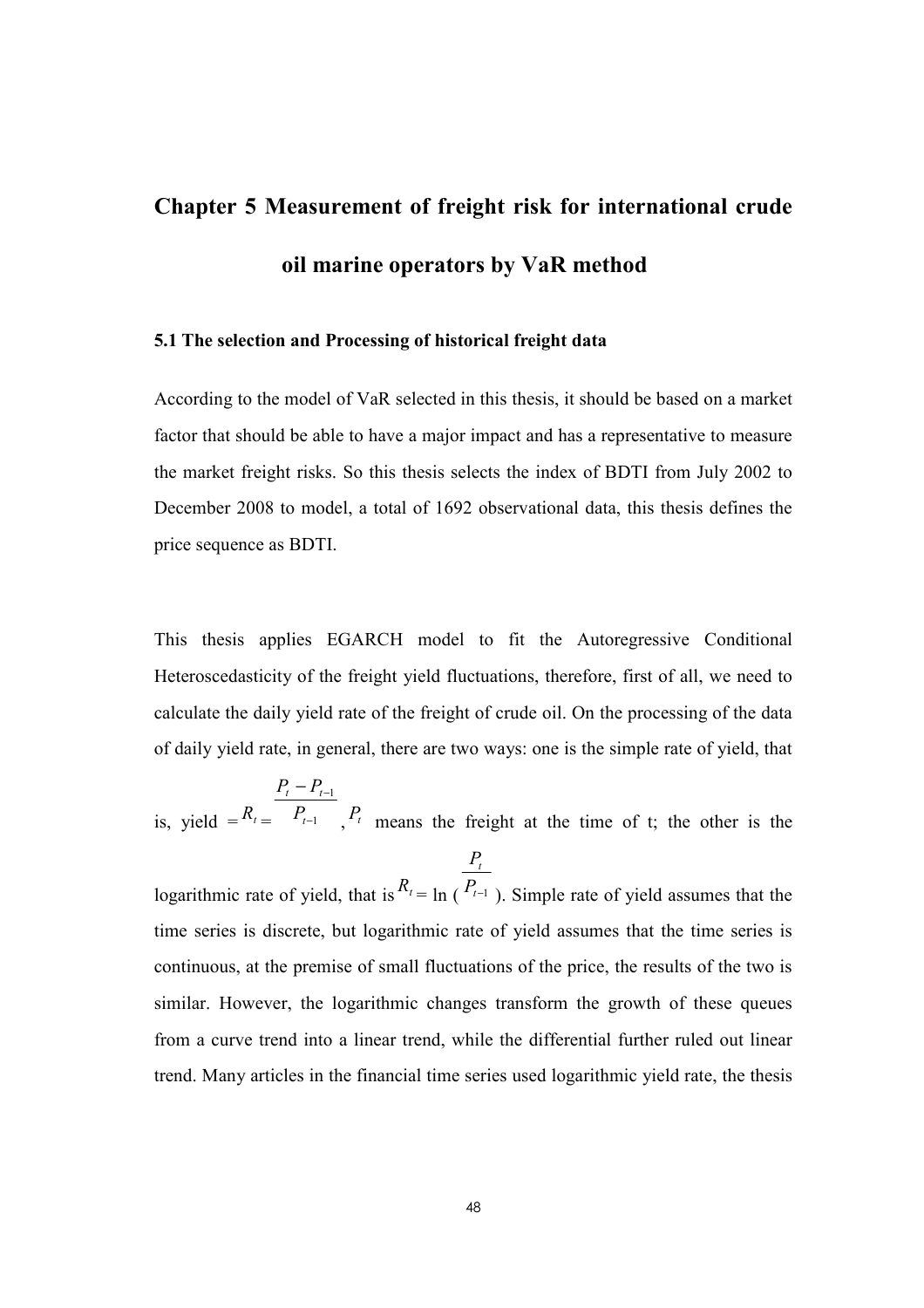also used the method of logarithmic yield rate to calculate the daily yield rate of the above freight series.

We will take the freight data of July3, 2002 as the start data to calculate the logarithmic yield rate freight, and data sequence is recorded as: RBDTI.

# 5.2 The statistical characteristics of the sequence of the daily yield rate of Freight

#### 5.2.1 Analysis of the descriptive statistics on Sequence

In VaR model, we usually assume that the sequence of yield rate obeys normal distribution, but the practice has proved a lot of the yield rate sequence is not consistent with the assumptions of normal distribution. So in order to select fluctuations model which can effectively describe the sequence of freight yield rate, we must make some tests of normality of the sequence of freight yield rate. There are many ways; the most simple test method is to test the skewness and kurtosis. Skewness is a statistic of non-symmetry around its mean value of the sequence data of yield rate, and it is to describe the degree of deviation of the distribution curve; while the kurtosis is a Statistical measures of the degree of a flat and peak of the sequence of yield rate, and it is used to describe the extent of steep of the distribution curves.

For any random variable r, if its mean is  $\mu$ , variance is  $\sigma^2$ , and then its Skewness is defined as the standardized third-order central moment of this random variable: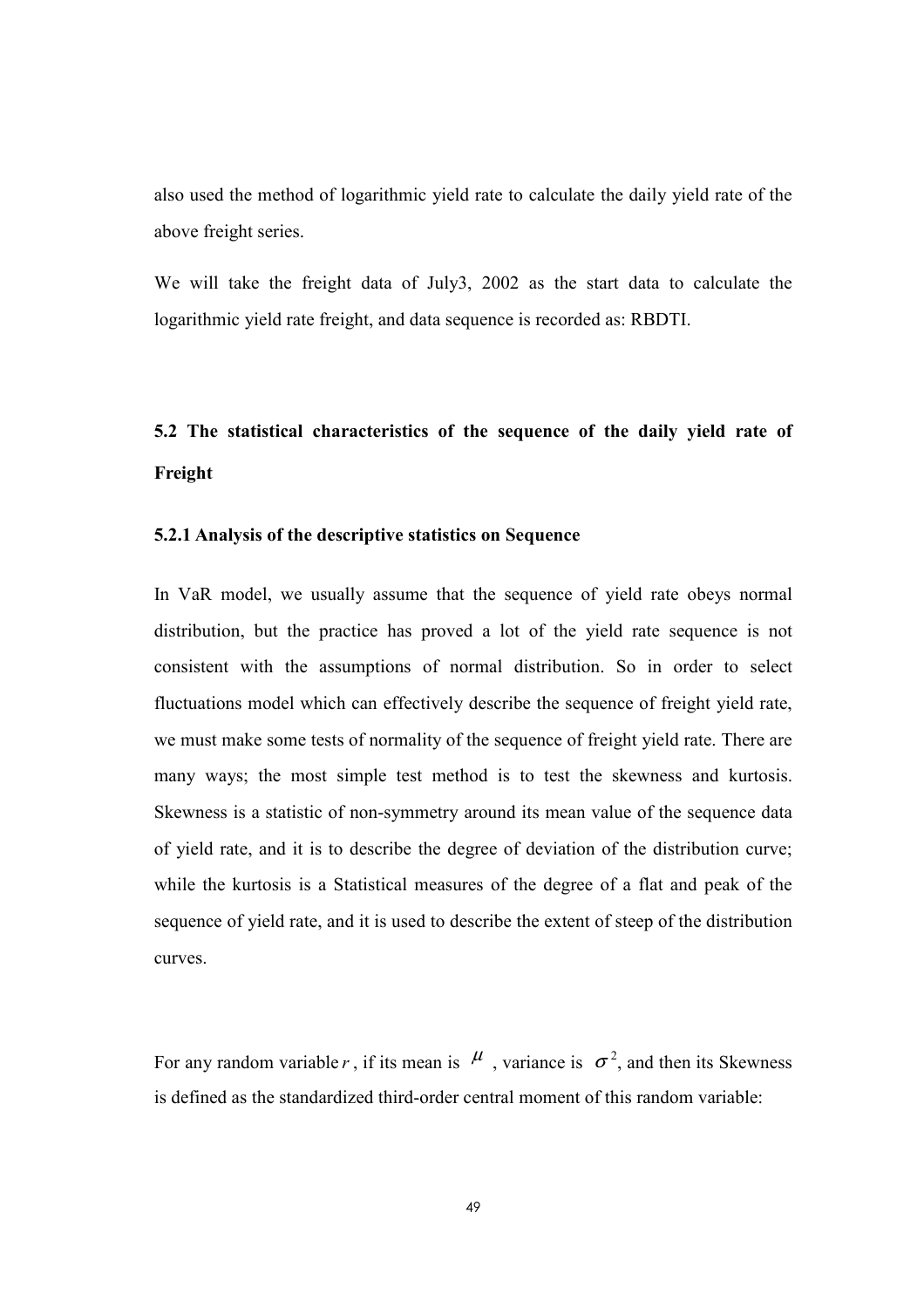$$
S(r) = E\left(\frac{(r-\mu)^3}{\sigma^3}\right) \tag{5.1}
$$

The kurtosis is defined as the standardized fourth-order central moment of the random variable

$$
K(r) = \mathcal{E}\left(\frac{(r-\mu)^4}{\sigma^4}\right) \tag{5.2}
$$

Skewness of the normal distribution equals to 0, kurtosis equals to 3. All symmetrical distributed skewness is zero, the kurtosis of the distribution of peak and fat-tail is greater than 3, and some even have infinite kurtosis.

The statistic of Jarque-Bera is one of the indicators of normality for testing the data series, JB value determines the normality of the data series through checking the difference between the normal sequence and these kewness and kurtosis, and its calculation formula is:

$$
JB = \frac{N - n}{6} \left( S^2 + \frac{1}{4} \left( K - 3 \right)^2 \right) \tag{5.3}
$$

Of which: N is the sample data capacity, n is the number of the estimated coefficient used for the production of samples sequence, S is skewness value, K is value for the kurtosis. In the original assumption of normal distribution, JB statistic obeys the chi-square distribution whose degrees of freedom are 2, the conspicuous level of testing is 1% in this article.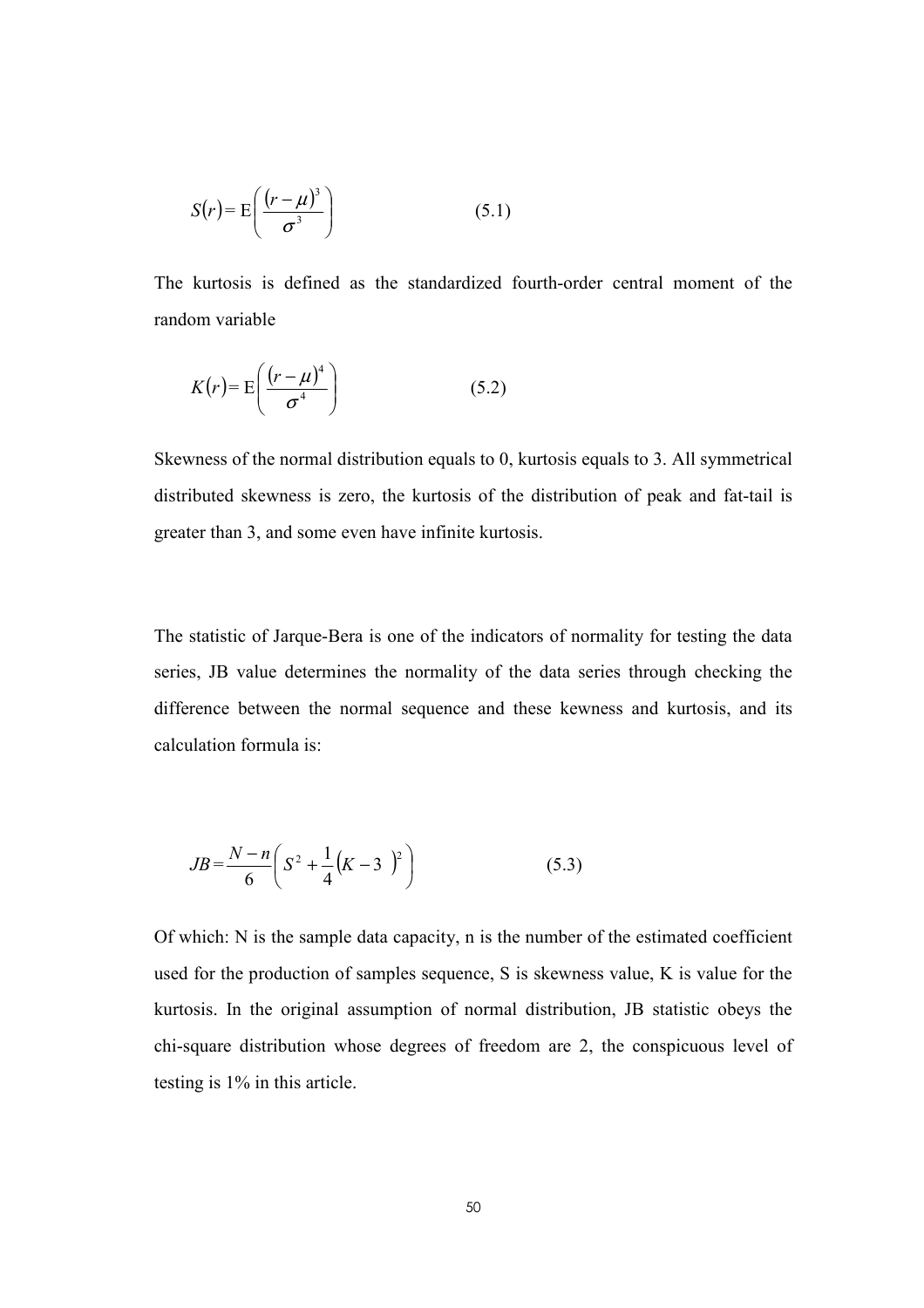Skewness is greater than 0, which means the number of days of the rate of yield lower than the average are less than that of the rate of yield higher than the average; on the contrary it means that the number of days of the rate of yield lower than the average is more than that of the rate of yield higher than the average. When the kurtosis is greater than 3, and the JB value is greater than the critical value of chi-square distribution, which is statistically significant, it shows a Leptokurtic Distribution sequence and fat-tail distribution of the data. Figure 5.1 is about the descriptive statistical analysis of the sequence of RBDTI.



Figure 5.1 Descriptive statistics scattergram of RBDTI

We can see from Figure 5.1, the skewness of RBDTI sequence is greater than 0, the left side, the right tail is longer; kurtosis is greater than 3, the degree of uplift is greater than normal distribution; the statistic of JB statistic is significant, and the associated probability, that is the probability which accepts the assumption of normal distribution is 0. Thus this article holds that the RF1 sequence does not obey normal distribution.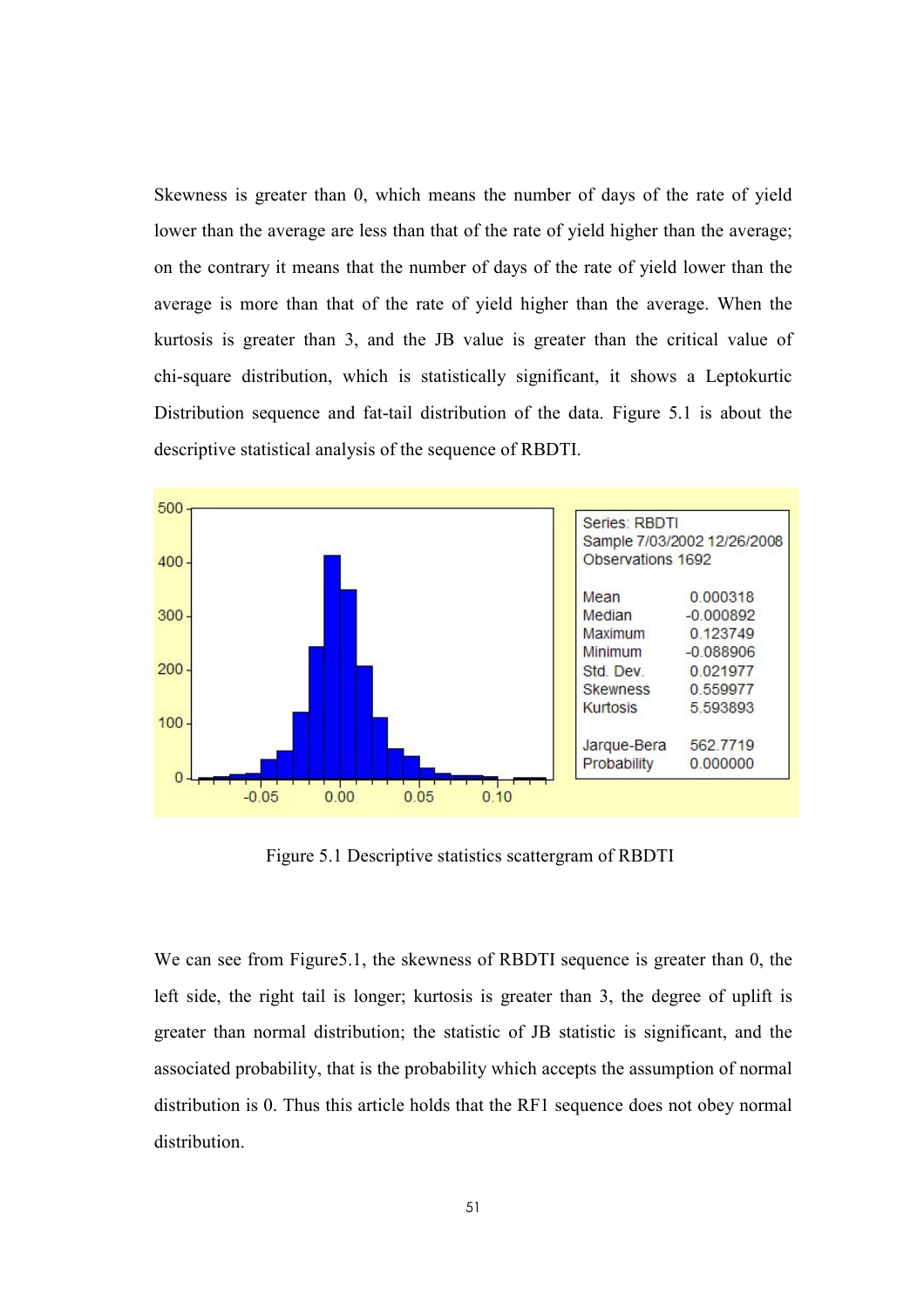From the above analysis we can see that the distribution of sequence RBDTI compared with the normal distribution both has the feature of "fat-tail peak", which shows that the daily yield rate of the international oil freight is with similar characteristics of distribution on common financial time series, the use of GED distribution to describe the sequence of tariff yield rate is feasible.

#### 5.2.2 The smooth test of sequence

P-order autoregressive-AR (p) applies only to the self-relevance which is used to describe the stationary time series, usually a stationary time series can be effectively described by using its mean, Variance, covariance and auto-correlation function, and the random in time-series at various time points obeys the distribution of probability to a certain degree. In other words, through the information of the past point in time in time series, we could establish model to simulate the past information, and then predict the future. But practice has proved a lot of financial and economic time data are mostly non-stationary time series, which illustrates that the dependent variables except those that can be explained by the independent variables, the rest changes irregularly. So it is difficult to grasp the random of the whole sequence through the known information. In order to test whether the sequence RBDTI can be described by autoregressive process so as to select the appropriate model, we need to test the smooth of the RBDTI sequences. This thesis tests the stability of freight yield sequences through the unit root, the method is ADF (Augmented Dickey-Fuller test).

For a simple first-order autoregressive equation:

$$
y_t = \rho y_{t-1} + \mu_t \tag{5.4}
$$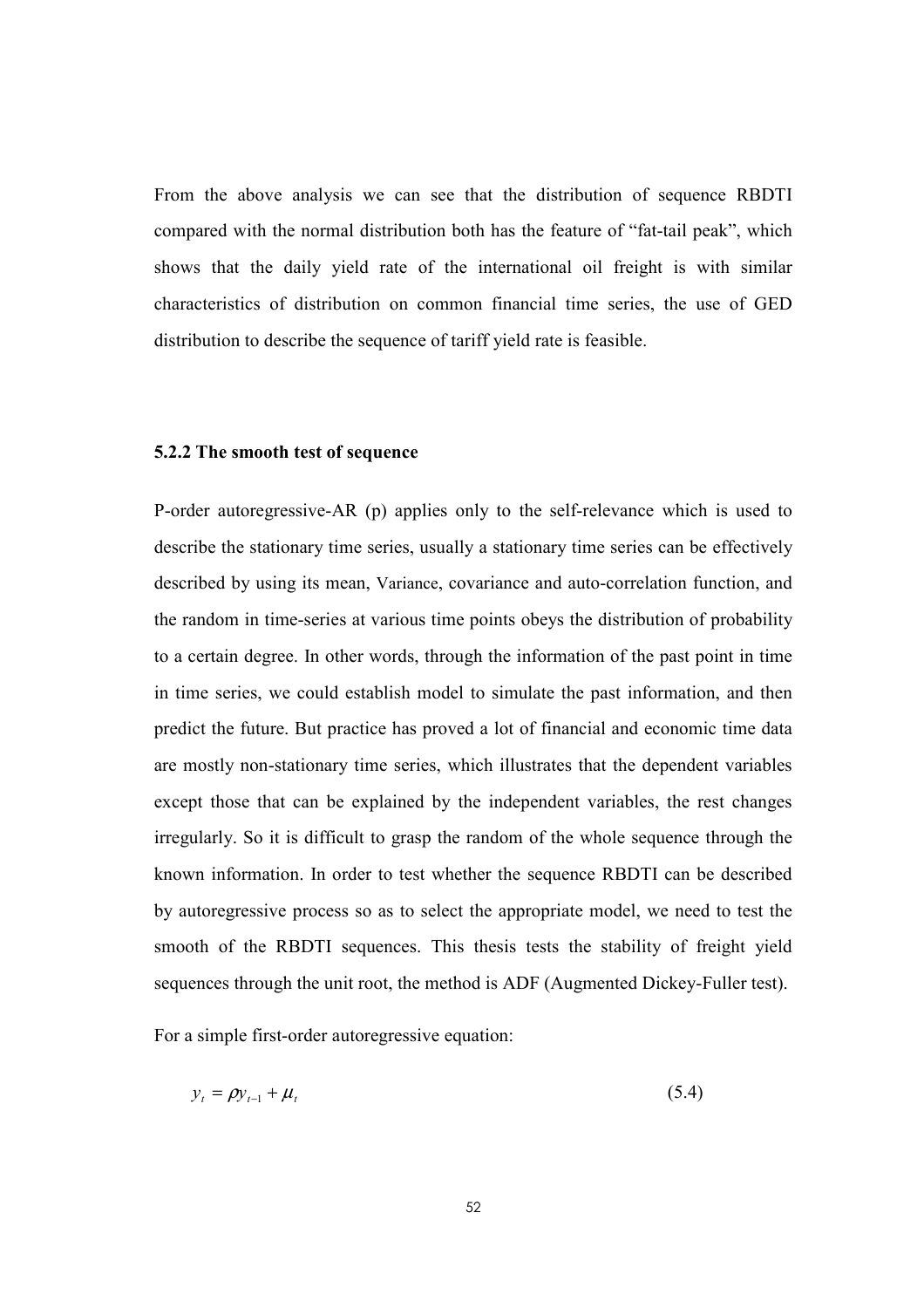The item of disturbance  $\mu_t$  meet the zero mean disturbance, constant variance and non-auto-correlation classical assumptions, if  $\rho = 1$ , some problems about unit root came out, showing that  $y_t$  is a non-stationary series.

ADF test controls the high-order sequence correlation by adding the differential lag of dependent variable at the right side of the regression equation, the following is the mathematical expression:

$$
\Delta y_t = y_{t-1} + a + \delta t + \sum_{i=1}^p \beta_i \Delta y_{t-1} + u_t \qquad \qquad t = 1, 2 \cdots, T \qquad (5.5)
$$

In which *a* is a constant,  $\delta t$  is a linear trend function,  $\sum_{i=1}^{n}$ =  $\Delta y_{t-}$ p i  $\Delta y_t$ 1  $\beta_i \Delta y_{t-1}$  is the differential lag of the dependent variable. If  $\gamma$  equals to 0, there exists a unit root in the sequence. ADF test is a t-test on  $\gamma$ , the original assumption is that there exists a unit root in the sequence.

Table 5.1 on the ADF test of RBDTI

| Null Hypothesis: RBDTI has a unit root            |  |  |             |          |
|---------------------------------------------------|--|--|-------------|----------|
| Exogenous: Constant                               |  |  |             |          |
| Lag Length: 0 (Automatic based on SIC, MAXLAG=24) |  |  |             |          |
|                                                   |  |  |             |          |
|                                                   |  |  | t-Statistic | $Prob.*$ |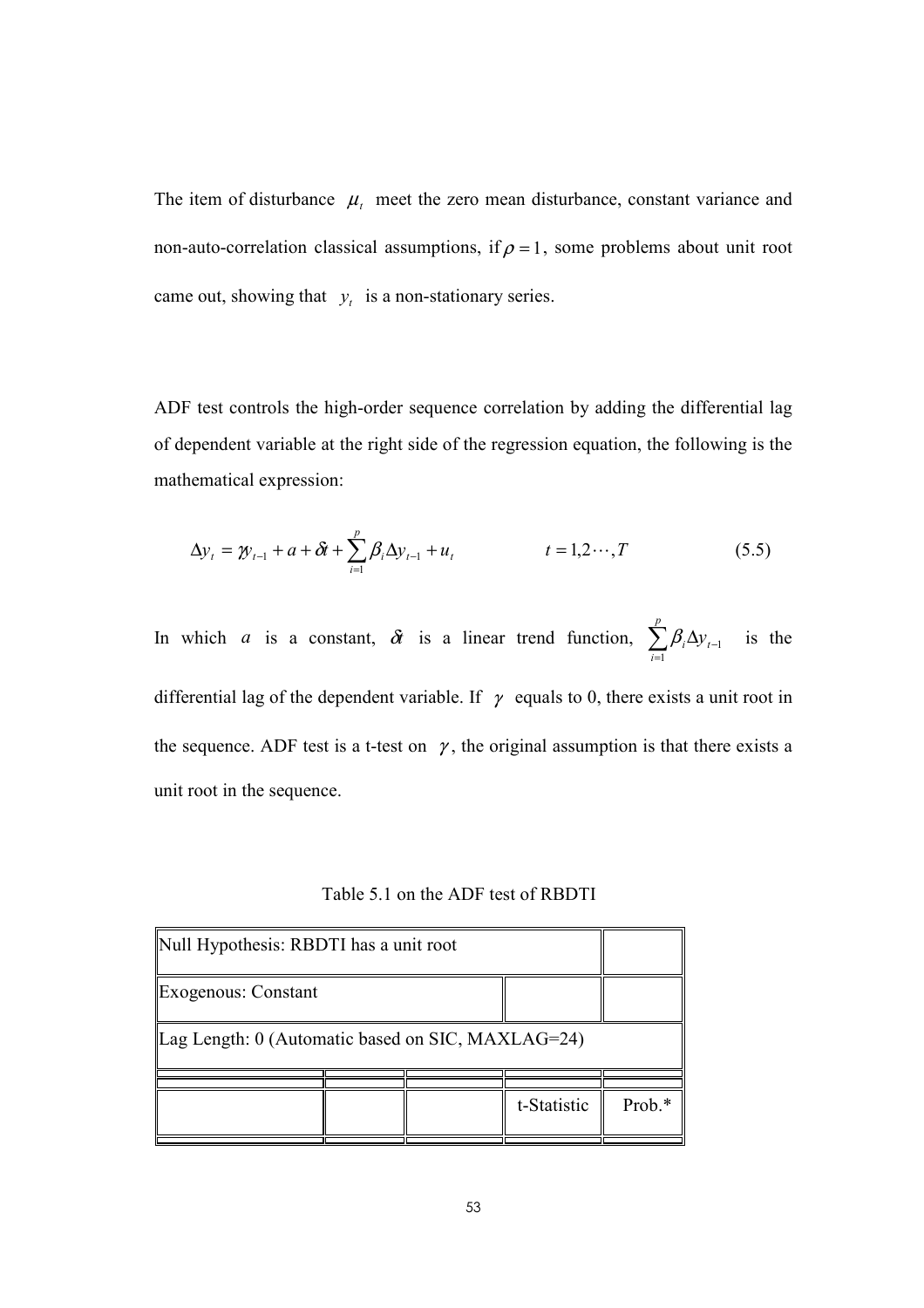| Augmented Dickey-Fuller test statistic       | $-16.94851$                                   | 0.0000             |             |        |  |  |  |
|----------------------------------------------|-----------------------------------------------|--------------------|-------------|--------|--|--|--|
| Test critical values:                        | $1\%$ level                                   |                    | $-3.434013$ |        |  |  |  |
|                                              | 5% level                                      |                    | $-2.863045$ |        |  |  |  |
|                                              | 10% level                                     |                    | $-2.567619$ |        |  |  |  |
|                                              | *MacKinnon (1996) one-sided p-values.         |                    |             |        |  |  |  |
|                                              |                                               |                    |             |        |  |  |  |
|                                              |                                               |                    |             |        |  |  |  |
| <b>Augmented Dickey-Fuller Test Equation</b> |                                               |                    |             |        |  |  |  |
| Dependent Variable: D(RBDTI)                 |                                               |                    |             |        |  |  |  |
| Method: Least Squares                        |                                               |                    |             |        |  |  |  |
| Date: 05/30/09                               | Time: 19:27                                   |                    |             |        |  |  |  |
|                                              | Sample (adjusted): 7/05/2002 12/26/2008       |                    |             |        |  |  |  |
|                                              | Included observations: 1691 after adjustments |                    |             |        |  |  |  |
| Variable                                     | Coefficie<br>nt                               | Std. Error         | t-Statistic | Prob.  |  |  |  |
|                                              | $-0.29070$                                    |                    |             |        |  |  |  |
| $RBDTI(-1)$                                  | 5                                             | 0.017152           | $-16.94851$ | 0.0000 |  |  |  |
| $\mathcal{C}$                                | 9.10E-05                                      | 0.000377           | 0.241365    | 0.8093 |  |  |  |
| R-squared                                    | 0.145352                                      | Mean dependent var | $-1.79E-06$ |        |  |  |  |
|                                              |                                               |                    |             |        |  |  |  |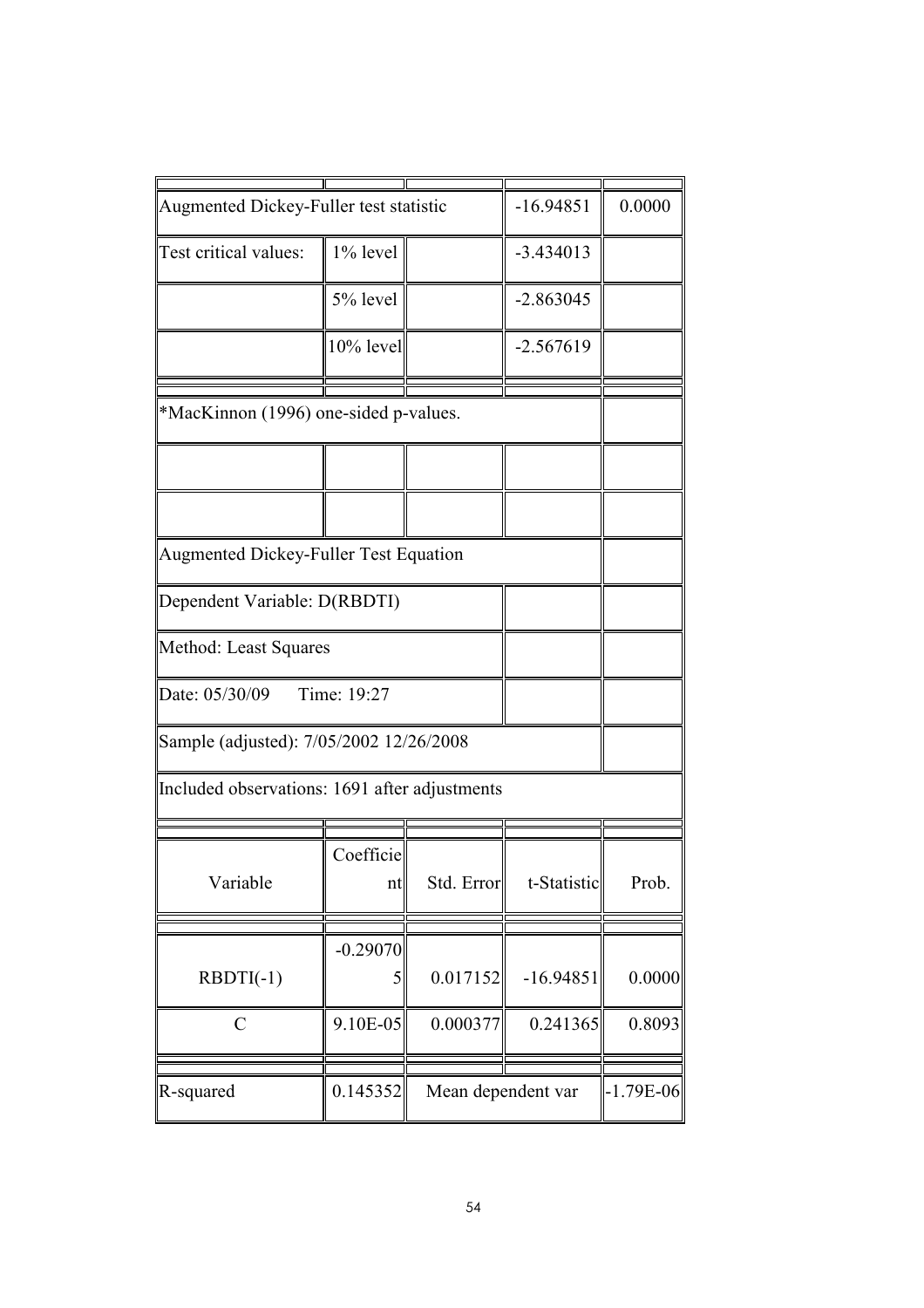| Adjusted R-squared | 0.144846 | S.D. dependent var    | 0.016763   |
|--------------------|----------|-----------------------|------------|
| S.E. of regression | 0.015501 | Akaike info criterion | $-5.49462$ |
| Sum squared resid  | 0.405841 | Schwarz criterion     | $-5.48820$ |
| Log likelihood     | 4647.706 | F-statistic           | 287.2519   |
| Durbin-Watson stat | 2.003372 | Prob(F-statistic)     | 0.000000   |

We can see from Table 5.1, under the three significant levels, ADF values (Augmented Dickey-Fuller test statistic) are all smaller than the critical value of t-Statistic, which illustrates that RBDTI sequence does not contain unit root. The original assumption is refused, and the RBDTI is stable.

#### 5.2.3 The analysis of the autocorrelation of Sequence

The auto-correlation of time series means that the data before and after the time series affect each other, the increase or decrease of the current data has some impact on the latter change, then in the time series there will appear some autocorrelation.

In the classical linear regression model assumptions, the random disturbance items  $\mu_{_t}$ don't correlate with each other, namely:

Covariance  $cov(\mu_t, \mu_{t-s}) = 0$   $s \neq 0, t = 1, 2 \cdots T$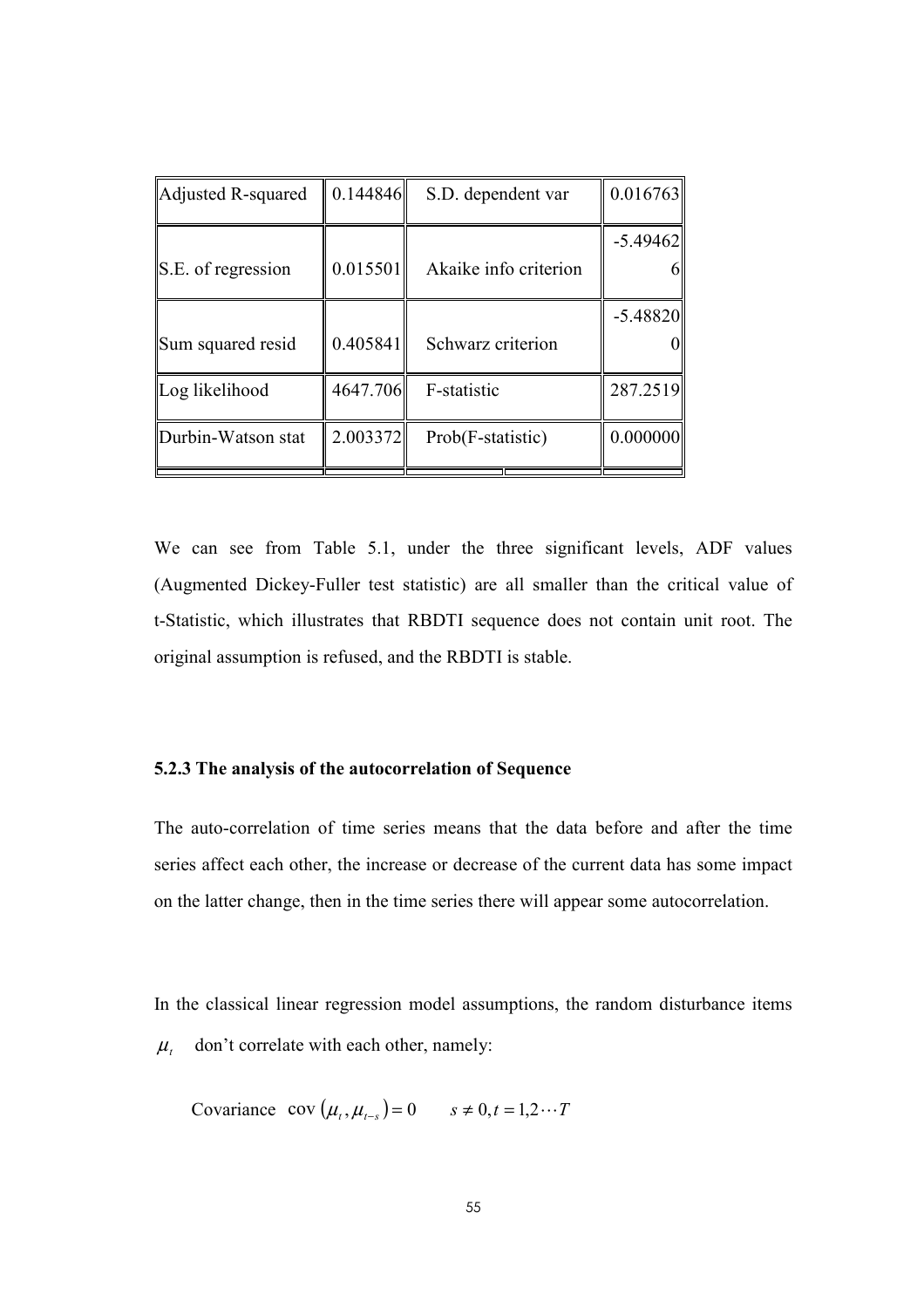Since the usual assumption is that the random disturbance obeys the mean value 0, as the normal distribution of variance, and then sequence correlation can be expressed as:

$$
E(\mu_t, \mu_{t-s}) \neq 0, \qquad s \neq 0, t = 1, 2 \cdots T
$$

The existence of Disturbance sequence of the linear regression model will lead to the distortion of the estimated result of the model. We need to amend the linear regression model.

Now we can make use of Ljung-Box Q statistic to test the autocorrelation of RBDTI sequences. The expression of Q statistic is:

$$
Q_{lb} = T(T+2)\sum_{j=1}^{k} \frac{r_j^2}{T-j}
$$
\n(5.6)

In which  $r_j$  is the j-order correlation coefficient of a residual sequence which is autoregressive process, T is the sample capacity, k is the lag order of settings. LB-Q test of the original assumption is that the k-order autocorrelation does not exist in the sequence, Q statistic obeys chi-square distribution at this time. Table 5.3 is the results of LB-Q.test on RBDIT sequence.

Table 5.2 Test of autocorrelation on RBDTI sequence

| Date: 05/30/09 Time: 19:28   |  |  |  |  |
|------------------------------|--|--|--|--|
| Sample: 7/03/2002 12/26/2008 |  |  |  |  |
| Included observations: 1692  |  |  |  |  |
|                              |  |  |  |  |
|                              |  |  |  |  |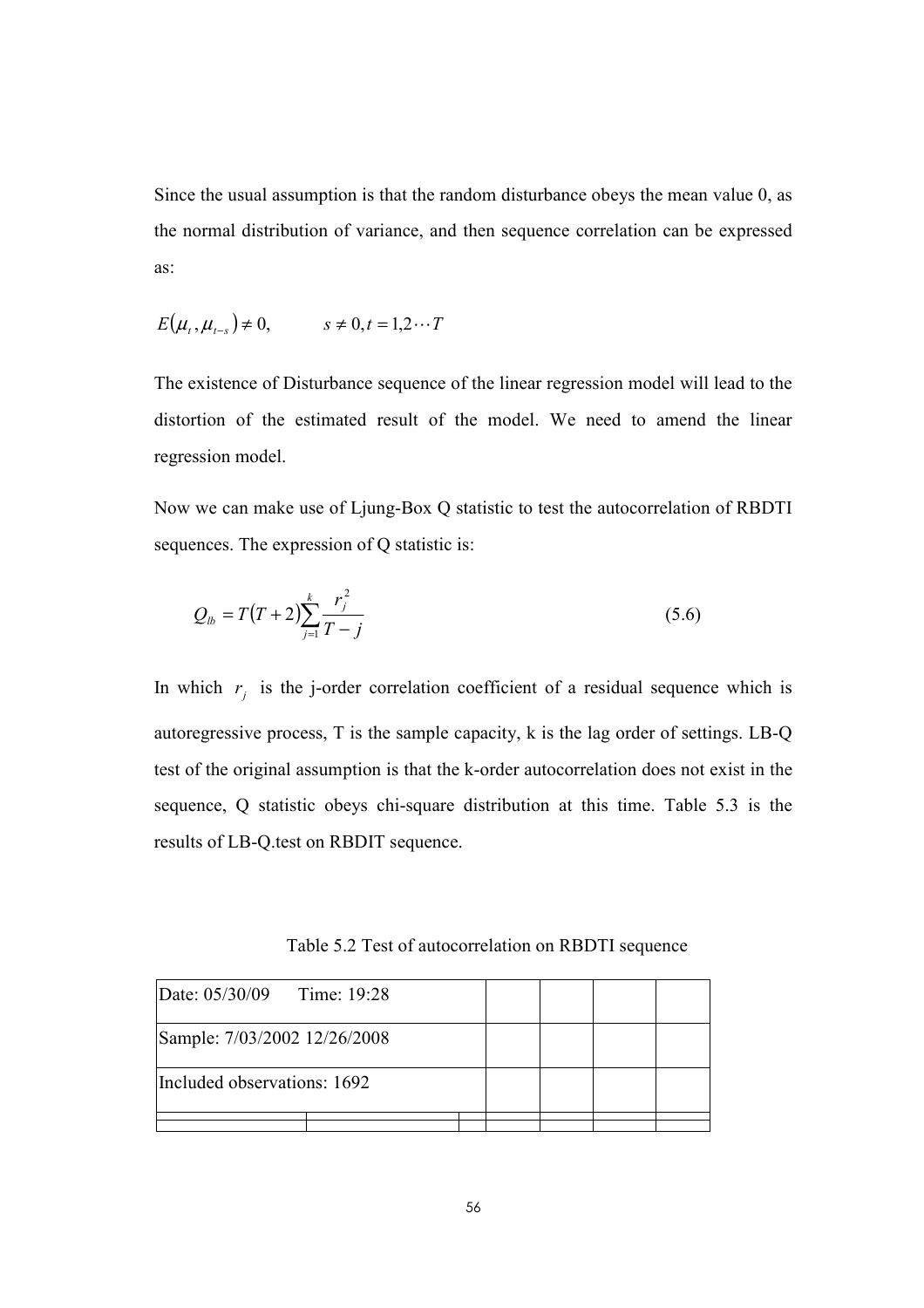| Autocorrelation | Partial Correlation |                | AC                | PAC            | Q-Stat                                | Prob  |
|-----------------|---------------------|----------------|-------------------|----------------|---------------------------------------|-------|
| *****           | *****               |                |                   |                |                                       |       |
|                 |                     | $\mathbf{1}$   | 0.709             |                | 0.709 852.72                          | 0.000 |
| ****            |                     | 2              | 0.504             |                | $0.002$ 1284.0 0.000                  |       |
| ***             |                     | $\overline{3}$ | 0.370             | 0.023          | 1516.2                                | 0.000 |
| **              |                     | 4              |                   |                | $0.269$ -0.004   1639.0   0.000       |       |
| *               |                     | 5 <sup>1</sup> |                   |                | $0.183$ -0.026 1695.7                 | 0.000 |
| *               |                     |                |                   |                | $6 0.104  -0.039 1714.2 0.000 $       |       |
|                 |                     | 7              |                   |                | $0.054$ -0.005 1719.2                 | 0.000 |
|                 |                     | 8              | 0.026             |                | $0.002$ 1720.4 0.000                  |       |
|                 |                     | 9              |                   |                | $0.015$ 0.013 1720.8                  | 0.000 |
|                 |                     | 10             | 0.009             |                | $0.003$ 1720.9                        | 0.000 |
|                 |                     |                |                   |                | $11$ -0.013 -0.035   1721.2           | 0.000 |
|                 |                     |                | $12$ -0.010 0.024 |                | 1721.4 0.000                          |       |
|                 |                     |                | $13 - 0.002$      |                | $0.009$ 1721.4 0.000                  |       |
|                 |                     | 14             | 0.028             |                | $0.053$ 1722.7 0.000                  |       |
|                 | $*$                 |                |                   |                | $\vert$ 15 0.011 - 0.059 1722.9 0.000 |       |
|                 |                     | 16             | 0.012             | 0.022          | 1723.2                                | 0.000 |
|                 |                     | 17             | 0.023             | 0.018          | 1724.1                                | 0.000 |
|                 |                     | 18             |                   | $0.022$ -0.010 | 1725.0                                | 0.000 |
|                 |                     | 19             | 0.039             | 0.039          | 1727.6                                | 0.000 |
|                 |                     | 20             |                   | $0.031$ -0.024 | 1729.2                                | 0.000 |
|                 |                     |                |                   |                |                                       |       |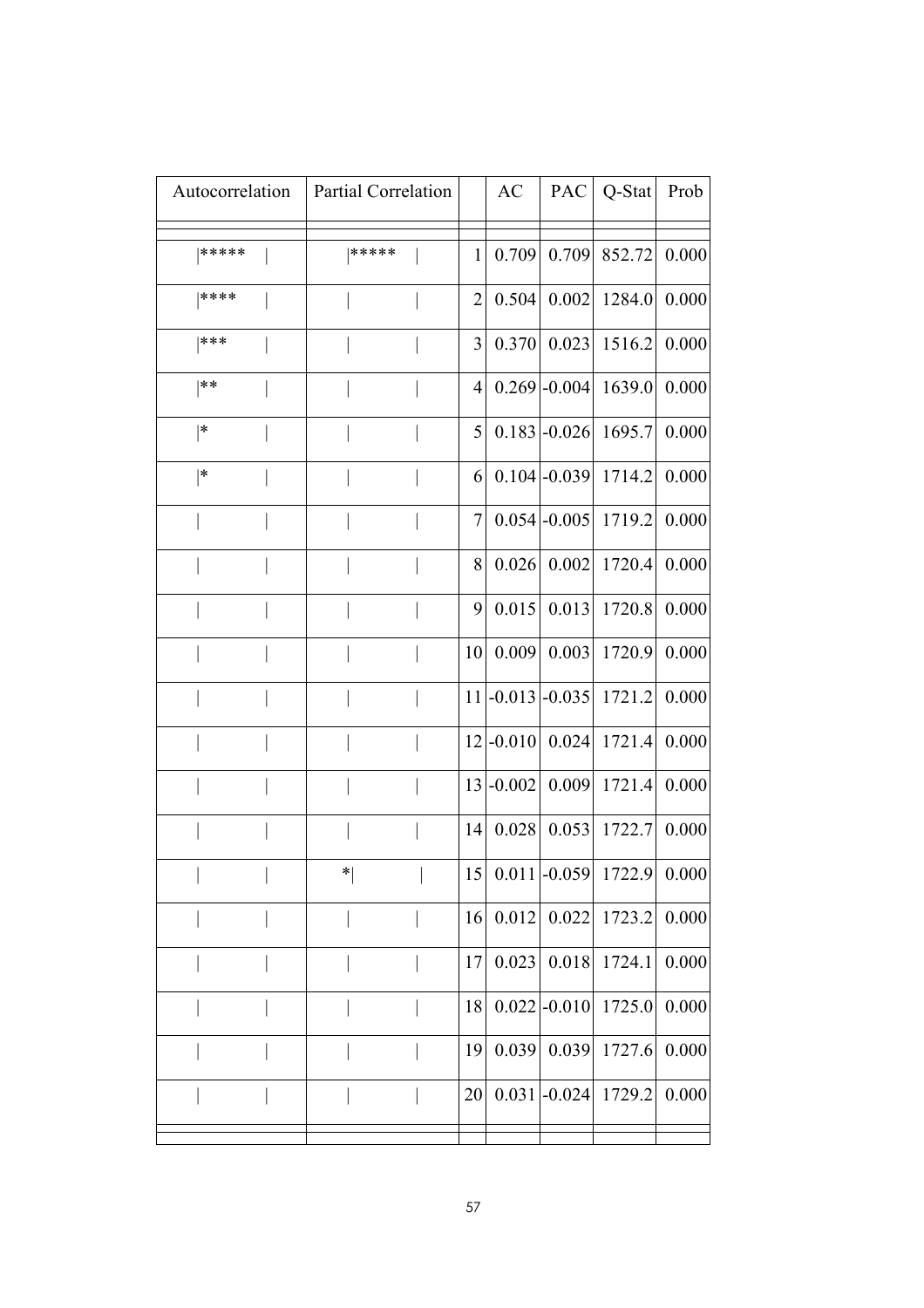Table 5.2 Autocorrelation means correlogram, Partial Correlation, means partial Correlogram, natural number sequence means the value of lag k. AC row is the estimated correlation coefficient, PAC is the estimated partial autocorrelation coefficient, and PAC can be used to determine the order of autoregressive models, the value of AC and PAC correspond with their gram. Q-Stat means the value of Q statistic, Prob means that the value of Q statistic is greater than the probability in which the sample calculate Q value, and also means the probability to accept the original assumption.

From Table 5.2, we can see that in the lag from the course 1-20, AC value are not 0. Still take a significant level as 1 percent, at this time the Q statistic value is significant, and the probability of acceptance of original assumption is 0, so we should therefore refuse the original assumption and assume the existence of autocorrelation of the RBDTI sequence. The picture of partial autocorrelation is First-order truncation, which shows the process of the autoregressive of basis can be set as the AR (1), but still needs the model amending.

#### 5.2.4 The test of conditional heteroskedasticity on Sequence

As a result of this article adopting EGARCH model to simulate the residual sequence of disturbance item in autoregressive model, so first we need to test the ARCH of residual sequence. In this we use the ARCH LM test.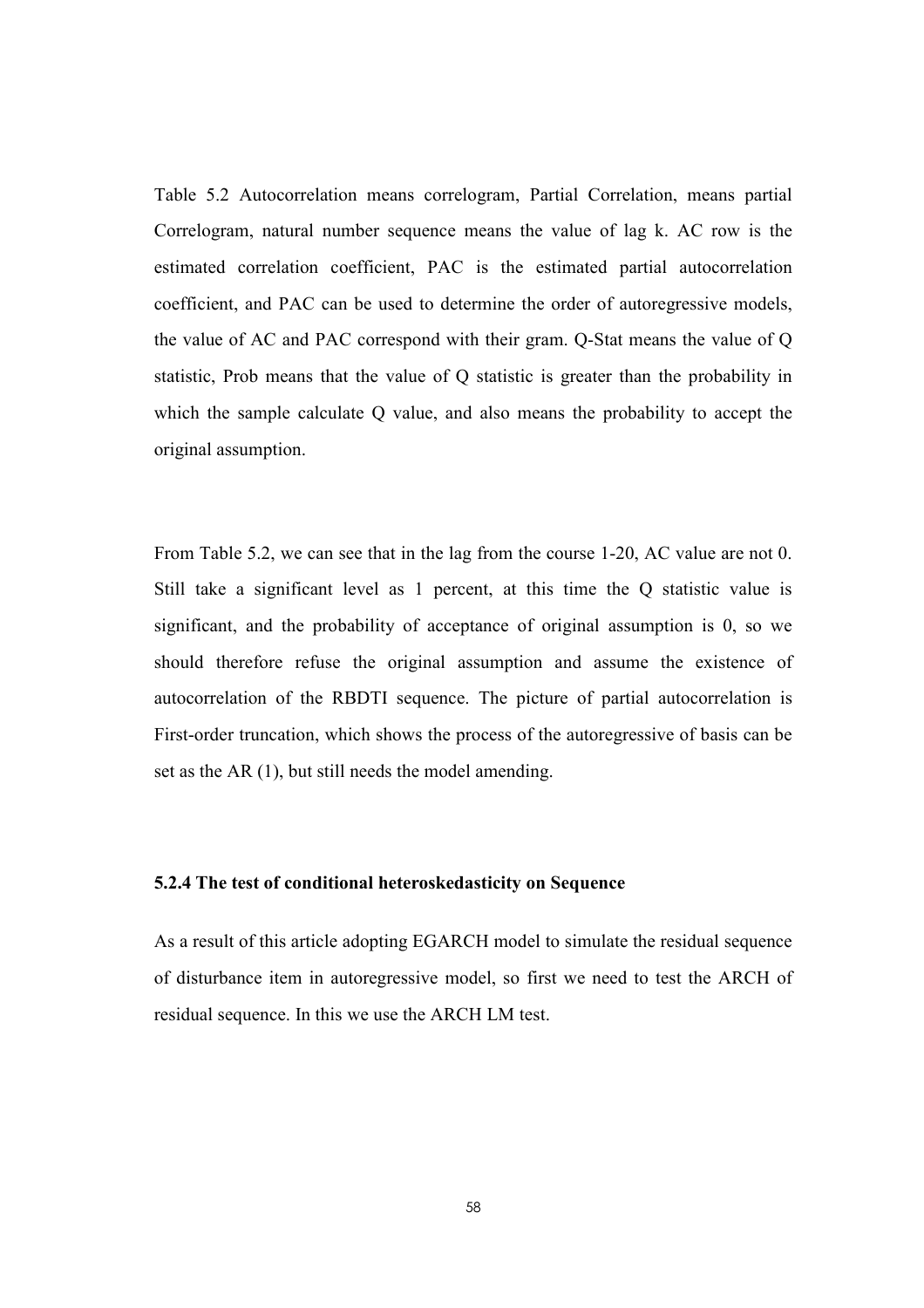The statistic of ARCH LM test is calculated by an auxiliary test. In order to test the original hypothesis: ARCH effect does not exist until the P-order in all the residual sequence, which means that all lagged residual coefficient is 0, the need for return are as follows:

$$
\hat{u}_t^2 = \beta_0 + \left(\sum_{s=1}^p \beta_s \hat{u}_{t-s}^2\right) + \varepsilon_t \tag{5.7}
$$

(5.7)  $\hat{u}_t$  is the residual, which means the lag of the residual sum of squares on a constant and up to a p-order of the residual sum of squaresand, and also a return made by the random disturbance item. There are two statistics in the test return:

(1) F statistic is an omitted variables test on the joint significance of all the lagged residual squared.

(2) c statistic is Engle's LM test statistic, which is the result of number of observations multiplied by the regression test  $R^2$ .

We do not know the exact distribution of F statistics, while the LM test statistic usually progressively obeys the distribution of  $\chi^2(p)$ , given the significant level a and the freedom degree p, if  $LM > \chi_a^2(p)$ , then refuse the original assumptions that all of the lagged residuals coefficient are 0, but that the residual sequence has ARCH effect; on the contrary the residual sequence does not have ARCH effect.

According to the analysis of section 5.2.3, we could establish an AR (1) model on RBDTI, by calculating we could get: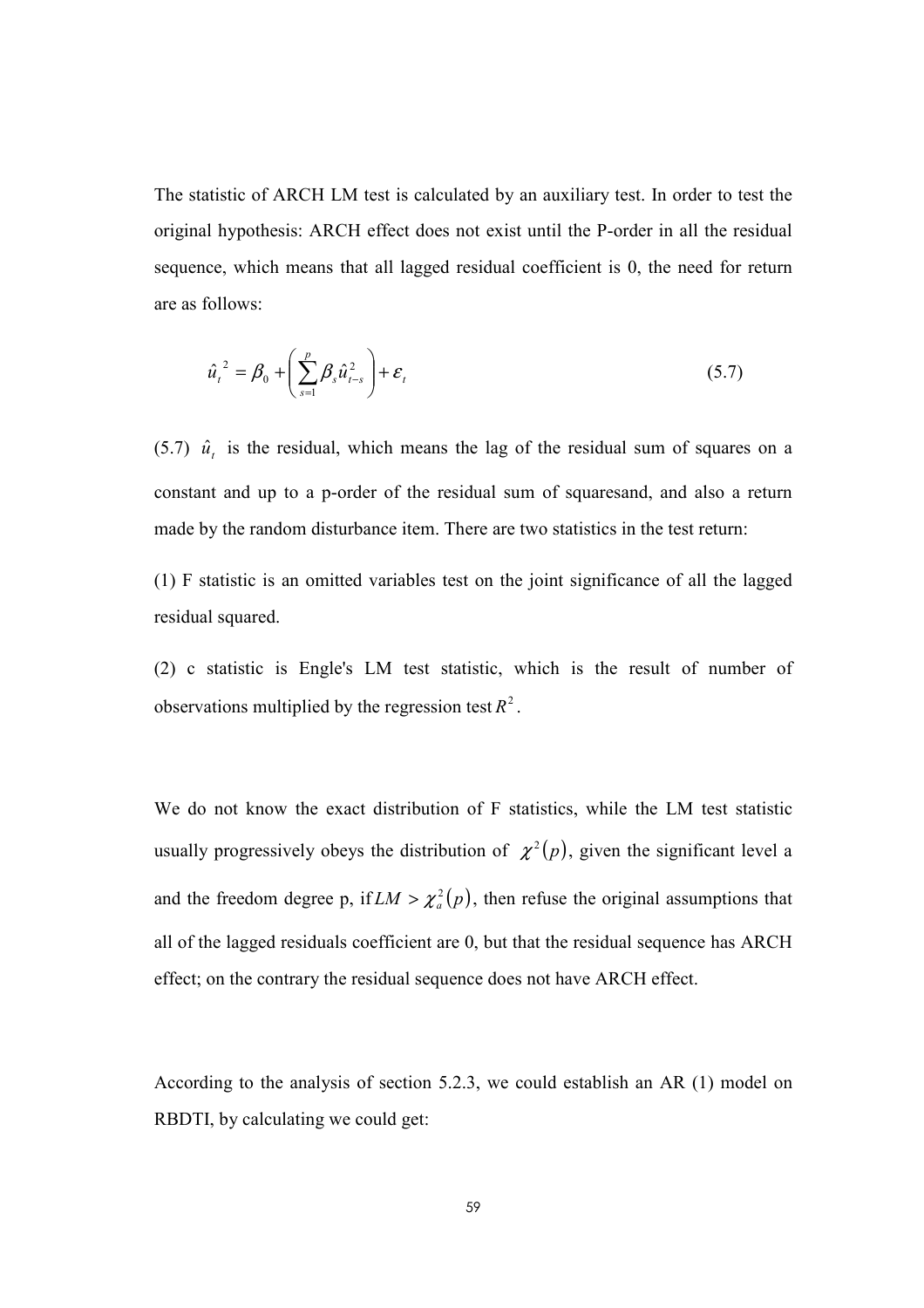Estimation Command:

LS RBDTI C RBDTI (-1)

=====================

Estimation Equation:

RBDTI = C $(1)$  + C $(2)$ \*RBDTI $(-1)$ 

=<br>===========

Substituted Coefficients:

=====================

RBDTI = 9.099393392e-005 + 0.7092946663\*RBDTI (-1) (5.8)

We could make ARCH LM test on the equation  $(5.8)$  to get the follows:

Table 5.3 The results of the test on two RF sequence ARCH LM

| <b>ARCH Test:</b> |          |             |  |          |
|-------------------|----------|-------------|--|----------|
| F-statistic       | 12.61906 | Probability |  | 0.000392 |
| Obs*R-squared     | 12.54026 | Probability |  | 0.000398 |
|                   |          |             |  |          |
| Test Equation:    |          |             |  |          |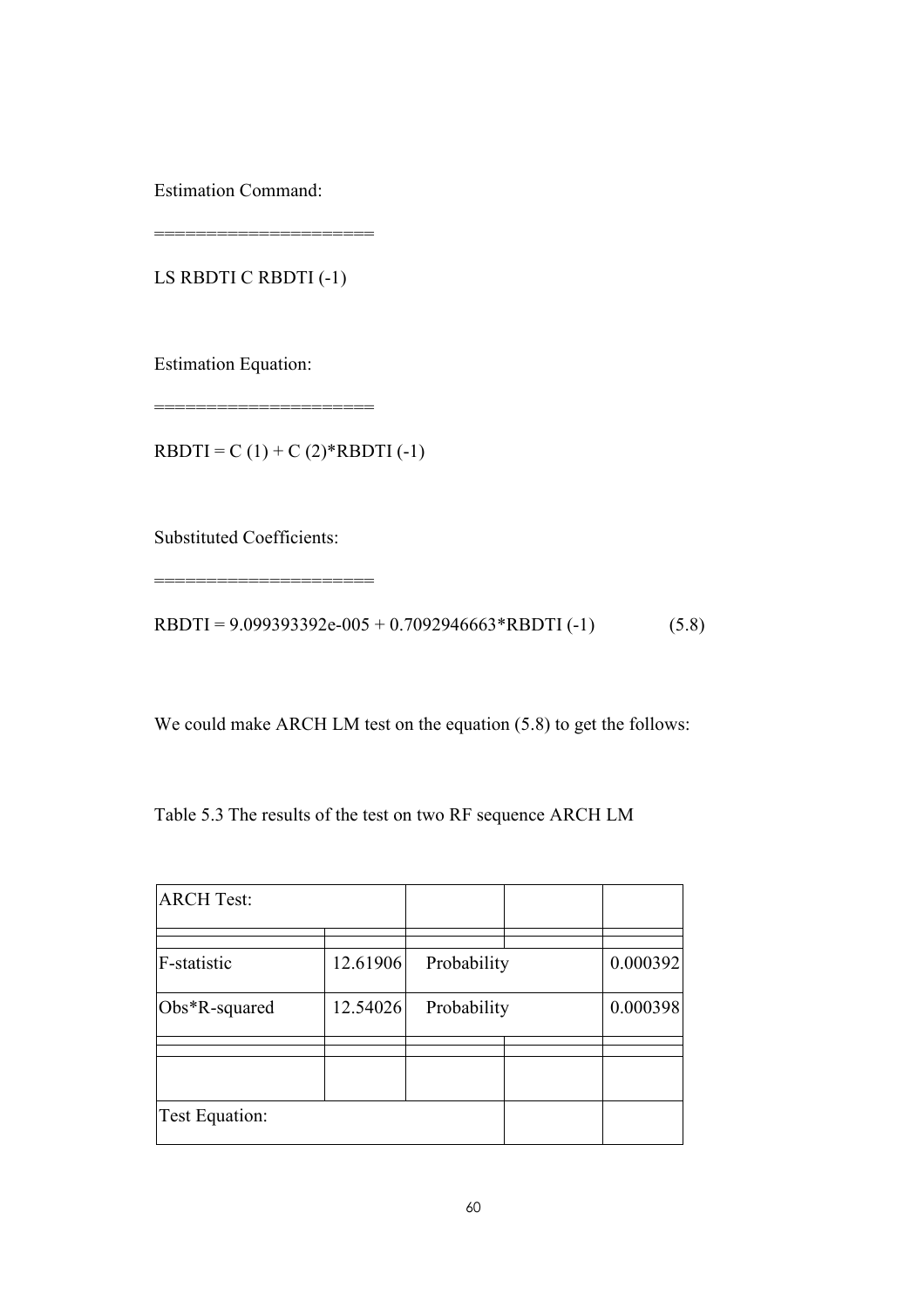| Dependent Variable: RESID^2                   |                 |                       |             |                              |
|-----------------------------------------------|-----------------|-----------------------|-------------|------------------------------|
| Method: Least Squares                         |                 |                       |             |                              |
| Time: 19:46<br>Date: 05/30/09                 |                 |                       |             |                              |
| Sample (adjusted): 7/08/2002 12/26/2008       |                 |                       |             |                              |
| Included observations: 1690 after adjustments |                 |                       |             |                              |
| Variable                                      | Coefficie<br>nt | Std. Error            | t-Statistic | Prob.                        |
| $\mathcal{C}$                                 | 0.000219        | 1.44E-05              | 15.19503    | 0.0000                       |
| $RESID^2(-1)$                                 | 0.086142        | 0.024249              | 3.552331    | 0.0004                       |
| R-squared                                     | 0.007420        | Mean dependent var    |             | 0.000240                     |
| <b>Adjusted R-squared</b>                     | 0.006832        | S.D. dependent var    |             | 0.000545                     |
| S.E. of regression                            | 0.000543        | Akaike info criterion |             | $-12.1967$<br>5              |
| Sum squared resid                             | 0.000498        | Schwarz criterion     |             | $-12.1903$<br>$\overline{2}$ |
| Log likelihood                                | 10308.25        | F-statistic           |             | 12.61906                     |
| Durbin-Watson stat                            | 2.009696        | Prob(F-statistic)     |             | 0.000392                     |
|                                               |                 |                       |             |                              |

Table 5.3 is the results of the test on two RF sequence ARCH LM, in which p means the lag order. Significant level is taken as 1 percent, by looking up the table We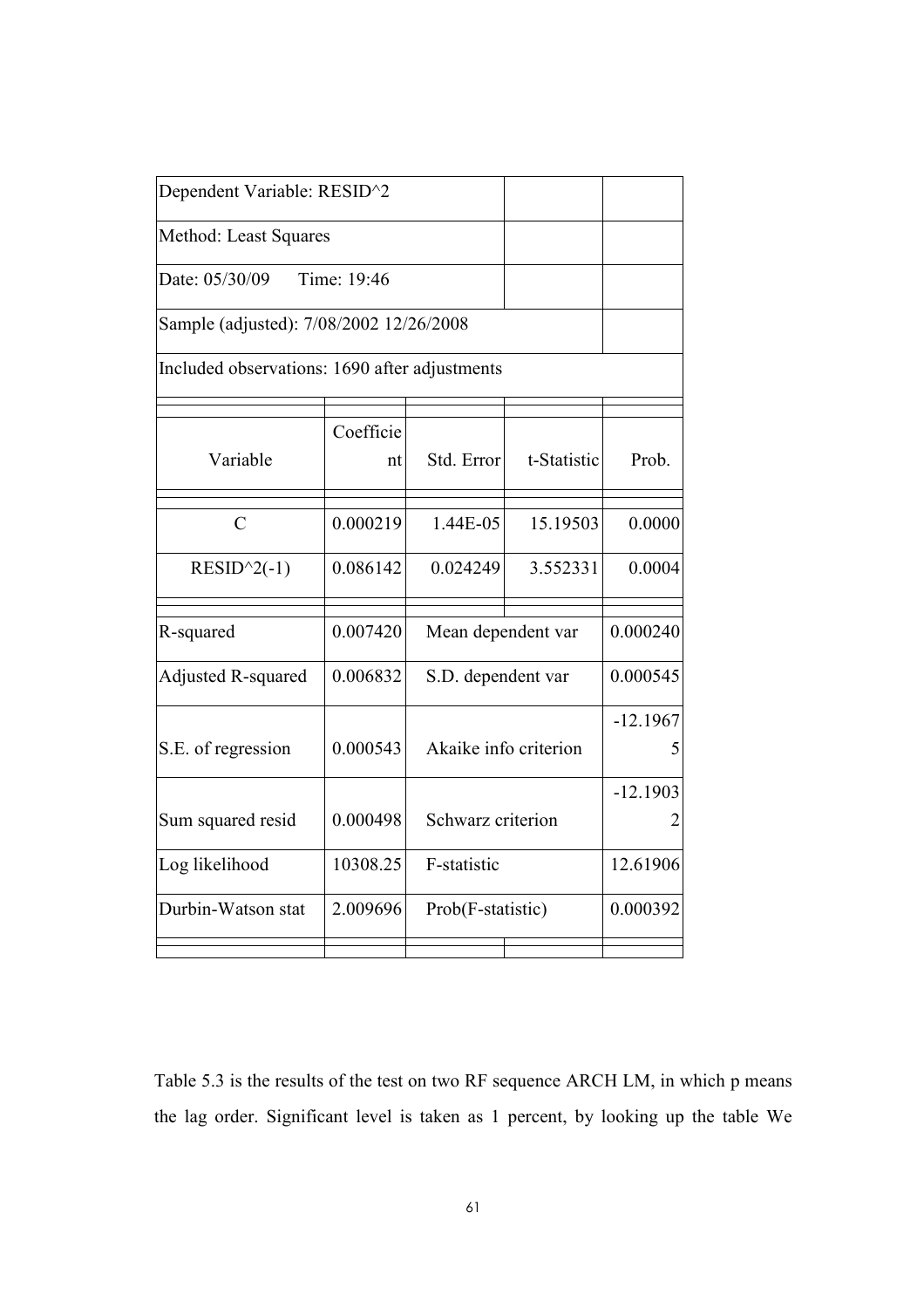could know that LM statistic are bigger than the critical value in different lag orders, at the same time the accompanied probability P is 0, So we refuse the original assumption that RBDTI has ARCH effects, and can describe it by the amended AR (1) process.

# 5.3 The estimation of parameter of EGARCH model based on the GED distribution

This thesis has analyzed in 4.2, that an important feature of GED (generalized error distribution) is the distribution parameters v which is used to describe the tail, that is, the degrees of freedom of GED distribution. We could simulate the different graphics and grasp the different levels of "peak fat-tail" phenomenon through the adjustment of parameters v. According to the analysis of 5.2, RBDTI sequences all have the characteristics of fat-tail, so this thesis adopts the GED distribution to describe the distribution of RBDTI. At the same time, the model of GARCH ethnic has a good characteristics of describing the of financial time series, that is the ability to describe the time-varying variance and the ability to deal with fat-tail, which can be used to describe the market factor. And compared with the GARCH model, EGARCH model can describe the emerging feedback and leverage effects in practice, reflecting the asymmetric impact of market information in more extensive and flexible form. Therefore, this article adopts the EGARCH models based on the distribution of GED to describe the daily yield rate sequence of maritime freight of the international crude oil.

Model of RBDTI is as follows: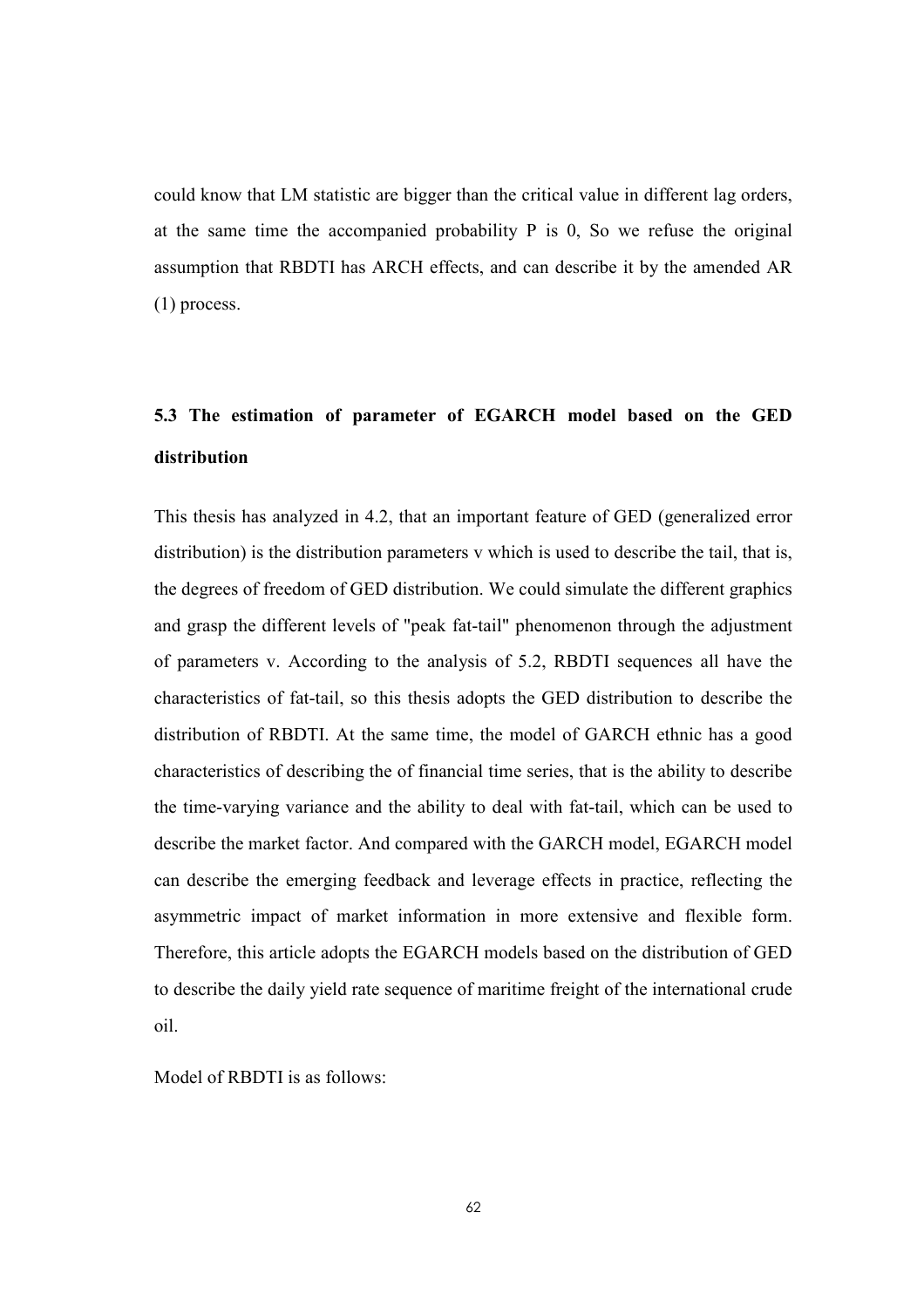$$
\int_{\mu_t}^{r} f_t = rf_{t-1} \times b_1 + \mu_t
$$
\n
$$
\mu_t = Z_t \times \delta_t
$$
\n
$$
\mu_t / I_{t-1} \sim \text{GED}(0, \delta^2, v)
$$
\n
$$
\ln(\delta_t^2) = \omega + \beta \ln(\delta_{t-1}^2) + \alpha \left| \frac{\mu_{t-1}}{\delta_{t-1}} \right| + \gamma \frac{\mu_{t-1}}{\delta_{t-1}}
$$
\n(5.9)

(5.9)  $rf_t$  means the yield rate at time t;  $\mu_t$  is regression error item,  $\delta^2$  is the obedience conditional variance, the freedom degree of the distribution of GED is v;  $I_{t-1}$  t-1 is the information set at time t-1; in the logarithmic description equations of conditional variance,  $\gamma$  of the is the non-symmetrical effect parameters under the market impact, when  $\gamma = 0$ , positive and negative impact is symmetric; When  $\gamma \leq 0$ , the increase of the fluctuations of negative shocks is more than that of positive; When  $\frac{\gamma}{\gamma}$  0, the increase of the fluctuations of negative shocks is less than that of positive.

Table 5.4 Estimate of RF1model parameters

| Dependent Variable: RBDTI                                               |  |
|-------------------------------------------------------------------------|--|
| Method: ML - ARCH (Marquardt) - Generalized error distribution<br>(GED) |  |
| Date: 05/30/09 Time: 19:48                                              |  |
| Sample (adjusted): 7/05/2002 12/26/2008                                 |  |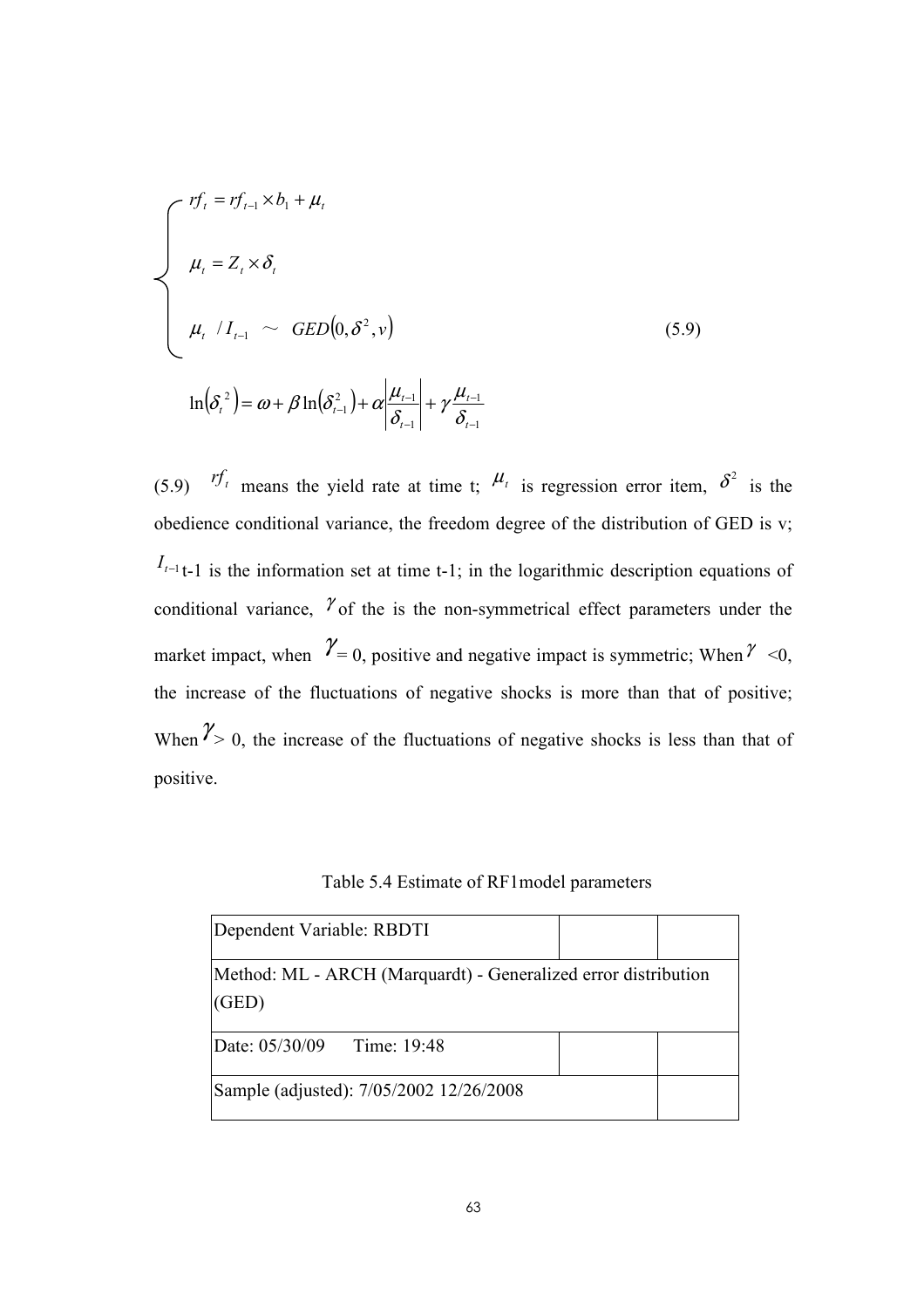| Included observations: 1691 after adjustments          |            |                   |             |        |
|--------------------------------------------------------|------------|-------------------|-------------|--------|
| Convergence achieved after 25 iterations               |            |                   |             |        |
| Variance backcast: ON                                  |            |                   |             |        |
| GARCH = $C(3) + C(4)$ *RESID(-1)^2 + $C(5)$ *GARCH(-1) |            |                   |             |        |
|                                                        |            |                   |             |        |
|                                                        | Coefficie  |                   |             |        |
|                                                        | nt         | Std. Error        | z-Statistic | Prob.  |
|                                                        |            |                   |             |        |
|                                                        | $-0.00059$ |                   |             |        |
| $\subset$                                              | 6          | 0.000264          | $-2.256714$ | 0.0240 |
| $RBDTI(-1)$                                            | 0.691115   | 0.015233          | 45.36982    | 0.0000 |
|                                                        |            |                   |             |        |
|                                                        |            | Variance Equation |             |        |

| $\mathcal{C}$        | 2.39E-05 | 6.95E-06              | 3.445400 | 0.0006     |
|----------------------|----------|-----------------------|----------|------------|
| $RESID(-1)^2$        | 0.147731 | 0.032352              | 4.566398 | 0.0000     |
| $GARCH(-1)$          | 0.763640 | 0.046024              | 16.59222 | 0.0000     |
|                      |          |                       |          |            |
| <b>GED PARAMETER</b> | 1.054671 | 0.043771              | 24.09517 | 0.0000     |
|                      |          |                       |          |            |
| R-squared            | 0.501772 | Mean dependent var    |          | 0.000317   |
| Adjusted R-squared   | 0.500293 | S.D. dependent var    |          | 0.021984   |
|                      |          |                       |          | $-5.67777$ |
| S.E. of regression   | 0.015540 | Akaike info criterion |          | 8          |
| Sum squared resid    | 0.406924 | Schwarz criterion     |          | $-5.65850$ |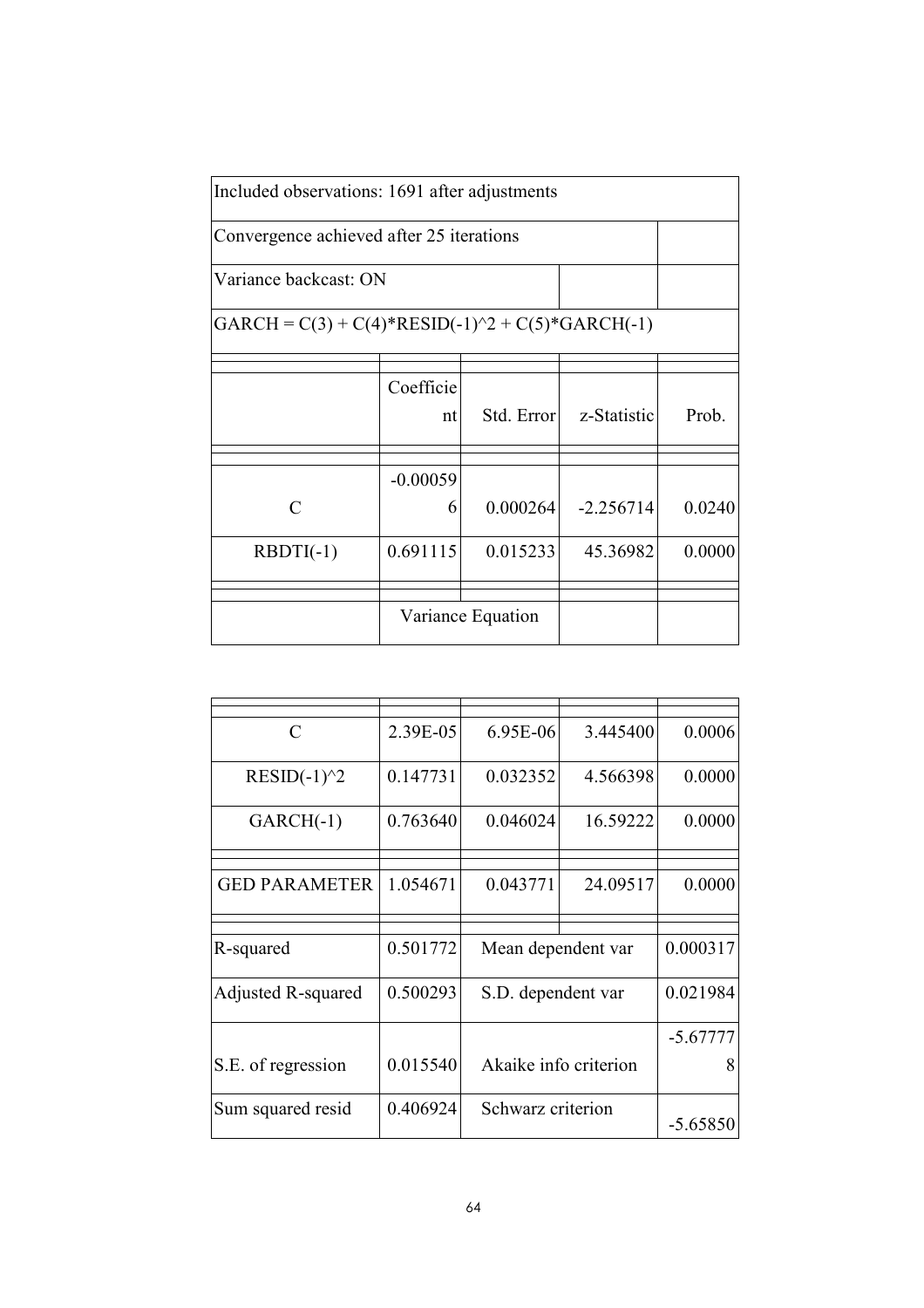| Log likelihood     | 4806.561 | F-statistic       |  | 339.3968 |
|--------------------|----------|-------------------|--|----------|
| Durbin-Watson stat | 1.962078 | Prob(F-statistic) |  | 0.000000 |
|                    |          |                   |  |          |

Table 5.4 is the estimated value calculated from the model parameters, we can see value of v is 1.054671, less than 2, proving that the distribution of RF1 does have characteristics of peak fat-tail compared to normal distribution. The statistic of Log-likelihood is great, which illustrates that this model successfully describes the time correlation of the yield rate's fluctuations.

### 5.4 The calculation of VaR for one-day freight

Section 5.3 get the degrees of freedom v value of the GED distribution by calculation, the thesis calculated GED distribution quantiles whose confidence level is 99% and under 95%, the, the results are shown in Table 5.6.

Table 5.5 GED distributions corresponds to the sub-median whose confidence level is 99% and 95%

| confidence level | RBDTI $(v=1.054671)$ |
|------------------|----------------------|
| 99%              | 2.9382               |
| 95%              | 1.5710               |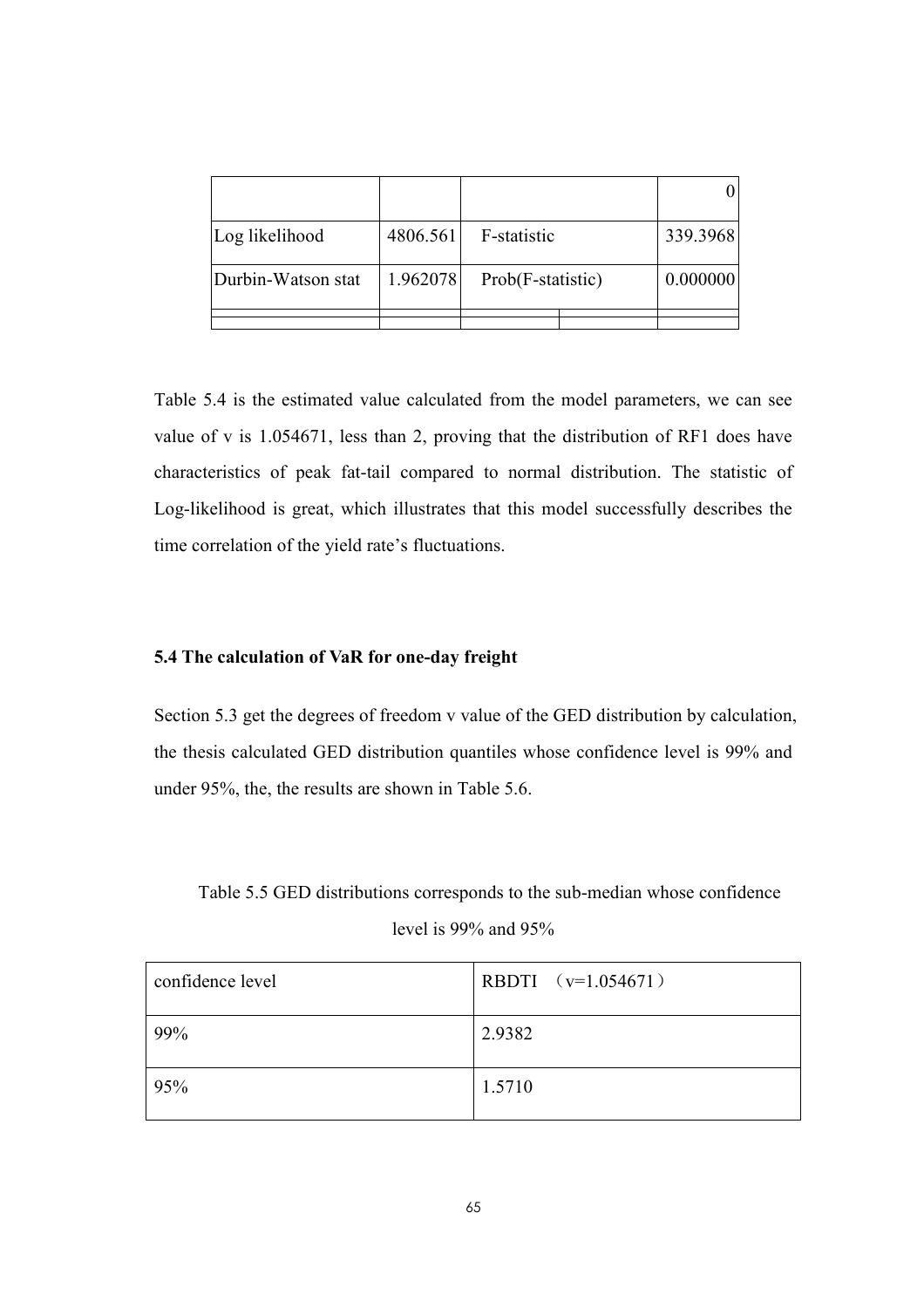Because this thesis adopts the GED-EGARCH model to describe the sequence fluctuations of daily yield rate so as to calculate the value of VaR, we can transform the general one-day VaR model into the form below:

$$
VaR_t = P_t \times \varphi_\alpha(v) \times h_t \tag{5.10}
$$

Among them,  $P_t$  is the maritime fright of international crude oil on day t,  $\varphi_\alpha$  is the degree of freedom v, the sub-median of the GED distribution under the confidence level  $\alpha$ ,  $h_t$  is the estimated conditional standard deviation of RF sequence from the EGARCH model on the day. The Calculated VaR means the maximum of the possible down freight next day.

In order to ensure the accuracy of the calculation, the thesis calculates the freight VaR value for each day during samples period. For example, the October 24, 2005 VaR value of freight index when the confidence level under 95% is calculated as 0.0674, which means that probability that the yield rate of freight index on next day (25 days) is less than -0.0674 is 95% .

Figure 5.2 Compares the VaR value under confidence level 95% with the absolute value of daily yield rate.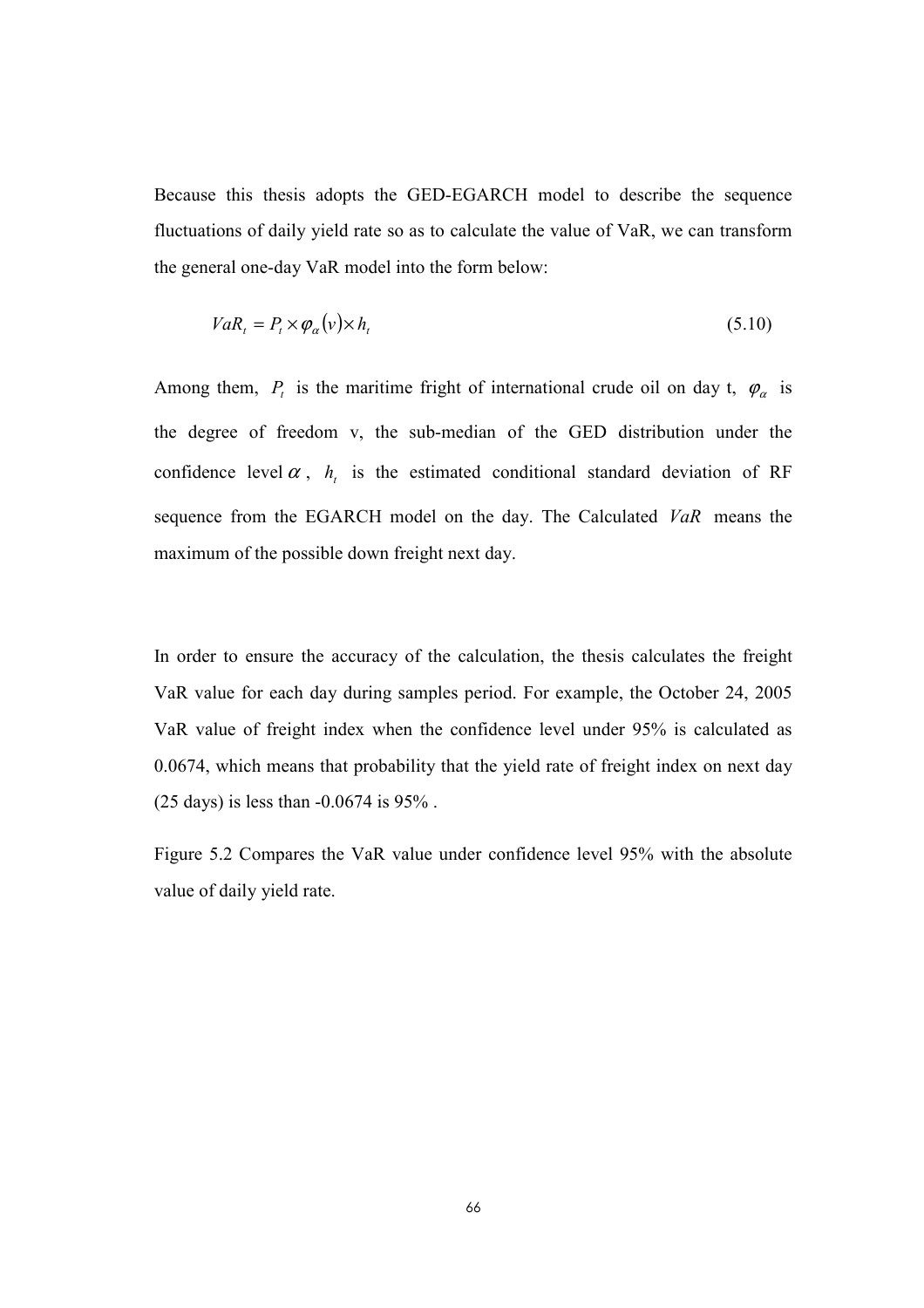

Figure 5.2 Absolute value of RBDTI compared with the 95%threshold value of VaR

### 5.5 With regard to posteriori tests on the results of VaR calculation

A posteriori test means the extent of coverage to which the results of the calculation on the VaR model covers the actual loss.

This thesis selects the absolute value of RBDTI and the 95% threshold VaR value in all trading days during sampling period to make comparisons, and calculate the number of overflow days E: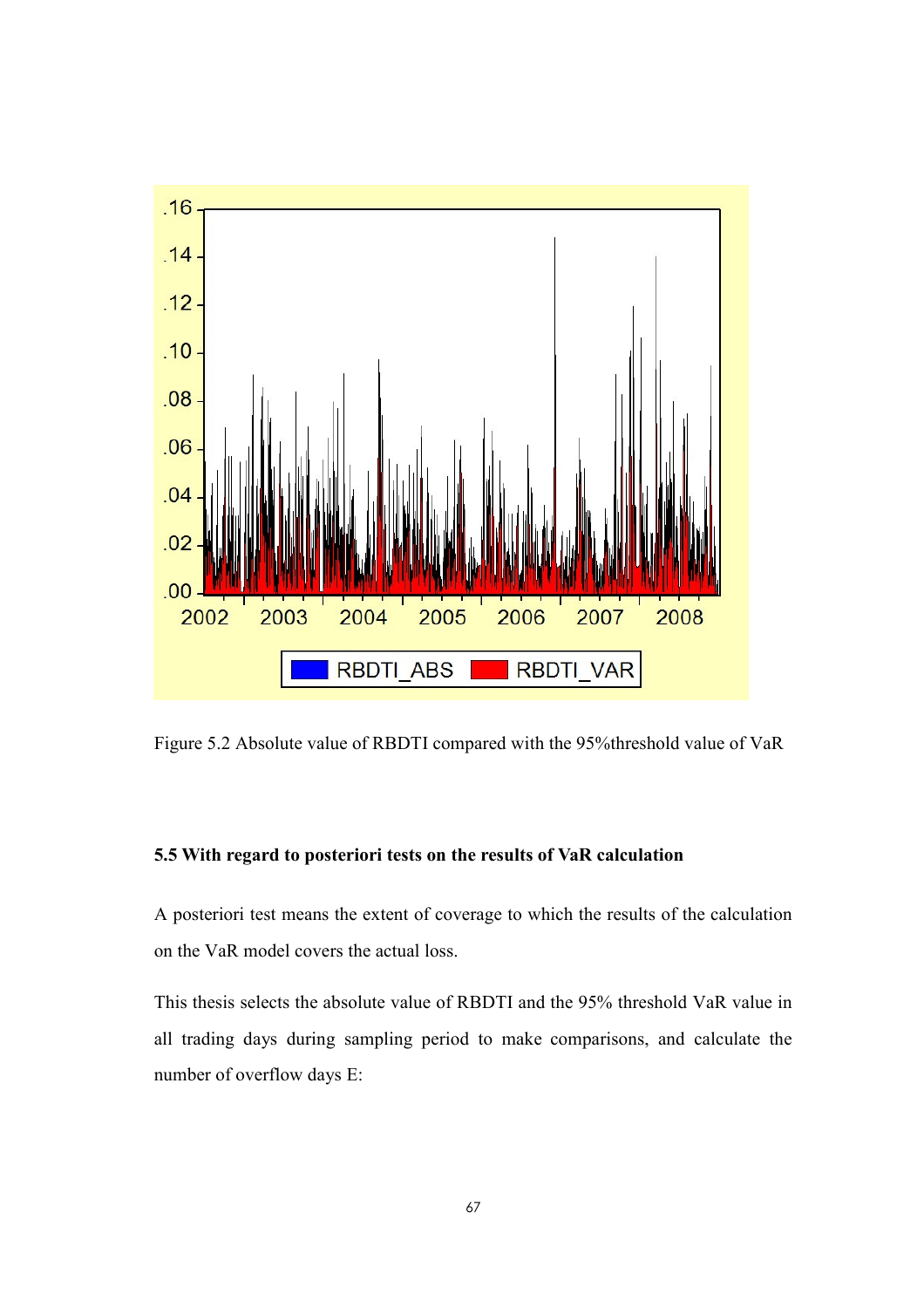$$
E = \sum_{t=1}^{n} E_t
$$
  
\n
$$
E_t = \begin{cases}\n0, & \text{if } VaR_t \ge P_t - P_{t+1} \\
& \text{if } VaR_t < P_t - P_{t+1} \\
& \text{if } VaR_t < P_t - P_{t+1}\n\end{cases}
$$
\n
$$
e = E \div T
$$
\n(5.11)

Among them,  $P_t$  means the freight of international crude oil at time t, E means number of overflow days when VaR value is less than the actual decline value, e is the overflow rate, T means the total number of days during the sample period. Compared to the significant level, if  $e > 1-\alpha$ , it means that the model underestimated the risk; if  $e < 1-\alpha$ , the prediction result of model covers the actual loss, but if e is too small it means the model is too conservative.

For sample 1, in accordance with the above method of calculating we may get:

When the confidence level is 99%,  $e = 33 \div 1692 = 0.0195$ , more than 1–99%, it means that the model underestimated the risk;

When the confidence level is 95%,  $e = 73 \div 1692 = 0.0431$ , less than 1 - 95%, it means that at this confidence level, the model better predicts the risk.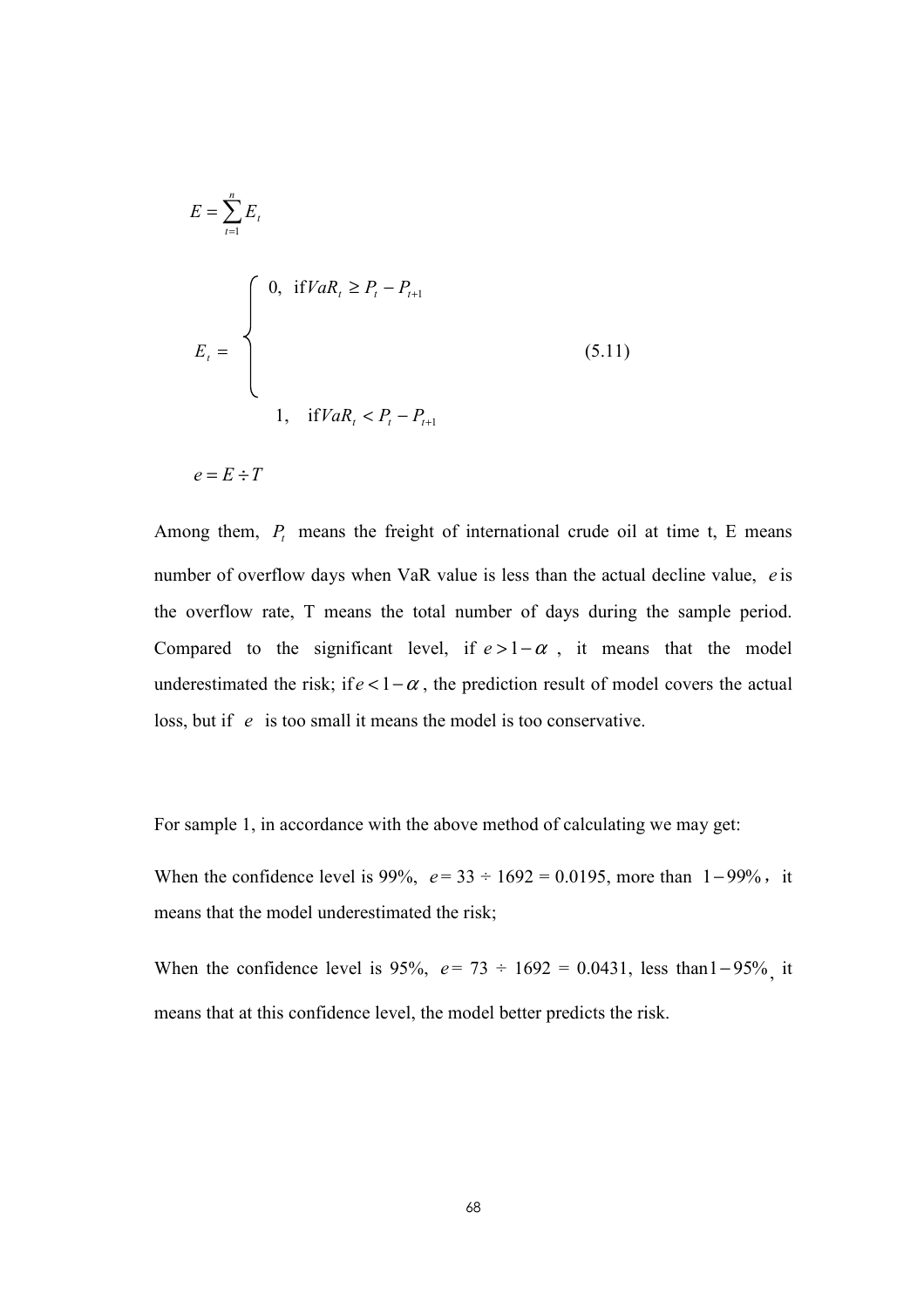Through the above analysis we can see that the model in this thesis on the condition that confidence level is 95%, could better forecast the risks, and can be used to predict the long-term freight risk.

#### 5.6 The analysis of VaR calculation results

Now this article makes a analysis about VaR value of the two-stage one-day freight under confidence level 95%.



Figure 5.3 Statistics feature of one-day freight VaR value of the sample at first

stage

From figure 5.3 we can see that, in the first stage, the average of one-day freight VaR is 0.019037, maximum 0.148499, minimum .000000. Combining the table 5.8 (GED-EGARCH estimates result of model parameter), the factor of the proceeds leverage  $\gamma$  is less than 0, indicating that at this stage the impact of good and bad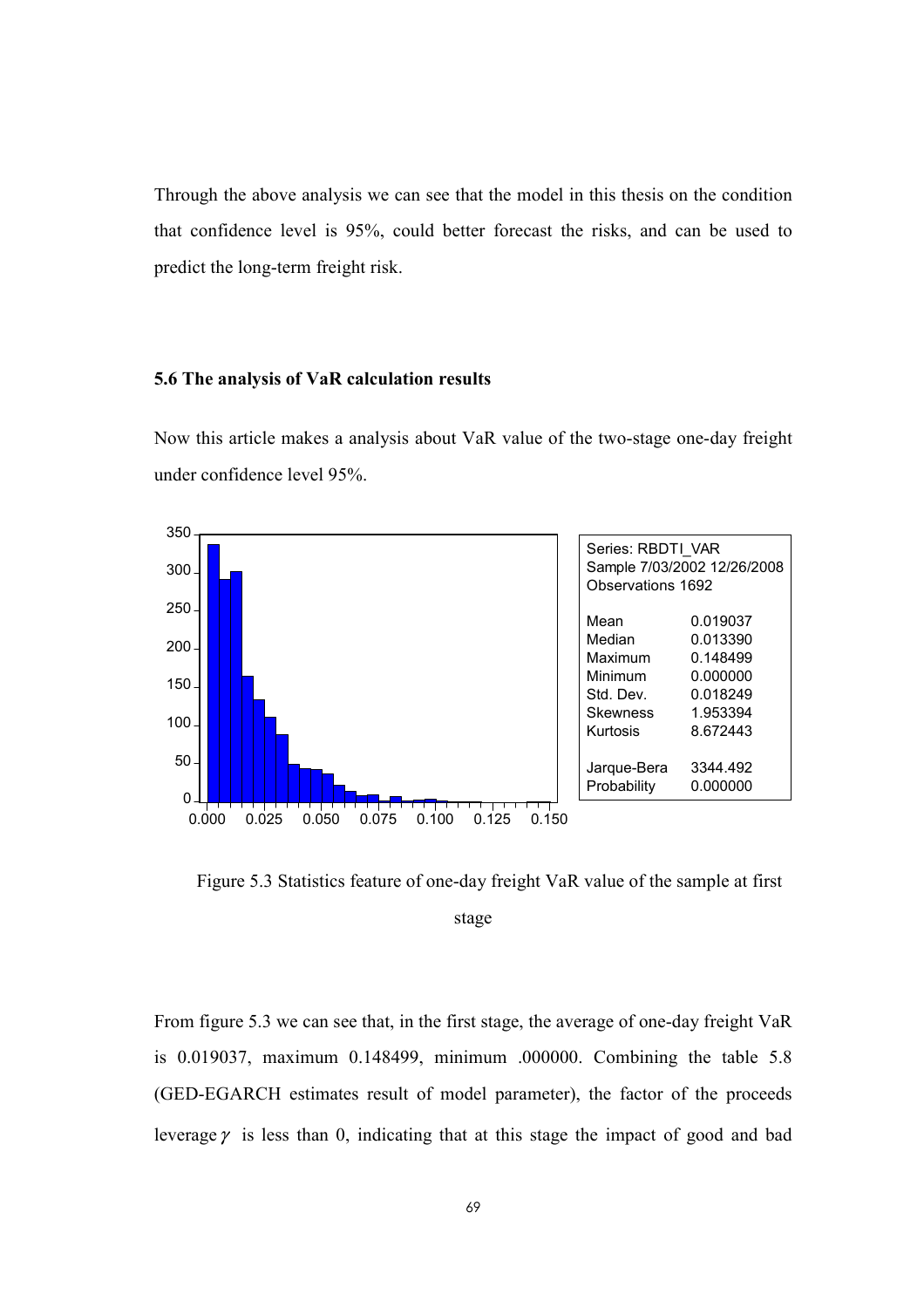news of the international crude oil transport market is asymmetry, and the impact on the freight of bad news is greater than the impact of good news, the leverage effect exists; if  $\alpha$  is larger than 0, it means that the fluctuations of transport freight has a cluster phenomenon, there are even more substantial fluctuations after relatively large fluctuations; if  $\alpha + \beta$  is larger than1, it shows that the fluctuation has a persistent feature, the past information is important to predict conditional variance of the future freight yield rate sequence; if  $\omega$  is less than 0, it indicates that the level of freight revenue balance was negative, the market risk is relatively big.

# 5.7 The Application of VaR calculation results in the formulating business strategy

Because of the long transportation distance, high freight rates in the import and export of crude oil, these operators are in high-risk co-exist with the high-yield state. This thesis aims to quantify the freight risks faced by Maritime operators, through VaR calculation. We try to express the maximum possible down value in the form of easy-to-understand data in the future period of time, so that the shipping operators could clearly understand the freight risks they are facing with, thereby providing decision support. This article holds that the calculation results of VaR can be applied to the following aspects:

(1) To determine the Venture capital for the losses arising from the change of freight.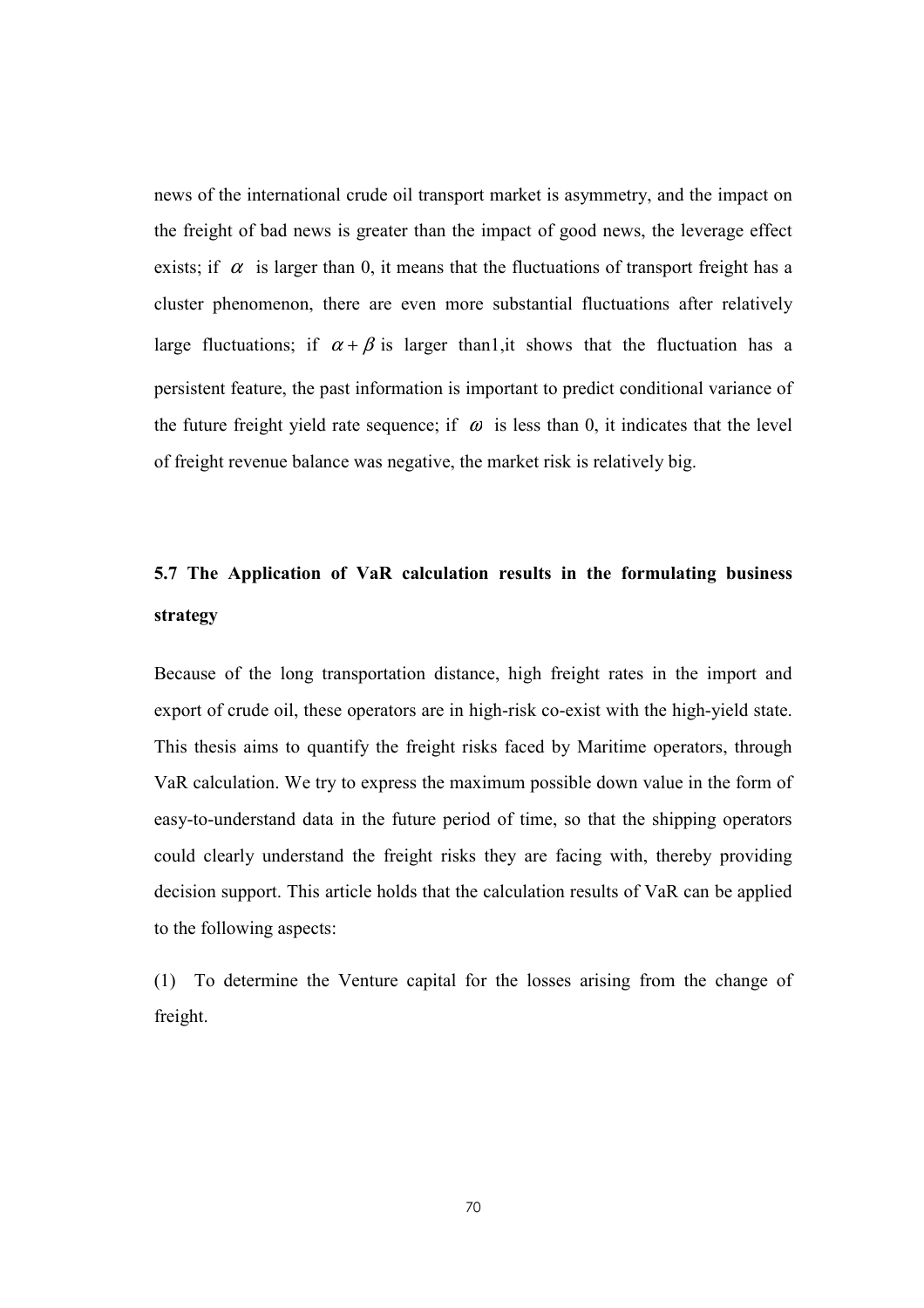International crude oil transport operators can be used to estimate VaR value of the price movements of venture capital. This is not only for the market of crude oil transportation, but also the container transportation as well as the dry bulk cargo transportation, here we could take the example of Danzas the company in China to illustrate this, by the end of 2007 this company prepared to lease a 175,000 dwt Capesize ship for the transportation of China and Pakistan iron ore, the lease is one year, the average freight level of iron ore acquired by Danzas is 87.68 U.S. dollars / ton. This net dwt of this ship is estimated at 170,000 tons, a round-trip voyage from Brazil to China will take about 93 days, under normal circumstances there can be four return voyages in one year, where the freight income of iron ore in the return voyage is considered. According to the calculation results of 5.3, there is 95% certainty that in 2008 year the most possible down value of China-Pakistan's iron ore freight may be 34.74 U.S. dollars / ton, considering the extreme case the most possible down value of freight income is: 34.74×17×4=23.6232 million U.S. dollars. Danzas takes into account three factors when chartering: income, cost and profit. Assume that its expected profit rate is 15%, then Danzas need to control the relative costs at:  $(87.68 \t17 \t4) / 1.15 = 51,845,600 \tU.S.$  dollars, and the expected profit is 7,776,800 U.S. dollars. If the freight revenue goes down 23,623,200 U.S. dollars, then Danzas shall bear the maximum possible loss of costs caused by changes in freight : 2362.32 - 777.68 = 15,846,400 U.S. dollars.

If Danzas see the China-Pakistan iron ore maritime market is very good, but the hire of Capesize vessels and the cost of oil make the current expected revenue equals to the cost if the Danzas charter the ship, that is to say, even if from the present situation it is in the state of the balance of payments, Danzas thinks that there are enormous space of profits to enter in this market, then the venture capital that Danzas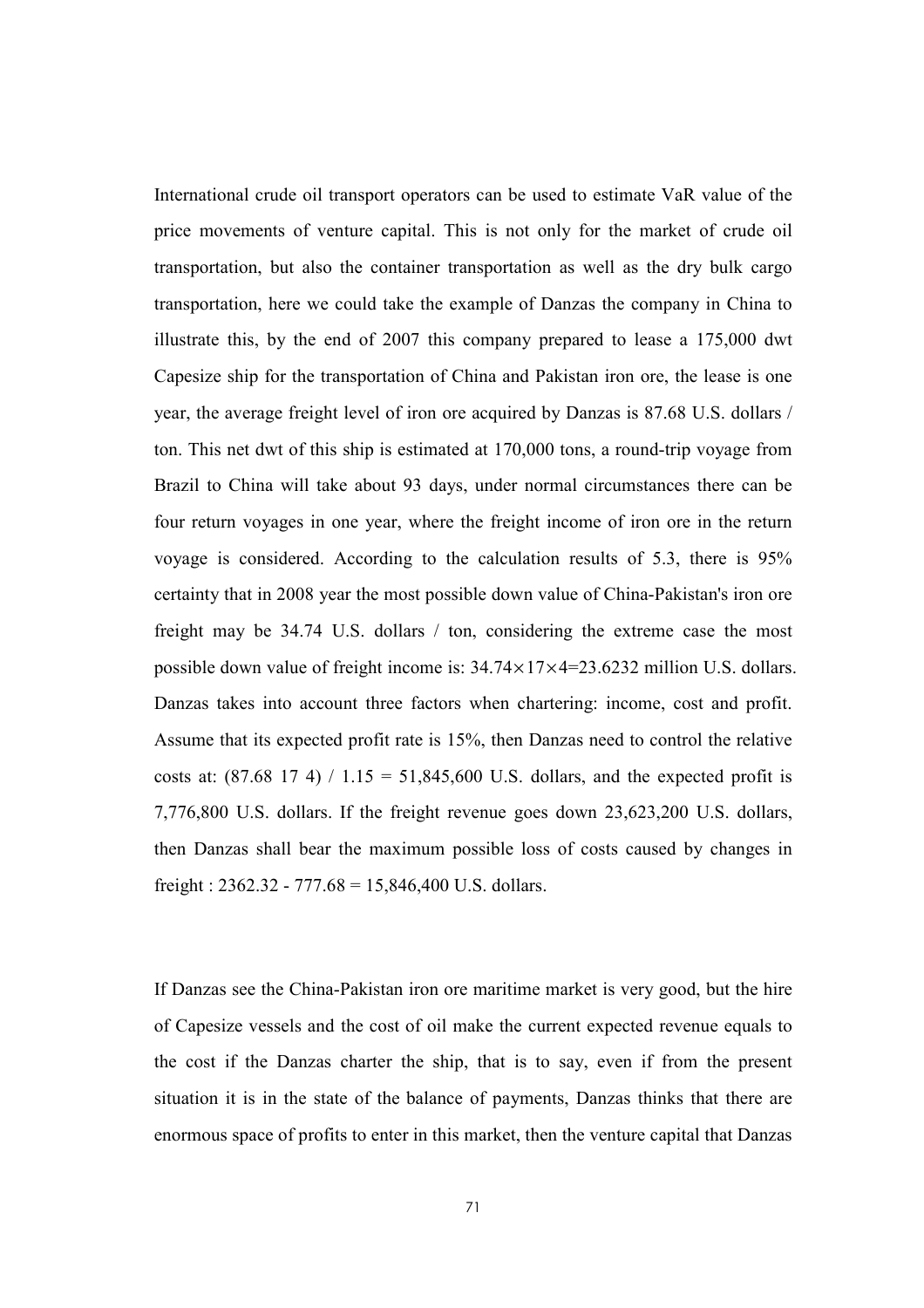need to prepare for the changes of freight is: 23,623,200 U.S. dollars, because he did not have expected profits to offset the loss of freight. But what must be noted is that the confidence level to determine the above-mentioned venture capital is 95%, that is to say, there is a 5% possibility of venture capital exceeding the value above. Maritime operators, therefore according to its own funds decide whether they are able to bear the venture capital prepared for the change in freight, and then determine the appropriate timing for the charter.

(2) Combine with the contract of COA to avoid the risks.

As I indicated earlier, although the overall trend of international crude oil price rose, but the fluctuations of freight in short-term is relatively larger, the Change in freight will cause a great deal of influence on shipping operators. Therefore, after ensuring the risk of freight, we should deal with risks. For the ship operators who have leased the capesize vessels for a long term, COA (Contract of Affreightment) could be used to lock the price, and to avoid risks.

In addition, the freight VaR values of the international crude oil can also support the operation of FFA. FFA (Forward Freight Agreements) is a long-term freight agreement, which deals with the freight in thesis. In FFA trading, buyers and sellers reach a long-term freight agreement, which provide for specific routes, freight, quantity, delivery date and so on. When entering the delivery date, the two sides charge or pay the price (based on the Baltic corresponding route Freight Index to calculate) and the difference of freight agreed in the contract. FFA has become an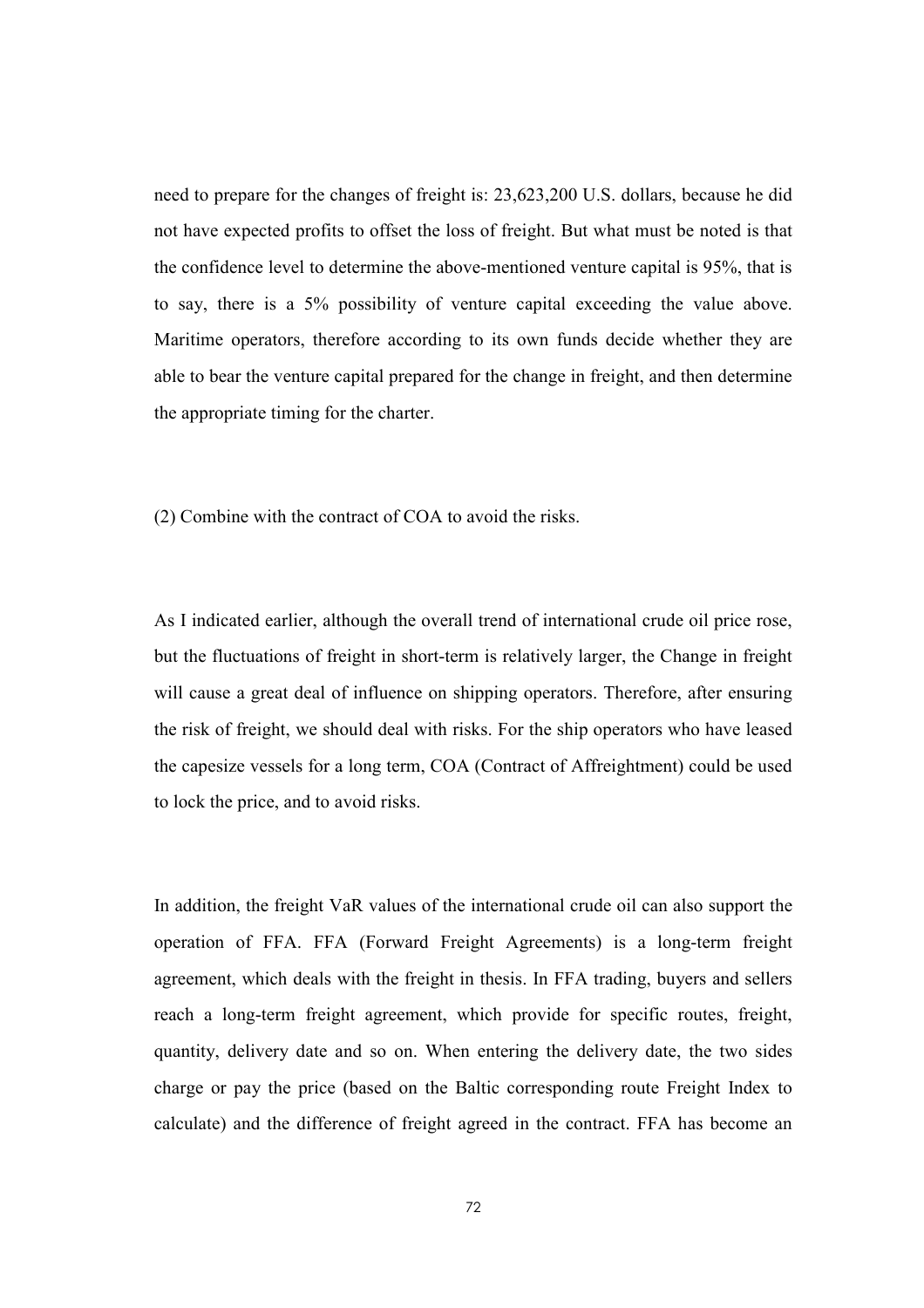effective tool for speculation and hedging. There are strong correlation and convergence between FFA and spot market, so the calculation of future freight the VaR value has the guiding role for FFA trading. We could estimate the appropriate price for the sale of FFA and the duration of contract through VaR value, through the FFA to offset the profit and loss of the spot market, so as to achieve the hedge of freight. Of course, if the future crude oil freight VaR value calculated is too large and lack of confidence in the rising freight, shipping operators should not lease a ship or immediately sublet ships on hand so as to avoid or transfer risks.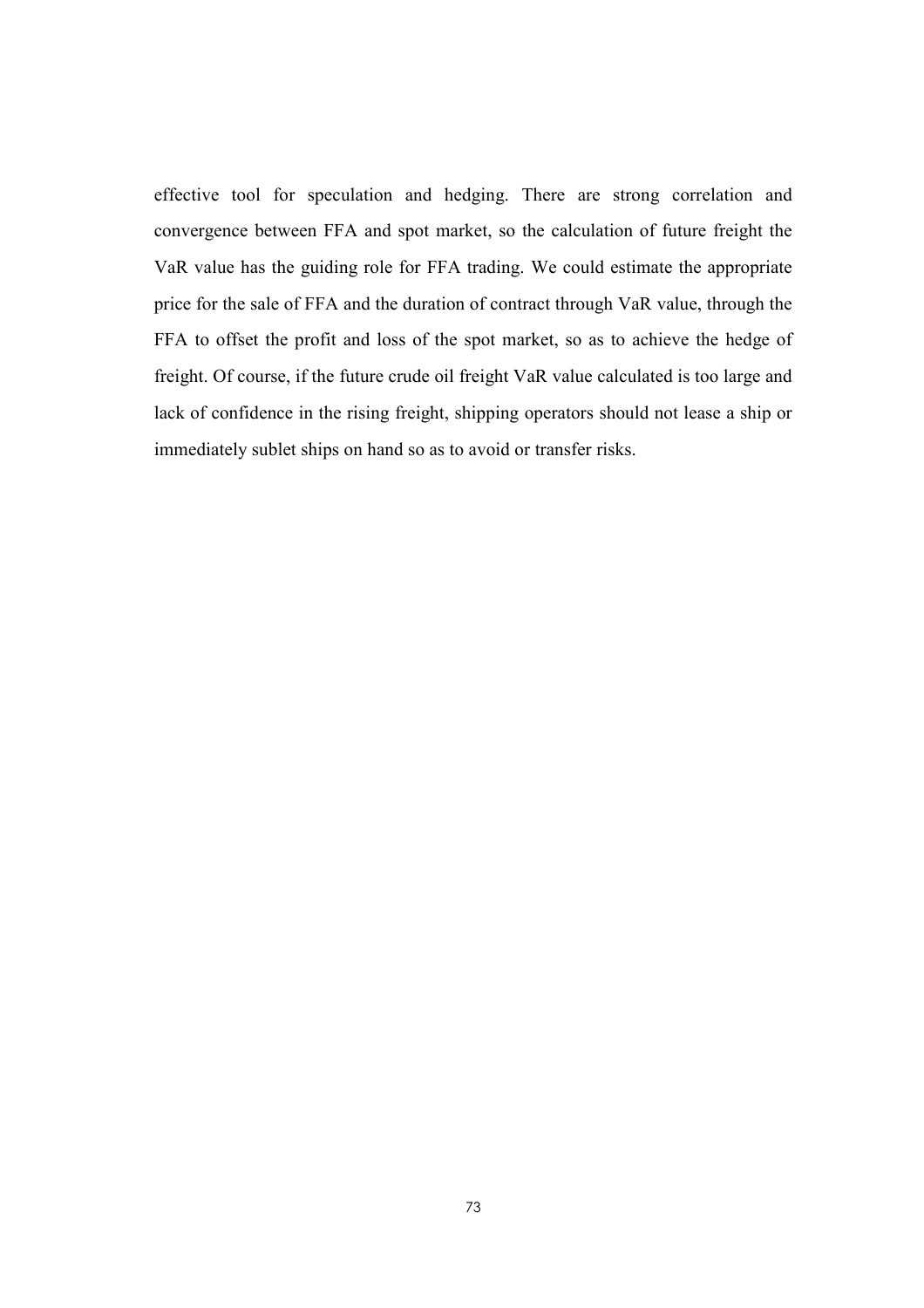## Chapter 6 Conclusion

This thesis makes use of the EGARCH-VaR model based on the GED distribution to study the fluctuation risks of the Crude oil freight index issued by the Baltic Shipping Exchange. Data cited by this thesis comes from the Crude oil freight index issued by the Baltic Shipping Exchange, the period of samples is from July 2002 to December 2008. The daily return rate has a clear statistics characteristic of peak fat-tail, which exists a strong correlation, and the residuals sequence from the regression model has an ARCH effect. The use of EARCH based on GED model can be better fit the fluctuations characteristics of the sequences which are reflected, based on which model, VaR model could be built so as to calculate the daily risk value of the daily return rate sequence, whose result passed the VaR testing based on failure rate. The Daily return rate sequence of Baltic Freight Index exist a strong correlation, therefore, the dramatic increase and slump of prices over a period of time are happening from time to time. When calculating the VaR, the correlation coefficient must be taken into account, in order to avoid the bottom risks. Although the daily VaR mean of Samples period studied by in this thesis has a certain degree of representativeness, it can not be widely applied to every period of the samples, because the fluctuation characteristics of the freight index at some stage are different from the characteristics of overall fluctuations of its samples. Therefore, the in practical application, we should select the appropriate daily level of VaR by the way of choice of a sample period and characteristics at a specific study phase.

Limited by the time, length, and data sources, there is a lot of work in this thesis that is still not comprehensive, which needs learning, improving and perfecting in the future work and study.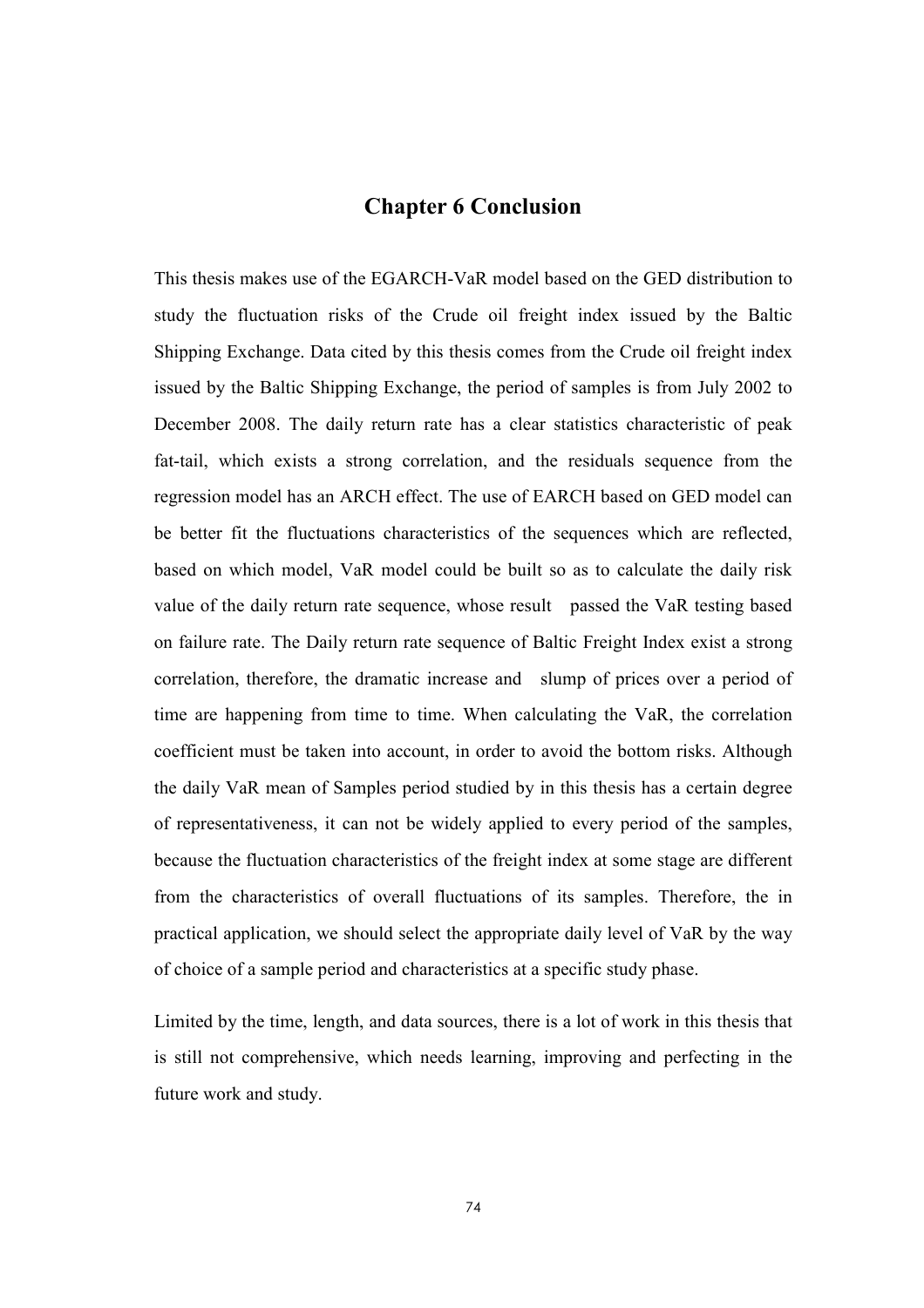## References:

Bollerslev, T (1996). Generalized autoregressive conditional heteroskedasticity. Econometrics Journal, 31: 307-327.

Cullinance K. (1992, Febrary). A short-term adoptive forecasting modal for BIFFEX speculation: a box-jenkins approach. Maritime Policy & Management, 91-114.

Christoffersem P. F., Errunza V. R. (2000). Towards a global financial architecture: capitalmobility and risk management. Emerging Market Review, 1, 2-19.

Chen Qinghui (2004, April). Study on Fluctuant Character of Freight Index in International Dry-bulk Shipping Subdivisional Market. Journal of Dalian Maritime University, 15-16.

Chen Xuehua, Yang Huiyao (2003, March). Measuring the Risk of Stock Investment Based On the APARCH Model. Operations Research and Management Science, 92-97.

Chen Zhongyang (2001, May). VaR System and risk management of modern financed institute [J]. Finance Forum, 44-50.

Diffie. D., Pan, J (1997). An Overview of Value at Risk. Derivatives Journal, 4(3): 7-49.

Darryll Hendrics (1996). Evaluation of Value-at-Risk modelsusing Historical Data. Economic Policy Review. Federal Reserve Bank of New York.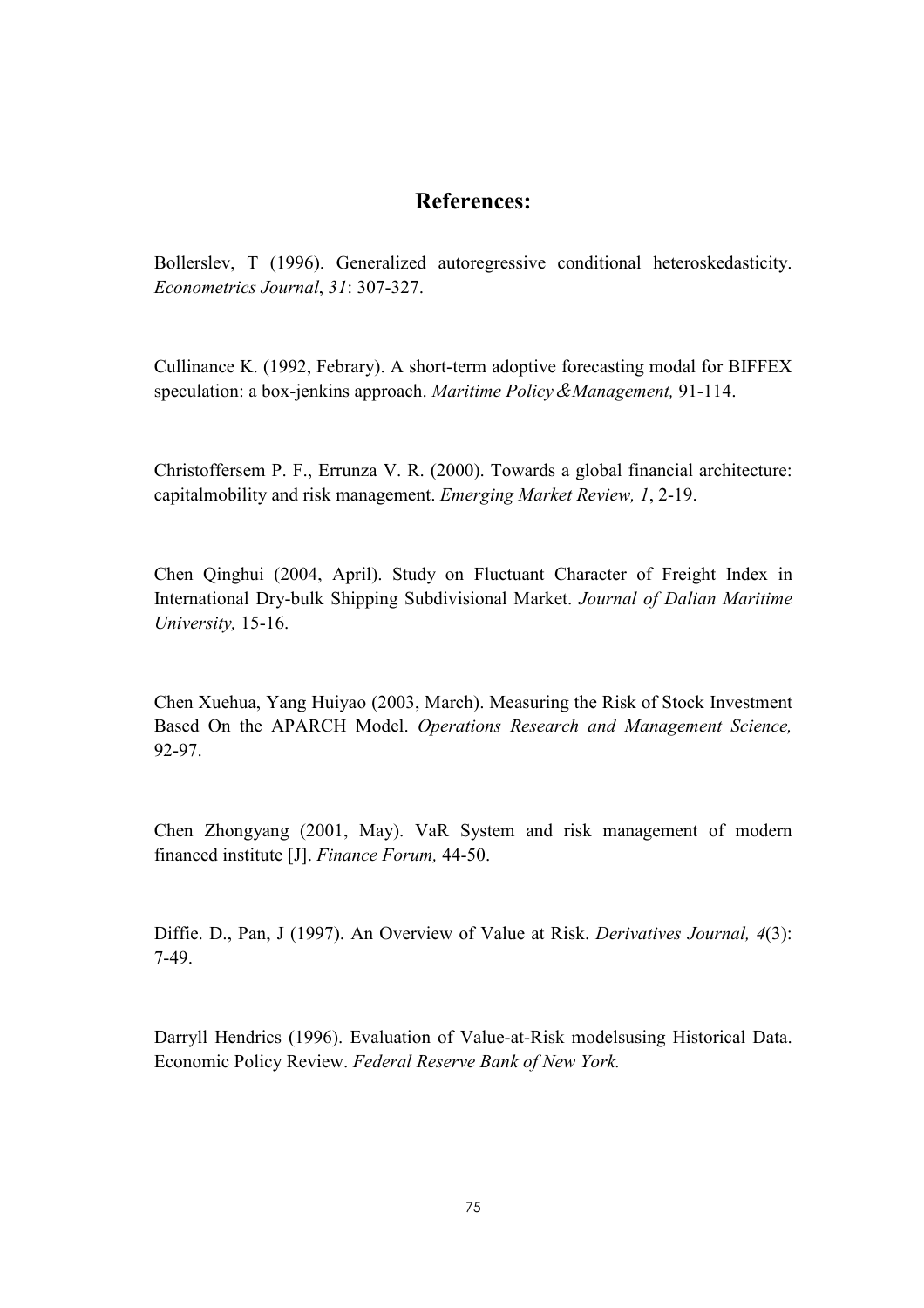Dowd K. (1998). Beyond Value-at-Risk: The new Science of Risk Management. New York: John Wiley and Sons.

Fan Ying (2000, August). VaR Methodology and its Application in Stock Market Risk Analysis. Chinese Management Science, 3, 26-32.

Gu Jiajun (2007, March). Analysis of Crude Oil Transport Market. Navigation of China, 12-13.

Gu Wenjun, Cao Fei (2006, June). Current Situation and Countermeasure of Tanker Shipping Market. World Shipping, 65-66.

Hopper G. P. (1996, July/August). Value at risk: a new methodology for measuring portfolio risk [M]. Business Review, 987-1008.

Huang Zongyuan, Yang Tailin (2004, August). The Application of the ARCH Model in the Risk Measure of the Stock Market. Economic and Social development, 50-54.

JOHASON S. (1998, December). Statistical analysis of co-integrating vector [J]. Economic Dynamics and Control, 231-254.

Kupiec P. (1995). Techniques for Verifying the Accuracy of Risk Management Models. Derivatives Journal, 3, 73-84.

Liu Jianlin, Shi Xin (2005). Research on co-integration in BIFFEX futures market and pricing model [J]. Journal of Dalian Maritime University, 21-25.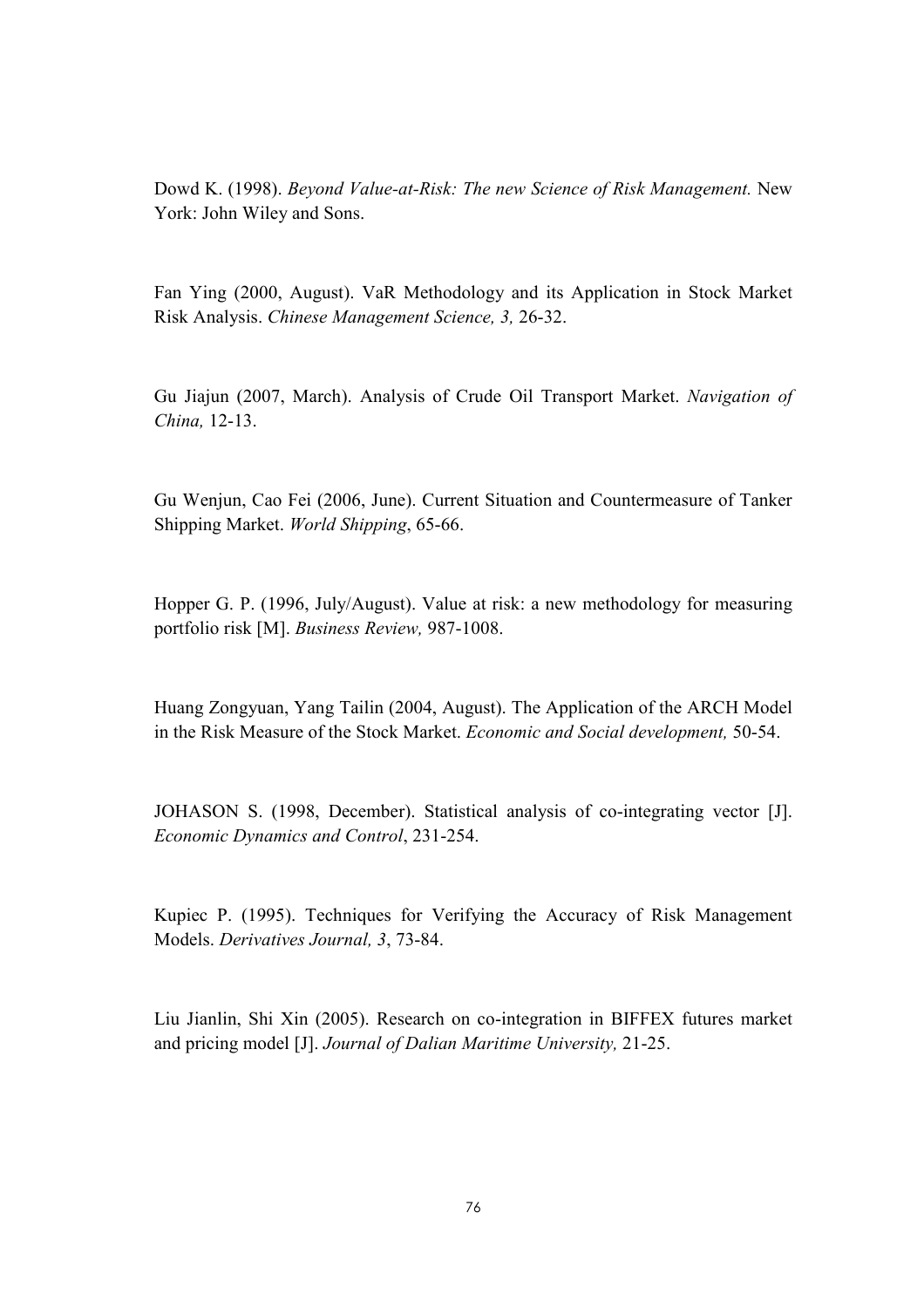Manolis G. K., Nikos K. N. (1998). Constant vs. time-varying hedge ratios and hedging efficiency in the BIFFEX market [J]. Transportation Research Part E, 37 443-467.

Nelson D.B. (1990). ARCH models as diffusion approximations. Econometrics Journal, 45, 7-38.

Nie Liren (2006, April). Thoughts on the crude oil shipping field. Journal of Wuhan Institute of Shipbuilding Technology, 22-25.

Penza P., Bansal V. K. (2001). Measuring Market Risk with Value at Risk. New York: John Wiley and Sons.

Philippe Jorion (2005). Value at Risk (Chinese Edition). Beijing: China citic press

Sun Junyan, Jia Dashan (2004, September). A Study on Operation Strategy of World Oil Tanker Companies. Shipping Management, 14-15.

Tatsuyoshi, Mirzosharif (2005). Money-income causality revisited in EGARCH: Spillovers of monrtary policy to Asia from the US. Asian Economics Journal, 16, 299-313.

Tatsuyoshi Miyakoshi (2002). ARCH versus information-based variances: evidence from the Tokyo Stock Market. Japan and the World Economy, 14, 215-231.

Veenstra, Franses (1997). A co-integration approach to forecasting freight rates in the dry bulk shipping sector [J]. Transportation Research A, 31(6): 447-458.